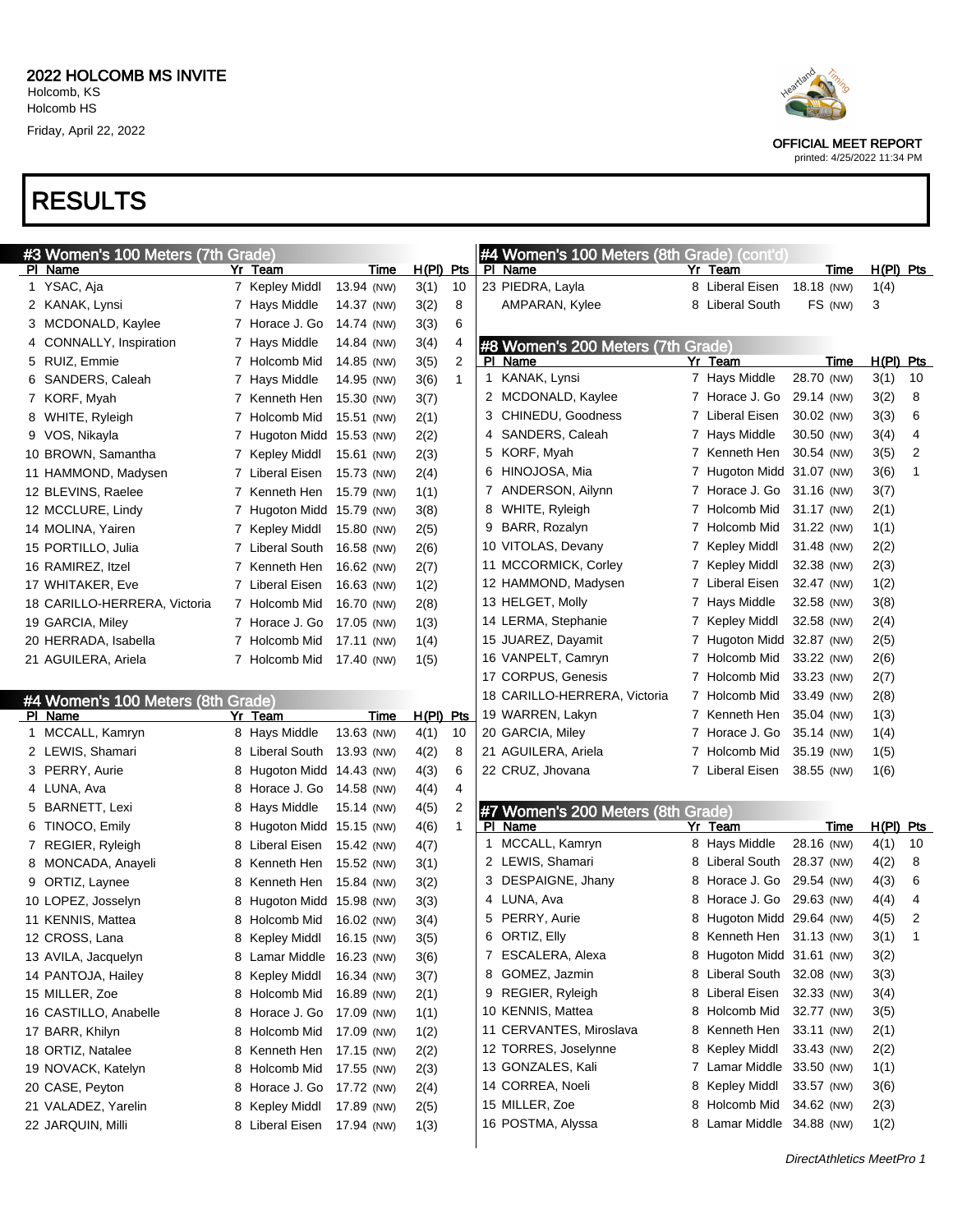

OFFICIAL MEET REPORT

printed: 4/25/2022 11:34 PM

#### RESULTS

| #7 Women's 200 Meters (8th Grade) (cont'd) |                 |             |                        | #11 Women's 400 Meters (8th Grade) (cont'd) |                    |             |             |
|--------------------------------------------|-----------------|-------------|------------------------|---------------------------------------------|--------------------|-------------|-------------|
| PI Name                                    | Yr Team         | <b>Time</b> | $H(PI)$ Pts            | PI Name                                     | Yr Team            | Time        | $H(PI)$ Pts |
| 17 OZUNA, Carissa                          | 8 Liberal South | 35.47 (NW)  | 2(4)                   | 16 BARRIGA, Yaretzi                         | 8 Liberal South    | 1:36.53     | 2(4)        |
| 18 GALLEGOS, Alexa                         | 8 Kepley Middl  | 36.25 (NW)  | 2(5)                   | 17 WOZENCRAFT, Syrie                        | Kepley Middl<br>8  | 1:36.75     | 2(5)        |
| 19 NOVACK, Katelyn                         | 8 Holcomb Mid   | 36.30 (NW)  | 2(6)                   | 18 SCOBY, Kate                              | Hays Middle<br>8   | 1:37.13     | 2(6)        |
| 20 BOURELL, Anna                           | 8 Liberal Eisen | 37.92 (NW)  | 1(3)                   | 19 GARZA, Alex                              | Kepley Middl<br>8  | 1:38.65     | 2(7)        |
| 21 FLORES, Aileen                          | 8 Liberal Eisen | 44.31 (NW)  | 1(4)                   | 20 GARZA, Addison                           | 8<br>Hugoton Midd  | 1:42.79     | 1(5)        |
|                                            |                 |             |                        | 21 FLORES, Aileen                           | Liberal Eisen<br>8 | 1:47.85     | 1(6)        |
| #12 Women's 400 Meters (7th Grade)         |                 |             |                        |                                             |                    |             |             |
| PI Name                                    | Yr Team         | Time        | H(PI) Pts              | #15 Women's 800 Meters (7th Grade)          |                    |             |             |
| 1 RUIZ, Emmie                              | 7 Holcomb Mid   | 1:08.78     | 10<br>3(1)             | PI Name                                     | Yr Team            | <b>Time</b> | <b>Pts</b>  |
| 2 SAVOLT, Brooke                           | 7 Kenneth Hen   | 1:10.74     | 8<br>3(2)              | MCDONALD, Kaylee<br>$\mathbf{1}$            | 7 Horace J. Go     | 2:46.98     | 10          |
| 3 BROWN, Natalie                           | 7 Horace J. Go  | 1:12.33     | 6<br>3(3)              | 2 LEWALLEN, Makayla                         | 7 Hays Middle      | 2:49.03     | 8           |
| 4 ALVARADO, Erisbelie                      | 7 Kepley Middl  | 1:13.23     | 4<br>3(4)              | 3 BROWN, Natalie                            | 7 Horace J. Go     | 3:04.19     | 6           |
| 5 VEHIGE, Kenlee                           | 7 Hays Middle   | 1:14.31     | 2(1)<br>$\overline{2}$ | 4 ARDERY, Jade                              | 7 Holcomb Mid      | 3:05.39     | 4           |
| 6 TAPIA, Abby                              | 7 Kepley Middl  | 1:14.65     | 3(5)<br>$\mathbf{1}$   | 5 CHINEDU, Goodness                         | 7 Liberal Eisen    | 3:11.68     | 2           |
| 7 ANDERSON, Ailynn                         | 7 Horace J. Go  | 1:14.80     | 3(6)                   | 6 NOVACK, Lausyn                            | 7 Holcomb Mid      | 3:13.71     | 1           |
| 8 RUPP, Breenah                            | 7 Hays Middle   | 1:17.60     | 2(2)                   | 7 WIESE, Cara                               | Kenneth Hen<br>7   | 3:19.85     |             |
| 9 WHITAKER, Eve                            | 7 Liberal Eisen | 1:18.02     | 1(1)                   | 8 DONOVAN, Denee                            | 7 Holcomb Mid      | 3:24.09     |             |
| 10 BASHAM, Brooke                          | 7 Holcomb Mid   | 1:19.31     | 3(7)                   | 9 RAMSEY, Kynadee                           | 7 Holcomb Mid      | 3:25.70     |             |
| 11 LOPEZ, Jalyssa                          | 7 Holcomb Mid   | 1:19.65     | 2(3)                   | 10 VANPELT, Camryn                          | 7 Holcomb Mid      | 3:31.02     |             |
| 12 MACIAS, Keyla                           | 7 Hays Middle   | 1:20.15     | 2(4)                   | 11 LEIKER, Katelynn                         | 7 Hays Middle      | 3:32.73     |             |
| 13 DIAZDELEON, Jessica                     | 7 Liberal South | 1:20.70     | 3(8)                   | 12 CRUZ, Jhovana                            | 7 Liberal Eisen    | 3:33.60     |             |
| 14 SENA, Jasmine                           | 7 Hugoton Midd  | 1:23.03     | 2(5)                   | 13 JAMES, Karly                             | Kenneth Hen        | 3:37.45     |             |
| 15 HAMMOND, Madysen                        | 7 Liberal Eisen | 1:23.17     | 1(2)                   | 14 VALENZUELA, Alejandra                    | 7 Horace J. Go     | 3:54.00     |             |
| 16 BROOKS, Ashlynn                         | 7 Hugoton Midd  | 1:26.59     | 1(3)                   | 15 BROWN, Samantha                          | 7 Kepley Middl     | 3:56.86     |             |
| 17 ROGERS, Kynslee                         | 7 Kenneth Hen   | 1:26.61     | 2(6)                   | 16 PENA, Audriana                           | 7 Kepley Middl     | 4:01.83     |             |
| 18 LEATHERMAN, Allison                     | 7 Kenneth Hen   | 1:28.55     | 1(4)                   | ESPINO, Alejandra                           | 7 Kepley Middl     | <b>NT</b>   |             |
| 19 FLORES, Miranda                         | 7 Hugoton Midd  | 1:32.95     | 1(5)                   |                                             |                    |             |             |
| 20 ESPINO, Alejandra                       | 7 Kepley Middl  | 1:37.73     | 2(7)                   | #16 Women's 800 Meters (8th Grade)          |                    |             |             |
|                                            |                 |             |                        | PI Name                                     | Yr<br>Team         | Time        | <u>Pts</u>  |
| #11 Women's 400 Meters (8th Grade)         |                 |             |                        | NANNIGA, Quincy<br>1                        | Kenneth Hen<br>8   | 2:51.99     | 10          |
| PI Name                                    | Yr Team         | Time        | $H(PI)$ Pts            | 2 CUNNINGHAM, Liz                           | Hays Middle<br>8   | 2:57.97     | 8           |
| 1 MAUPIN, Aralen                           | 8 Hays Middle   | 1:05.60     | 3(1)<br>10             | 3 PTACEK, Chloe                             | Kenneth Hen<br>8   | 3:02.85     | 6           |
| 2 LUNA, Ava                                | 8 Horace J. Go  | 1:09.94     | 8<br>3(2)              | 4 BECKER, Lanie                             | Hays Middle<br>8   | 3:05.42     | 4           |
| 3 DESPAIGNE, Jhany                         | 8 Horace J. Go  | 1:11.84     | 6<br>3(3)              | 5 KLEIN, Katherine                          | Hays Middle<br>8   | 3:10.51     | 2           |
| 4 CUNNINGHAM, Cara                         | 8 Hays Middle   | 1:13.58     | 3(4)<br>4              | 6 PARKER, Ella                              | 8 Holcomb Mid      | 3:15.27     | 1           |
| 5 MAGANA, Sammie                           | 8 Holcomb Mid   | 1:14.45     | 3(5)<br>2              | 7 SALMANS, Olivia                           | 8 Hugoton Midd     | 3:19.76     |             |
| 6 GARCIA, Bekah                            | 8 Kenneth Hen   | 1:17.07     | 3(6)<br>$\mathbf{1}$   | 8 GONZALES, Elexia                          | 7 Lamar Middle     | 3:25.35     |             |
| 7 PTACEK, Chloe                            | 8 Kenneth Hen   | 1:17.61     | 3(7)                   | 9 LUBBERS, Chloe                            | 7 Lamar Middle     | 3:26.06     |             |
| 8 DAVIS, Zoe                               | 8 Kenneth Hen   | 1:18.14     | 3(8)                   | 10 RAMOS, Saida                             | 8 Horace J. Go     | 3:31.73     |             |
| 9 SMITH, Alyssa                            | 8 Lamar Middle  | 1:21.31     | 1(1)                   | 11 RIVERA, Lizet                            | 8 Horace J. Go     | 3:35.89     |             |
| 10 POSTMA, Alyssa                          | 8 Lamar Middle  | 1:24.32     | 1(2)                   | 12 GALINDO, Heavenly                        | 8 Lamar Middle     | 3:37.77     |             |
| 11 MCLANE, Karidee                         | 8 Liberal South | 1:26.58     | 2(1)                   | 13 RODRIGUEZ, Adriana                       | 8 Kepley Middl     | 3:50.76     |             |
| 12 ESPINOZA, Karolina                      | 8 Liberal Eisen | 1:26.75     | 1(3)                   | 14 JIMENEZ, Geraldy                         | Horace J. Go<br>8  | 3:52.05     |             |
| 13 BOURELL, Anna                           | 8 Liberal Eisen | 1:28.08     | 1(4)                   | 15 JARQUIN, Milli                           | Liberal Eisen<br>8 | 4:22.03     |             |
| 14 GALLEGOS, Alexa                         | 8 Kepley Middl  | 1:28.13     | 2(2)                   | 16 GARZA, Alex                              | 8 Kepley Middl     | 4:31.88     |             |
| 15 CARR, Chloe                             | 8 Horace J. Go  | 1:33.16     | 2(3)                   | 17 FLORES, Aileen                           | 8 Liberal Eisen    | 4:53.24     |             |
|                                            |                 |             |                        |                                             |                    |             |             |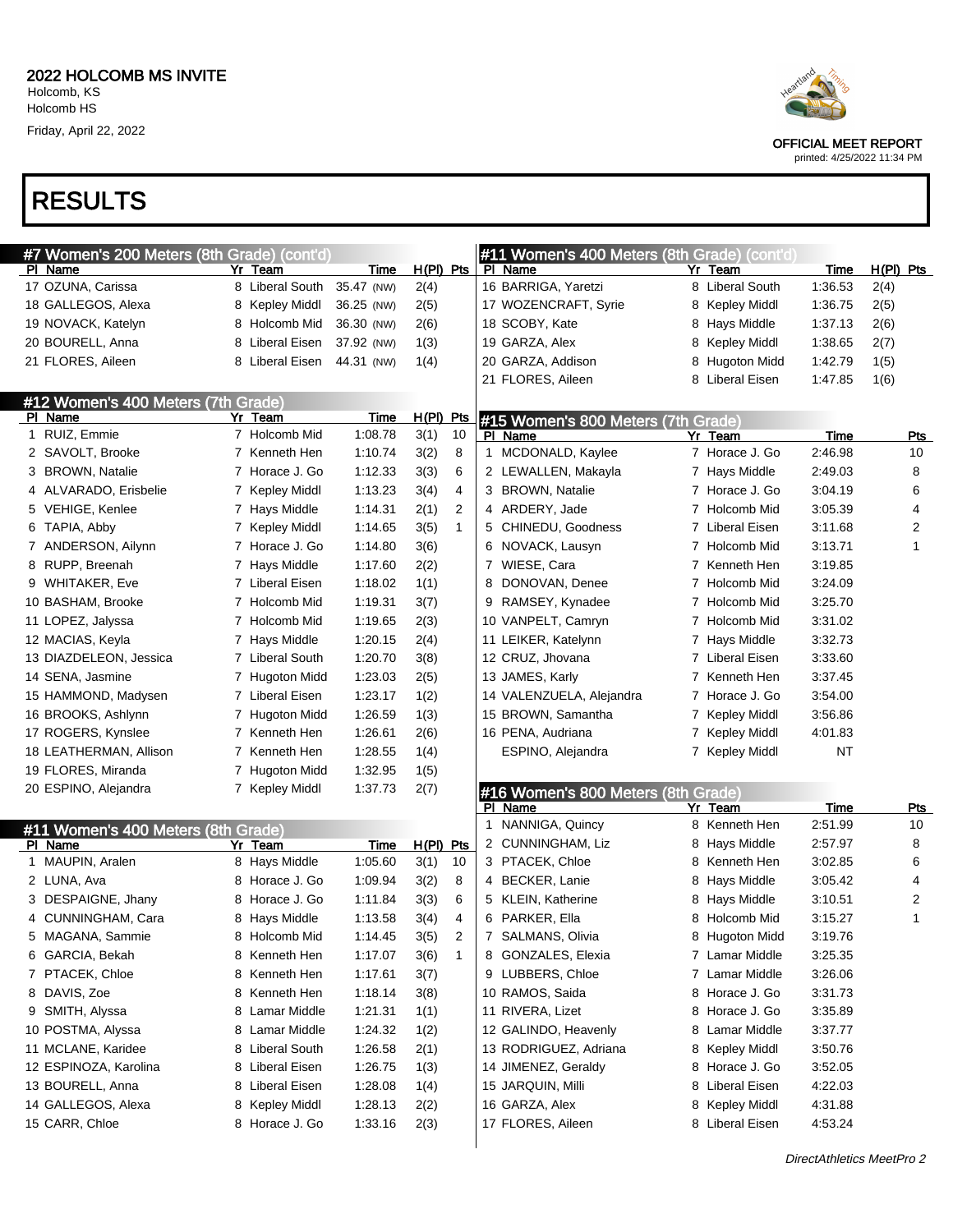# RESULTS

| #20 Women's 1600 Meters (7th Grade)            |    |                 |             |            |                | #27 Women's 100m Hurdles (7th Grade) (cont'd)   |   |                           |            |      |             |    |
|------------------------------------------------|----|-----------------|-------------|------------|----------------|-------------------------------------------------|---|---------------------------|------------|------|-------------|----|
| PI Name                                        | Yr | Team            | Time        | Pts        |                | PI Name                                         |   | Yr Team                   |            | Time | $H(PI)$ Pts |    |
| 1 LEWALLEN, Makayla                            |    | 7 Hays Middle   | 6:20.82     | 10         |                | 7 DONOVAN, Denee                                |   | 7 Holcomb Mid             | 21.73 (NW) |      | 2(6)        |    |
| 2 SANTOS, Katie                                |    | 7 Holcomb Mid   | 6:36.11     | 8          |                | 8 BUCHHOLZ, Morgan                              |   | 7 Holcomb Mid             | 21.92 (NW) |      | 1(2)        |    |
| 3 SMITH, Jara                                  |    | 7 Holcomb Mid   | 6:46.45     | 6          |                | 9 STOCKING, Jencie                              |   | 7 Horace J. Go 21.96 (NW) |            |      | 2(7)        |    |
| 4 MILLER, Aletheia                             |    | 7 Horace J. Go  | 7:17.98     | 4          |                | 10 EDDIE, Lyla                                  |   | 7 Kepley Middl            | 22.45 (NW) |      | 1(3)        |    |
| 5 WIESE, Cara                                  |    | 7 Kenneth Hen   | 7:28.21     | 2          |                | 11 BURR, Megan                                  |   | 7 Kenneth Hen             | 24.05 (NW) |      | 1(4)        |    |
| 6 CRUZ, Jhovana                                |    | 7 Liberal Eisen | 7:31.69     | 1          |                | 12 ARMENTA, Yaneli                              |   | 7 Kenneth Hen             | 24.35 (NW) |      | 1(5)        |    |
| 7 MURRAY, Twila                                |    | 7 Horace J. Go  | 7:39.18     |            |                | 13 RODRIGUEZ, Mya                               |   | 7 Holcomb Mid             | 24.88 (NW) |      | 2(8)        |    |
| 8 JAMES, Karly                                 |    | 7 Kenneth Hen   | 7:43.34     |            |                |                                                 |   |                           |            |      |             |    |
| 9 PADILLA, Audrina                             |    | 7 Horace J. Go  | 9:02.75     |            |                | #28 Women's 100m Hurdles (8th Grade)            |   |                           |            |      |             |    |
|                                                |    |                 |             |            |                | PI Name                                         |   | Yr Team                   |            | Time | H(PI) Pts   |    |
| #19 Women's 1600 Meters (8th Grade)            |    |                 |             |            | 1              | DESPAIGNE, Jhany                                |   | 8 Horace J. Go            | 19.17 (NW) |      | 2(1)        | 10 |
| PI Name                                        |    | Yr Team         | Time        | Pts        | 2              | TOLBERT, Makayla                                |   | 8 Holcomb Mid             | 19.23 (NW) |      | 2(2)        | 8  |
| 1 NANNIGA, Quincy                              |    | 8 Kenneth Hen   | 6:25.83     | 10         |                | 3 CUNNINGHAM, Cara                              |   | 8 Hays Middle             | 19.24 (NW) |      | 2(3)        | 6  |
| 2 MAUPIN, Aralen                               | 8  | Hays Middle     | 6:42.60     | 8          |                | 4 LEGLEITER, Addie                              |   | 8 Hays Middle             | 19.88 (NW) |      | 2(4)        | 4  |
| 3 VALDEZ, Angelina                             | 8  | Holcomb Mid     | 6:47.27     | 6          |                | 5 KRUG, Addy                                    | 8 | Lamar Middle 20.49 (NW)   |            |      | 2(5)        | 2  |
| 4 SANTANA, Xitlali                             | 8  | Holcomb Mid     | 6:57.11     | 4          |                | 6 FERNANDEZ, Khloe                              | 8 | Lamar Middle 20.64 (NW)   |            |      | 2(6)        | 1  |
| 5 BACA, Julianne                               | 8  | Horace J. Go    | 7:13.70     | 2          |                | 7 LERMA, Yoselyn                                | 8 | Kepley Middl              | 20.95 (NW) |      | 2(7)        |    |
| 6 HUAMAN, Jazmin                               | 8  | Liberal Eisen   | 7:34.90     | 1          |                | 8 NOEL, Jazlyn                                  | 8 | Horace J. Go              | 21.26 (NW) |      | 1(1)        |    |
| 7 MOLINA, Catalina                             | 8  | Kepley Middl    | 7:58.71     |            | 9              | AVILA, Jacquelyn                                | 8 | Lamar Middle 21.35 (NW)   |            |      | 1(2)        |    |
| 8 COX, Vaelynn                                 | 8  | Hugoton Midd    | 8:05.16     |            |                | 10 GARZA, Addison                               | 8 | Hugoton Midd 21.49 (NW)   |            |      | 2(8)        |    |
| 9 PIEDRA, Layla                                | 8  | Liberal Eisen   | 8:06.17     |            |                | 11 DINKEL, Kaylee                               | 8 | Hays Middle               | 22.01 (NW) |      | 1(3)        |    |
| 10 ROSALES, Jeymi                              |    | 7 Kepley Middl  | 8:19.72     |            |                | 12 PERCIVAL, Brekkyn                            | 8 | Kenneth Hen               | 22.85 (NW) |      | 1(4)        |    |
| 11 SCOBY, Kate                                 | 8  | Hays Middle     | 8:34.34     |            |                | 13 WERNER, Jayla                                | 8 | Liberal Eisen             | 22.86 (NW) |      | 1(5)        |    |
| 12 ZWEIFEL, Brynn                              |    | 8 Hays Middle   | 8:47.76     |            |                | 14 BUTTRY, Reghan                               | 8 | Hugoton Midd 22.89 (NW)   |            |      | 1(6)        |    |
|                                                |    |                 |             |            |                | 15 CARR, Chloe                                  | 8 | Horace J. Go              | 22.97 (NW) |      | 1(7)        |    |
| #24 Women's 3200 Meters (7th Grade)            |    |                 |             |            |                | 16 MALDONADO, Magdalena                         |   | 8 Kepley Middl            | 25.36 (NW) |      | 1(8)        |    |
| PI Name                                        |    | Yr Team         | Time        | Pts        |                |                                                 |   |                           |            |      |             |    |
| 1 VAZQUEZ, Miranda                             |    | 7 Kepley Middl  | 16:23.61    | 10         |                | #32 Women's 200m Hurdles (7th Grade)<br>PI Name |   | Yr Team                   |            | Time | H(PI) Pts   |    |
|                                                |    |                 |             |            |                | 1 LEWALLEN, Makayla                             |   | 7 Hays Middle             | 32.75 (NW) |      | 2(1)        | 10 |
| #23 Women's 3200 Meters (8th Grade)<br>PI Name |    | Yr Team         | Time        | Pts        |                | 2 YSAC, Aja                                     |   | 7 Kepley Middl            | 33.29 (NW) |      | 2(2)        | 8  |
| 1 LEYVA, Gennesis                              |    | 8 Liberal South | 16:13.22    | 10         |                | 3 SAVOLT, Brooke                                |   | 7 Kenneth Hen             | 33.84 (NW) |      | 2(3)        | 6  |
| 2 BOURELL, Anna                                |    | 8 Liberal Eisen | 16:22.50    | 8          |                | 4 CONNALLY, Inspiration                         |   | 7 Hays Middle             | 33.86 (NW) |      | 1(1)        | 4  |
| 3 LUBBERS, Chloe                               |    | 7 Lamar Middle  | 16:36.54    | 6          |                | 5 POWERS, ThayLee                               |   | 7 Horace J. Go            | 34.92 (NW) |      | 1(2)        | 2  |
| 4 GONZALES, Elexia                             |    | 7 Lamar Middle  | 17:06.48    | 4          |                | 6 SANCHEZ, Bella                                |   | 7 Kepley Middl            | 35.74 (NW) |      | 2(4)        | 1  |
| 5 KOENIGSMAN, Kynli                            |    | 8 Hays Middle   | 17:33.21    | 2          | $\overline{7}$ | SCHULTZ, Piper                                  |   | 7 Kepley Middl            | 36.41 (NW) |      | 2(5)        |    |
| 6 JARQUIN, Milli                               |    | 8 Liberal Eisen | 19:59.69    | 1          |                | 8 FINCH, Erin                                   |   | 7 Horace J. Go 37.11 (NW) |            |      | 1(3)        |    |
| MCCLURE, Ani                                   |    | 8 Hays Middle   | <b>DNF</b>  |            |                | 9 DONOVAN, Denee                                |   | 7 Holcomb Mid 37.62 (NW)  |            |      | 2(6)        |    |
|                                                |    |                 |             |            |                | 10 STOCKING, Jencie                             |   | 7 Horace J. Go 37.85 (NW) |            |      | 1(4)        |    |
| #27 Women's 100m Hurdles (7th Grade)           |    |                 |             |            |                | 11 BUCHHOLZ, Morgan                             |   | 7 Holcomb Mid             | 38.95 (NW) |      | 1(5)        |    |
| PI Name                                        |    | Yr_Team         | <b>Time</b> | H(PI) Pts  |                | 12 ACOSTA, Kaylen                               |   | 7 Hays Middle             | 39.87 (NW) |      | 1(6)        |    |
| 1 LEWALLEN, Makayla                            |    | 7 Hays Middle   | 18.57 (NW)  | 2(1)<br>10 |                | 13 RUIZ, Emmie                                  |   | 7 Holcomb Mid             | 41.02 (NW) |      | 2(7)        |    |
| 2 CONNALLY, Inspiration                        |    | 7 Hays Middle   | 20.00 (NW)  | 2(2)<br>8  |                | 14 RODRIGUEZ, Mya                               |   | 7 Holcomb Mid             | 42.70 (NW) |      | 2(8)        |    |
| 3 NOVACK, Lausyn                               |    | 7 Holcomb Mid   | 20.43 (NW)  | 2(3)<br>6  |                | 15 BURR, Megan                                  |   | 7 Kenneth Hen             | 42.91 (NW) |      | 1(7)        |    |
| 4 WERTH, Allie                                 |    | 7 Hays Middle   | 20.95 (NW)  | 1(1)<br>4  |                | 16 ARMENTA, Yaneli                              |   | 7 Kenneth Hen             | 43.74 (NW) |      | 1(8)        |    |
| 5 FINCH, Erin                                  |    | 7 Horace J. Go  | 21.08 (NW)  | 2(4)<br>2  |                |                                                 |   |                           |            |      |             |    |
| 6 SANCHEZ, Bella                               |    | 7 Kepley Middl  | 21.28 (NW)  | 1<br>2(5)  |                |                                                 |   |                           |            |      |             |    |
|                                                |    |                 |             |            |                |                                                 |   |                           |            |      |             |    |



OFFICIAL MEET REPORT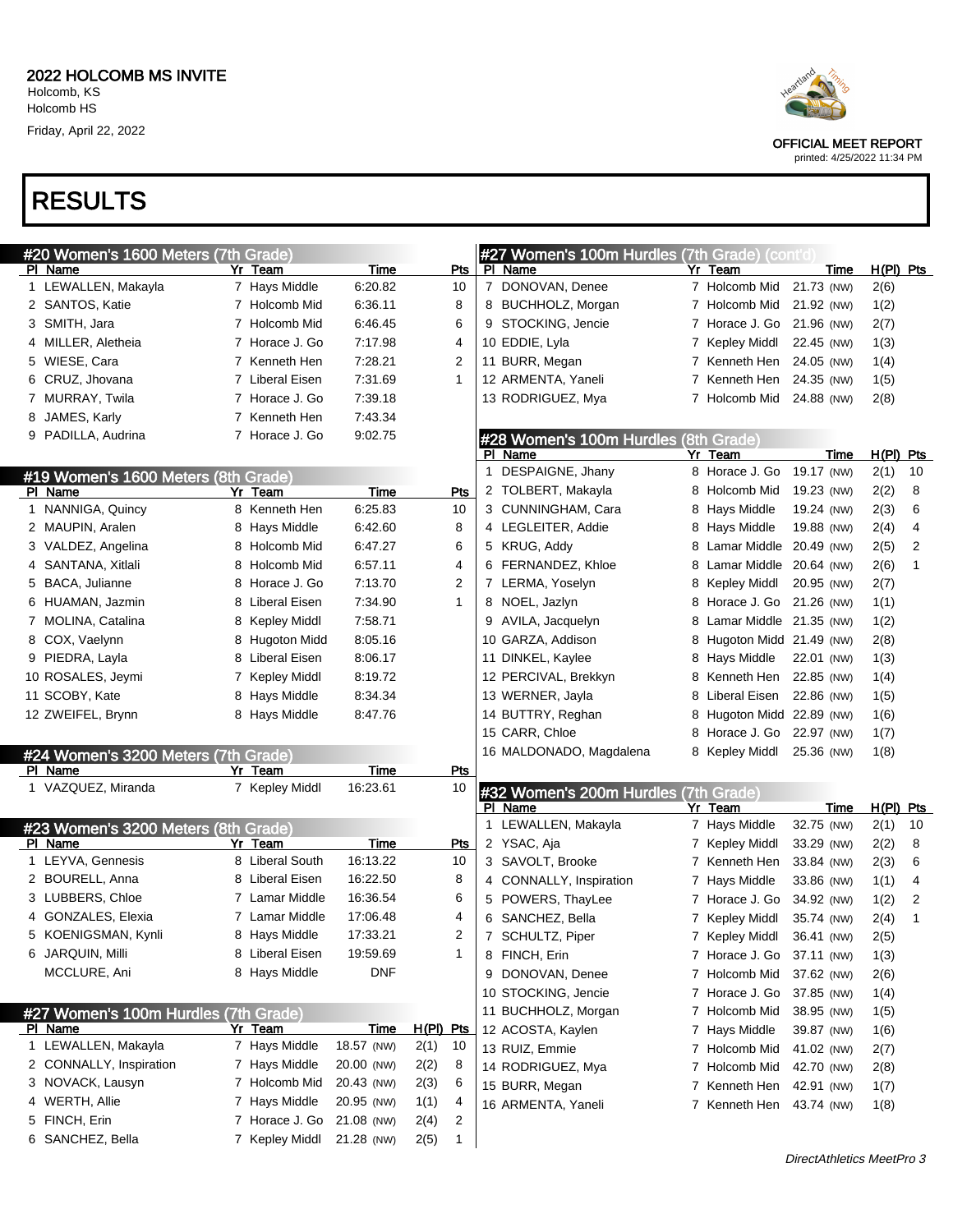| #31 Women's 200m Hurdles (8th Grade) |                         |   |               |            |              |     |  |  |  |  |
|--------------------------------------|-------------------------|---|---------------|------------|--------------|-----|--|--|--|--|
| ΡI                                   | Name                    |   | Yr Team       | Time       | <u>H(PI)</u> | Pts |  |  |  |  |
| 1                                    | JEWETT, JaNaye          | 8 | Holcomb Mid   | 33.20 (NW) | 2(1)         | 10  |  |  |  |  |
| 2                                    | <b>BACA, Julianne</b>   | 8 | Horace J. Go  | 33.41 (NW) | 2(2)         | 8   |  |  |  |  |
| 3                                    | CUNNINGHAM, Cara        | 8 | Hays Middle   | 33.61 (NW) | 2(3)         | 6   |  |  |  |  |
| 4                                    | TOLBERT, Makayla        | 8 | Holcomb Mid   | 34.09 (NW) | 2(4)         | 4   |  |  |  |  |
| 5                                    | <b>CUNNINGHAM, Liz</b>  | 8 | Hays Middle   | 36.38 (NW) | 2(5)         | 2   |  |  |  |  |
| 6                                    | <b>ANDERSON, Klaire</b> | 8 | Liberal Eisen | 36.83 (NW) | 1(1)         | 1   |  |  |  |  |
| 7                                    | ESCALERA, Alexa         | 8 | Hugoton Midd  | 37.56 (NW) | 1(2)         |     |  |  |  |  |
| 8                                    | DINKEL, Kaylee          | 8 | Hays Middle   | 38.63 (NW) | 2(6)         |     |  |  |  |  |
| 9                                    | NOEL, Jazlyn            | 8 | Horace J. Go  | 39.45 (NW) | 1(3)         |     |  |  |  |  |
|                                      | 10 WERNER, Jayla        | 8 | Liberal Eisen | 39.91 (NW) | 2(7)         |     |  |  |  |  |
|                                      | 11 RIVAS, Evelyn        | 8 | Liberal South | 41.03 (NW) | 1(4)         |     |  |  |  |  |
|                                      | 12 CARR, Chloe          | 8 | Horace J. Go  | 41.40 (NW) | 1(5)         |     |  |  |  |  |
|                                      | 13 PERCIVAL, Brekkyn    | 8 | Kenneth Hen   | 43.69 (NW) | 1(6)         |     |  |  |  |  |
|                                      | 14 BARRIGA, Yaretzi     | 8 | Liberal South | 43.92 (NW) | 1(7)         |     |  |  |  |  |
|                                      | 15 RAIGOZA, Jovanna     | 8 | Liberal South | 44.74 (NW) | 2(8)         |     |  |  |  |  |
|                                      |                         |   |               |            |              |     |  |  |  |  |

|           | #35 Women's 4 x 100m Relay (7th Grade) |         |     |
|-----------|----------------------------------------|---------|-----|
| PI        | Геаm                                   | Time    | Pts |
| 1         | Hays Middle School (A)                 | 57.24   | 10  |
| 2         | Kepley Middle School (A)               | 58.17   | 8   |
| 3         | Kenneth Henderson Middle School (A)    | 1:01.55 | 6   |
| 4         | Hugoton Middle School (A)              | 1:02.08 | 4   |
| 5         | Liberal South Middle School - Se (A)   | 1:02.77 | 2   |
| 6         | Holcomb Middle School (A)              | 1:03.63 | 1   |
| 7         | Horace J. Good Middle School (A)       | 1:05.35 |     |
|           |                                        |         |     |
|           | #36 Women's 4 x 100m Relay (8th Grade) |         |     |
| PI        | Team                                   | Time    | Pts |
| 1         | Hays Middle School (A)                 | 55.32   | 10  |
| 2         | Hugoton Middle School (A)              | 57.90   | 8   |
| 3         | Holcomb Middle School (A)              | 58.72   | 6   |
|           | 4 Liberal Eisenhower Middle School (A) | 1:00.22 | 4   |
| 5         | Liberal South Middle School - Se (A)   | 1:02.18 | 2   |
| 6         | Horace J. Good Middle School (A)       | 1:03.35 | 1   |
| 7         | Kenneth Henderson Middle School (A)    | 1:04.08 |     |
| 8         | Kepley Middle School (A)               | 1:04.68 |     |
|           |                                        |         |     |
|           | #40 Women's 4 x 200m Relay (7th Grade) |         |     |
| <b>PI</b> | Team                                   | Time    | Pts |
| 1         | Hays Middle School (A)                 | 2:05.96 | 10  |
| 2         | Kepley Middle School (A)               | 2:11.89 | 8   |
| 3         | Holcomb Middle School (A)              | 2:12.57 | 6   |
| 4         | Horace J. Good Middle School (A)       | 2:18.47 | 4   |
| 5         | Hugoton Middle School (A)              | 2:20.18 | 2   |
| 6         | Liberal South Middle School - Se (A)   | 2:21.31 | 1   |
| 7         | Kenneth Henderson Middle School (A)    | 2:23.50 |     |
|           |                                        |         |     |

#### #39 Women's 4 x 200m Relay (8th Grade)

|    | <u>— 2011 —</u><br><u>PI Team</u>               | <b>Time</b> | Pts |
|----|-------------------------------------------------|-------------|-----|
| 1  | Hays Middle School (A)                          | 2:01.18     | 10  |
|    | 2 Holcomb Middle School (A)                     | 2:06.76     | 8   |
|    | 3 Hugoton Middle School (A)                     | 2:10.78     | 6   |
|    | 4 Kenneth Henderson Middle School (A)           | 2:11.61     | 4   |
|    | 5 Horace J. Good Middle School (A)              | 2:18.14     | 2   |
|    | 6 Kepley Middle School (A)                      | 2:19.00     | 1   |
|    | 7 Liberal Eisenhower Middle School (A)          | 2:19.93     |     |
|    | Liberal South Middle School - Se (A)            | DQ          |     |
|    | #43 Women's 4 x 400m Relay (7th Grade)          |             |     |
| ΡI | Team                                            | Time        | Pts |
| 1. | Kepley Middle School (A)                        | 4:55.46     | 10  |
|    | 2 Holcomb Middle School (A)                     | 5:03.13     | 8   |
|    | 3 Liberal Eisenhower Middle School (A)          | 5:26.13     | 6   |
|    | 4 Hays Middle School (A)                        | 5.29.30     | 4   |
|    | 5 Liberal South Middle School - Se (A)          | 5:29.82     | 2   |
|    | 6 Kenneth Henderson Middle School (A)           | 5:47.12     | 1   |
|    | 7 Horace J. Good Middle School (A)              | 6:15.95     |     |
|    | #44 Women's 4 x 400m Relay (8th Grade)          |             |     |
|    | PI Team                                         | Time        | Pts |
|    | 1 Hays Middle School (A)                        | 4:53.80     | 10  |
|    | 2 Holcomb Middle School (A)                     | 4:54.71     | 8   |
|    | 3 Kenneth Henderson Middle School (A)           | 4:56.64     | 6   |
|    | 4 Liberal Eisenhower Middle School (A)          | 5:23.51     | 4   |
|    | 5 Liberal South Middle School - Se (A)          | 5:27.47     | 2   |
|    | 6 Kepley Middle School (A)                      | 6:15.20     | 1   |
|    | #47 Women's 4 x 800m Relay (7th Grade)          |             |     |
|    | PI Team                                         | Time        | Pts |
| 1. | Holcomb Middle School (A)                       | 11:43.87    | 10  |
|    | 2 Hays Middle School (A)                        | 13:28.87    | 8   |
|    | 3 Kepley Middle School (A)                      | 13:31.14    | 6   |
|    | 4 Liberal South Middle School - Se (A)          | 13:58.15    | 4   |
|    | 5 Horace J. Good Middle School (A)              | 14:36.09    | 2   |
|    |                                                 |             |     |
|    | <mark>#48 Women's 4 x 800m Relay (8th Gr</mark> |             |     |
| ΡI | Team                                            | <u>Time</u> | Pts |
| 1  | Holcomb Middle School (A)                       | 12:22.00    | 10  |
| 2  | Hays Middle School (A)                          | 13:16.08    | 8   |
|    | 3 Liberal Eisenhower Middle School (A)          | 13:37.05    | 6   |

| #52 Women's High Jump (7th Grade) |                  |  |                      |      |     |  |  |  |
|-----------------------------------|------------------|--|----------------------|------|-----|--|--|--|
|                                   | PI Name          |  | Yr Team              | Mark | Pts |  |  |  |
|                                   | 1 LABARGE, Haley |  | 7 Hays Middle 4'6"   |      | 10  |  |  |  |
|                                   | 2 YSAC, Aja      |  | 7 Kepley Middl 4' 4" |      | 8   |  |  |  |





OFFICIAL MEET REPORT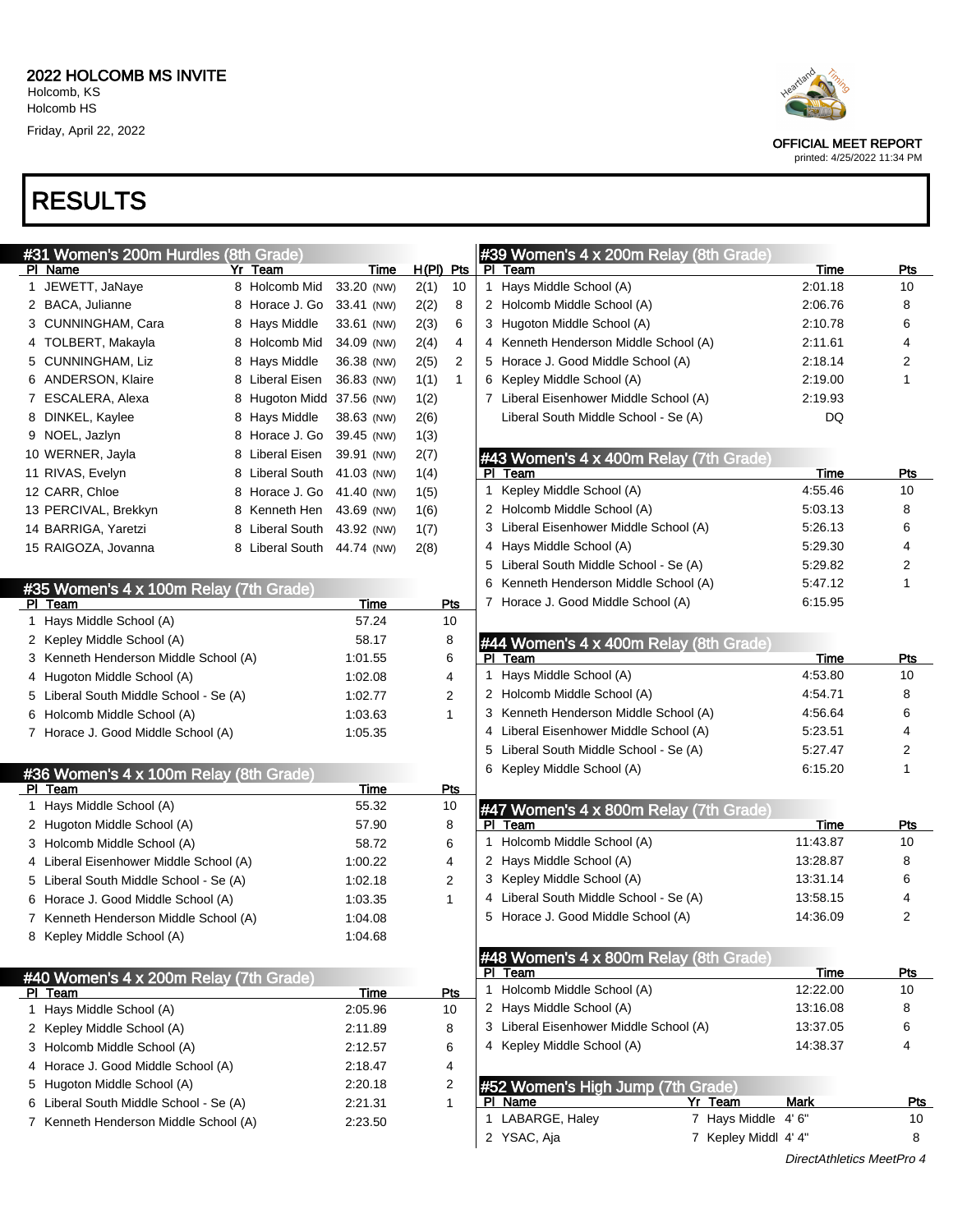





OFFICIAL MEET REPORT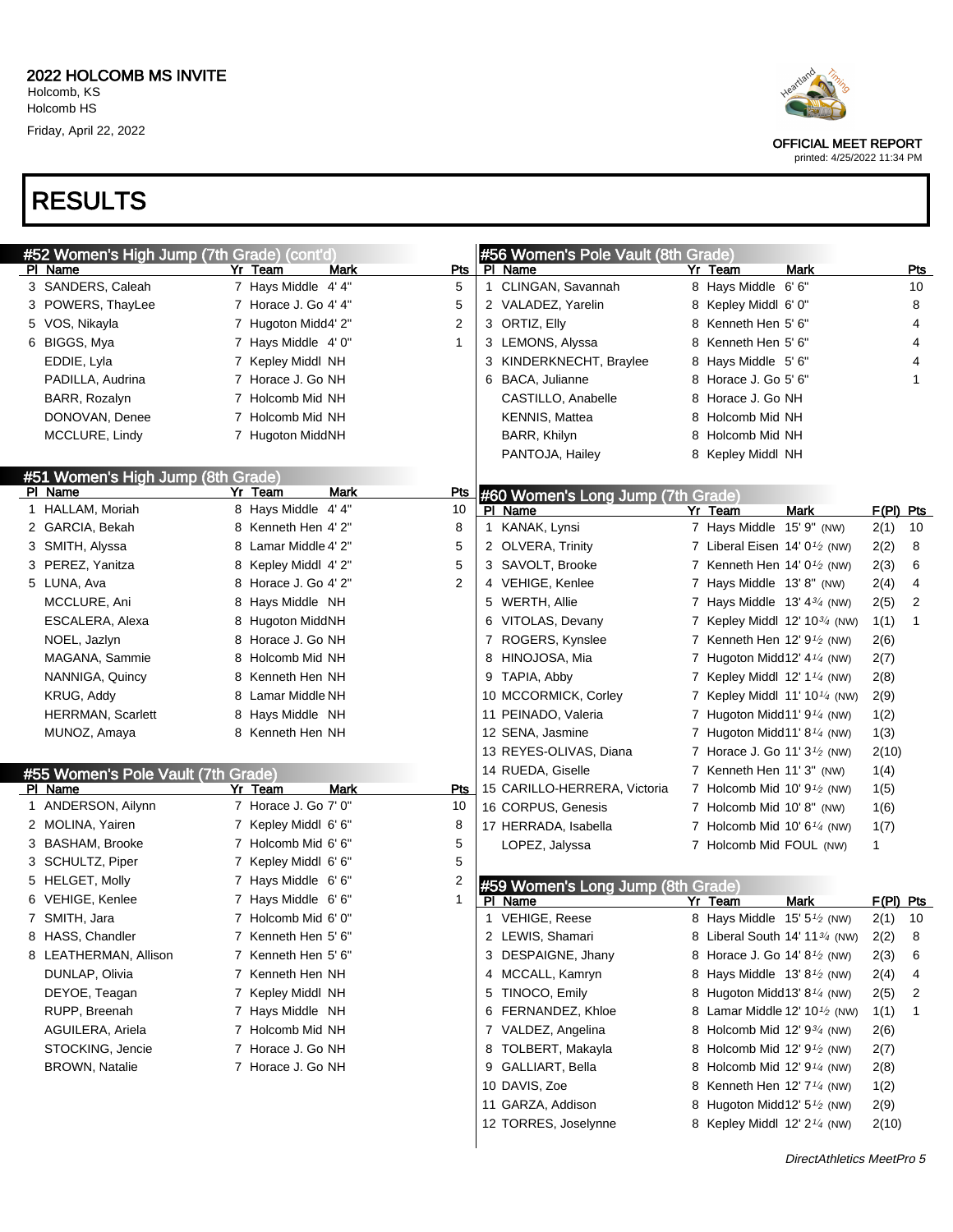



OFFICIAL MEET REPORT

printed: 4/25/2022 11:34 PM

DirectAthletics MeetPro 6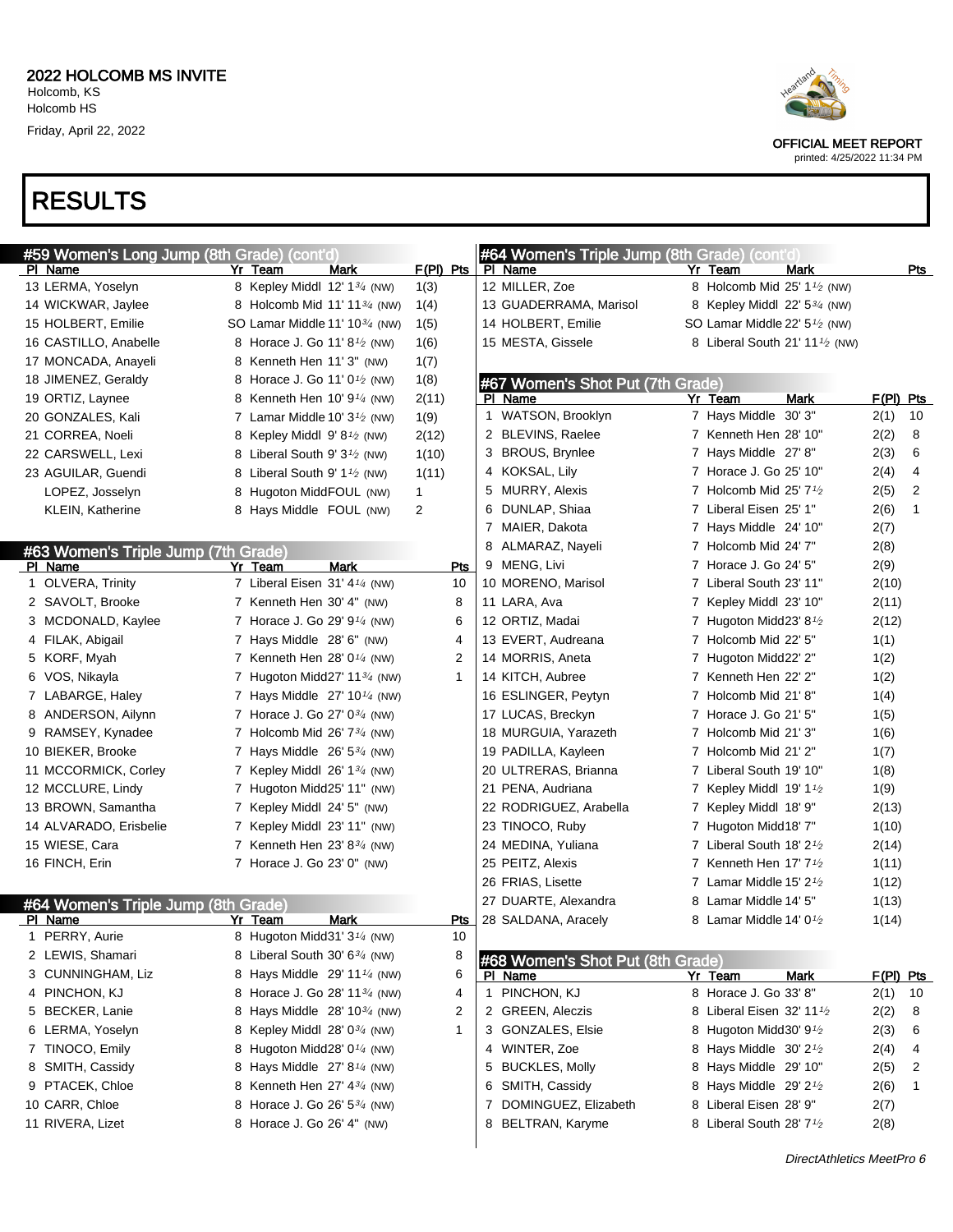| #68 Women's Shot Put (8th Grade) (cont'd) |                                                  |                      | #72 Women's Discus (7th Grade) (cont'd) |                         |                      |
|-------------------------------------------|--------------------------------------------------|----------------------|-----------------------------------------|-------------------------|----------------------|
| PI Name                                   | Yr Team<br>Mark                                  | $F(PI)$ Pts          | PI Name                                 | Yr Team<br>Mark         | $F(PI)$ Pts          |
| 9 MOORE, Tami                             | 8 Hugoton Midd25' 8"                             | 2(9)                 | 25 EVERT, Audreana                      | 7 Holcomb Mid 29' 9"    | 1(12)                |
| 10 SHELLENBERGER, Kambri                  | 8 Holcomb Mid 25' $0\frac{1}{2}$                 | 1(1)                 | 26 ULTRERAS, Brianna                    | 7 Liberal South 28' 9"  | 2(14)                |
| 10 RUDA, Malia                            | 8 Holcomb Mid 25' $0\frac{1}{2}$                 | 2(10)                | 27 SALDANA, Aracely                     | 8 Lamar Middle 26' 6"   | 1(13)                |
| 12 LOVE, Dan'yel                          | 8 Liberal Eisen 25' 0"                           | 2(11)                | 28 DUARTE, Alexandra                    | 8 Lamar Middle 26' 3"   | 1(14)                |
| 13 GARCIA, Stephanie                      | Kepley Middl 23' 11 $\frac{1}{2}$<br>8           | 1(2)                 | SANCHEZ, Iris                           | 7 Liberal South 31' 9"  | 1                    |
| 14 CORNELSEN, Ali                         | 8 Holcomb Mid 23' 5"                             | 1(3)                 |                                         |                         |                      |
| 15 WILSON, Ashland                        | 8 Holcomb Mid 22' 5"                             | 1(4)                 | #71 Women's Discus (8th Grade)          |                         |                      |
| 16 VASQUEZ, Jaylynn                       | 8 Kenneth Hen 22' 1"                             | 1(5)                 | PI Name                                 | Yr Team<br>Mark         | $F(PI)$ Pts          |
| 17 QUINTERO, Allayah                      | 8 Liberal South 21' 6"                           | 1(6)                 | 1 SMITH, Cassidy                        | 8 Hays Middle 81' 4"    | 2(1)<br>10           |
| 18 CROSS, Lana                            | Kepley Middl 21' 5"<br>8                         | 1(7)                 | 2 WINTER, Zoe                           | 8 Hays Middle 78'8"     | 2(2)<br>8            |
| 19 HOLGUIN, Olivai                        | 8 Kenneth Hen 21' 3"                             | 1(8)                 | 3 BUCKLES, Molly                        | 8 Hays Middle 75' 6"    | 6<br>2(3)            |
| 19 HALL, Kamryn                           | Hugoton Midd21' 3"<br>8                          | 2(12)                | 4 BELTRAN, Karyme                       | 8 Liberal South 75' 0"  | 4<br>2(4)            |
| 21 RAINWATER, Sienna                      | 8 Lamar Middle 20' 0"                            | 1(9)                 | 5 PINCHON, KJ                           | 8 Horace J. Go 67' 11"  | 2(5)<br>2            |
| 22 CHRISTIE, Ashlynn                      | 7 Lamar Middle 19' 9"                            | 1(10)                | 6 WILSON, Ashland                       | 8 Holcomb Mid 65' 3"    | 2(6)<br>$\mathbf{1}$ |
| 23 EISENBISE, Lindsey                     | 8 Holcomb Mid 19' 6"                             | 1(11)                | 7 RAINWATER, Sienna                     | 8 Lamar Middle 62' 10"  | 1(1)                 |
| 24 NEILSON, Lilli                         | 8 Lamar Middle 19' 3 <sup>1</sup> / <sub>2</sub> | 2(13)                | 8 LEMONS, Alyssa                        | 8 Kenneth Hen 59' 1"    | 1(2)                 |
| 25 CASE, Peyton                           | 8 Horace J. Go 18' 9 <sup>1</sup> /2             | 2(14)                | 9 MALDONADO, Magdalena                  | 8 Kepley Middl 57' 5"   | 2(7)                 |
| 26 FRIAS, Ariana                          | Kepley Middl 18' 9"<br>8                         | 1(12)                | 10 GARZA, Alex                          | 8 Kepley Middl 56' 10"  | 1(3)                 |
| 27 GARZONA, Linette                       | 8 Liberal South 16' 7"                           | 1(13)                | 11 CHRISTIE, Ashlynn                    | 7 Lamar Middle 54' 4"   | 1(4)                 |
|                                           |                                                  |                      | 12 HOLGUIN, Olivai                      | 8 Kenneth Hen 53' 10"   | 1(5)                 |
|                                           |                                                  |                      | 13 GONZALES, Elsie                      | 8 Hugoton Midd52' 7"    | 2(8)                 |
| #72 Women's Discus (7th Grade)<br>PI Name | <b>Mark</b><br>Yr Team                           | $F(PI)$ Pts          | 14 GARCIA, Stephanie                    | 8 Kepley Middl 52' 3"   | 1(6)                 |
| 1 BROUS, Brynlee                          | 7 Hays Middle 78' 10"                            | 1(1)<br>10           | 15 EISENBISE, Lindsey                   | 8 Holcomb Mid 50' 8"    | 1(7)                 |
| 2 LUCAS, Breckyn                          | 7 Horace J. Go 68' 11"                           | 2(1)<br>8            | 16 MOORE, Tami                          | 8 Hugoton Midd49' 11"   | 2(9)                 |
| 3 BLEVINS, Raelee                         | 7 Kenneth Hen 64' 7"                             | 2(2)<br>6            | 17 RUDA, Malia                          | 8 Holcomb Mid 48' 3"    | 2(10)                |
| 4 DUNLAP, Shiaa                           | 7 Liberal Eisen 59' 3"                           | 2(3)<br>4            | 18 CORNELSEN, Ali                       | 8 Holcomb Mid 46' 2"    | 2(11)                |
| 5 KOKSAL, Lily                            | 7 Horace J. Go 58' 2"                            | 1(2)<br>2            | 19 DAVIS, Willow                        | 8 Horace J. Go 42' 9"   | 2(12)                |
| 6 HUGHES, Jaylen                          | 7 Hays Middle 55' 1"                             | 1(3)<br>$\mathbf{1}$ | 20 THOLSTROP, Jayla                     | 8 Liberal Eisen 42' 6"  | 1(8)                 |
| 7 MURRY, Alexis                           | 7 Holcomb Mid 54' 3"                             | 2(4)                 | 21 KURTS, Madison                       | 8 Hugoton Midd41' 9"    | 2(13)                |
| 8 DEINES, Dayton                          | 7 Hays Middle 54' 2"                             | 1(4)                 | 22 QUINTERO, Allayah                    | 8 Liberal South 41' 6"  |                      |
| 9 KITCH, Aubree                           | 7 Kenneth Hen 52' 4"                             | 1(5)                 | 23 SHELLENBERGER, Kambri                | 8 Holcomb Mid 40' 1"    | 1(9)<br>1(10)        |
|                                           |                                                  |                      |                                         | 8 Liberal Eisen 38' 1"  |                      |
| 10 PENA, Audriana                         | 7 Kepley Middl 50' 6"                            | 1(6)                 | 24 HERNANDEZ, Joselynn                  |                         | 1(11)                |
| 11 SIMON, McKenzie                        | 7 Holcomb Mid 49' 4"                             | 2(5)                 | 25 NEILSON, Lilli                       | 8 Lamar Middle 33' 7"   | 1(12)                |
| 12 PEITZ, Alexis                          | 7 Kenneth Hen 49' 1"                             | 1(7)                 | 26 CARRASCO, Crystal                    | 8 Liberal Eisen 31' 10" | 2(14)                |
| 13 MENG, Livi                             | 7 Horace J. Go 47' 9"                            | 2(6)                 | 27 GARZONA, Linette                     | 8 Liberal South 20' 6"  | 1(13)                |
| 14 MORRIS, Aneta                          | 7 Hugoton Midd47' 2"                             | 2(7)                 |                                         |                         |                      |
| 15 ESLINGER, Peytyn                       | 7 Holcomb Mid 46' 4"                             | 1(8)                 | #75 Women's Javelin (7th Grade)         |                         |                      |
| 16 PADILLA, Kayleen                       | 7 Holcomb Mid 44' 11"                            | 2(8)                 | PI Name                                 | Yr Team<br><b>Mark</b>  | <u>Pts</u>           |
| 17 MURGUIA, Yarazeth                      | 7 Holcomb Mid 43' 6"                             | 2(9)                 | 1 SIMON, McKenzie                       | 7 Holcomb Mid 65' 3"    | 10                   |
| 18 LARA, Ava                              | 7 Kepley Middl 41' 2"                            | 2(10)                | 2 LARA, Ava                             | 7 Kepley Middl 57' 5"   | 8                    |
| 19 RODRIGUEZ, Arabella                    | 7 Kepley Middl 38' 10"                           | 2(11)                | 3 BROUS, Brynlee                        | 7 Hays Middle 52' 1"    | 6                    |
| 20 TINOCO, Ruby                           | 7 Hugoton Midd38' 7"                             | 2(12)                | 4 MAIER, Dakota                         | 7 Hays Middle 50' 9"    | 4                    |
| 21 FRIAS, Lisette                         | 7 Lamar Middle 37' 7"                            | 1(9)                 | 5 ALMARAZ, Nayeli                       | 7 Holcomb Mid 49' 0"    | 2                    |
| 22 ORTIZ, Madai                           | 7 Hugoton Midd35' 8"                             | 2(13)                | 6 ESLINGER, Peytyn                      | 7 Holcomb Mid 48' 11"   | 1                    |
| 23 MEDINA, Yuliana                        | 7 Liberal South 32' 3"                           | 1(10)                | 7 HUGHES, Jaylen                        | 7 Hays Middle 47'8"     |                      |
| 24 MORENO, Marisol                        | 7 Liberal South 31' 9"                           | 1(11)                | 8 RODRIGUEZ, Arabella                   | 7 Kepley Middl 34' 1"   |                      |



OFFICIAL MEET REPORT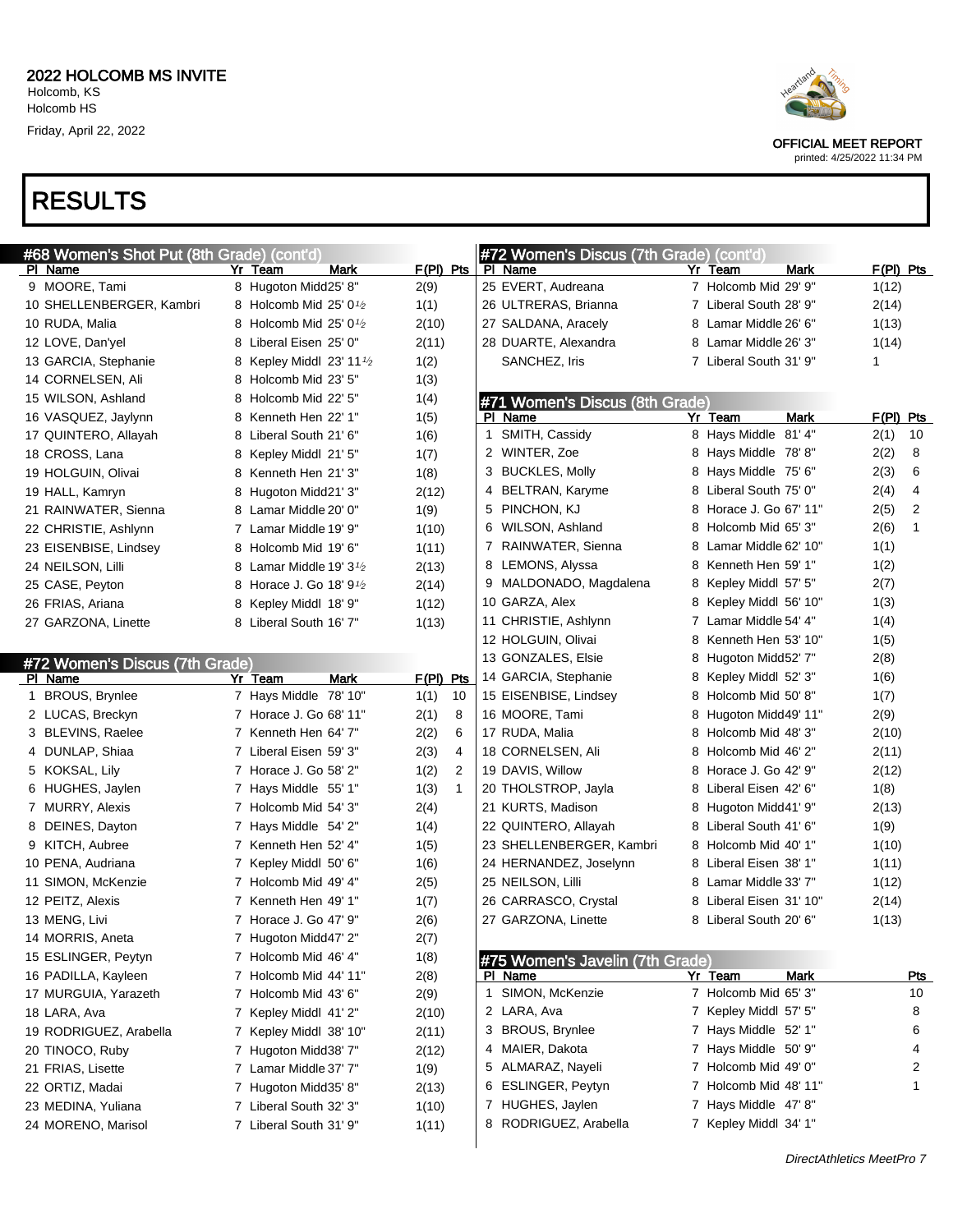# RESULTS

| #76 Women's Javelin (8th Grade) |                                 |  |                            |             |             |                | #1 Men's 100 Meters (8th Grade) (cont'd) |                                 |   |                           |            |      |             |                |
|---------------------------------|---------------------------------|--|----------------------------|-------------|-------------|----------------|------------------------------------------|---------------------------------|---|---------------------------|------------|------|-------------|----------------|
|                                 | PI Name                         |  | Yr Team                    | <b>Mark</b> |             | Pts            |                                          | PI Name                         |   | Yr Team                   |            | Time | $H(PI)$ Pts |                |
|                                 | 1 BARNETT, Lexi                 |  | 8 Hays Middle 76' 0"       |             |             | 10             |                                          | 10 MCVEY, Avery                 |   | 8 Holcomb Mid             | 13.65 (NW) |      | 3(2)        |                |
|                                 | 2 CORNELSEN, Ali                |  | 8 Holcomb Mid 65' 1"       |             |             | 8              |                                          | 11 PORRAS, Edgar                | 8 | <b>Kepley Middl</b>       | 13.74 (NW) |      | 2(2)        |                |
|                                 | 3 WINTER, Zoe                   |  | 8 Hays Middle 63' 10"      |             |             | 6              |                                          | 12 SENA, Ray                    | 8 | Hugoton Midd              | 13.88 (NW) |      | 2(3)        |                |
|                                 | 4 SMITH, Cassidy                |  | 8 Hays Middle 63' 5"       |             |             | 4              |                                          | 13 SANDOVAL, Roman              | 8 | Horace J. Go              | 13.91 (NW) |      | 4(7)        |                |
|                                 | 5 WILSON, Ashland               |  | 8 Holcomb Mid 61' 1"       |             |             | 2              |                                          | 14 MERAZ, Julian                | 8 | Kepley Middl              | 14.11 (NW) |      | 3(3)        |                |
|                                 | 6 RUDA, Malia                   |  | 8 Holcomb Mid 51' 0"       |             |             | $\mathbf{1}$   |                                          | 15 PIETZ, Evan                  | 8 | Holcomb Mid               | 14.26 (NW) |      | 3(4)        |                |
|                                 | 7 MOLINA, Catalina              |  | 8 Kepley Middl 50' 6"      |             |             |                |                                          | 16 CRUZ, Eduardo                | 8 | Kepley Middl              | 14.53 (NW) |      | 3(5)        |                |
|                                 | 8 WOZENCRAFT, Syrie             |  | 8 Kepley Middl 36' 8"      |             |             |                |                                          | 17 MADER, Blake                 | 8 | Holcomb Mid               | 14.68 (NW) |      | 2(4)        |                |
|                                 | 9 FRIAS, Ariana                 |  | 8 Kepley Middl 25' 0"      |             |             |                |                                          | 18 ARCE, Jesus                  | 8 | Liberal South             | 14.69 (NW) |      | 2(5)        |                |
|                                 |                                 |  |                            |             |             |                |                                          | 19 GALLEGOS, Alex               | 8 | Lamar Middle              | 14.74 (NW) |      | 2(6)        |                |
|                                 | #2 Men's 100 Meters (7th Grade) |  |                            |             |             |                |                                          | 20 NGUYEN, Bao                  | 8 | Kenneth Hen               | 14.76 (NW) |      | 3(6)        |                |
|                                 | PI Name                         |  | Yr Team                    | Time        | $H(PI)$ Pts |                |                                          | 21 HERRADA, Christian           | 8 | Holcomb Mid               | 14.87 (NW) |      | 2(7)        |                |
|                                 | 1 TABOR, Trevin                 |  | 7 Kenneth Hen              | 12.71 (NW)  | 3(1)        | 10             |                                          | 22 COLLINS, Craig               | 8 | Holcomb Mid               | 14.96 (NW) |      | 3(7)        |                |
|                                 | 2 LEYVA, Adrian                 |  | 7 Horace J. Go             | 12.83 (NW)  | 3(2)        | 8              |                                          | 23 HEGER, Soe Lin               | 8 | Hugoton Midd 15.01 (NW)   |            |      | 3(8)        |                |
|                                 | 3 NEUBURGER, Ace                |  | 7 Hays Middle              | 13.21 (NW)  | 3(3)        | 6              |                                          | 24 CASTILLO, Allen              | 8 | Liberal Eisen             | 15.35 (NW) |      | 1(2)        |                |
|                                 | 4 CARR, Ryder                   |  | 7 Kenneth Hen              | 13.29 (NW)  | 3(4)        | 4              |                                          | 25 ABEYTA, Kyran                | 8 | Holcomb Mid               | 16.11 (NW) |      | 1(3)        |                |
|                                 | 5 BRUNSON, Dayton               |  | 7 Horace J. Go             | 13.43 (NW)  | 3(5)        | $\overline{2}$ |                                          |                                 |   |                           |            |      |             |                |
|                                 | 6 HERNANDEZ, Romeo              |  | 7 Horace J. Go             | 13.45 (NW)  | 3(6)        | 1              |                                          | #5 Men's 200 Meters (7th Grade) |   |                           |            |      |             |                |
|                                 | 7 BROWNING, Parker              |  | 7 Kepley Middl             | 13.60 (NW)  | 3(7)        |                |                                          | PI Name                         |   | Yr Team                   |            | Time | H(PI) Pts   |                |
|                                 | 8 LARSON, Blake                 |  | 7 Hays Middle              | 13.72 (NW)  | 3(8)        |                |                                          | 1 NEUBURGER, Ace                |   | 7 Hays Middle             | 25.99 (NW) |      | 3(1)        | 10             |
|                                 | 9 ORTIZ, Juan                   |  | 7 Kenneth Hen              | 14.38 (NW)  | 2(1)        |                |                                          | 2 LEYVA, Adrian                 |   | 7 Horace J. Go            | 26.26 (NW) |      | 3(2)        | 8              |
|                                 | 10 MARTINEZ, JR                 |  | 7 Hugoton Midd 14.84 (NW)  |             | 2(2)        |                |                                          | 3 BRUNSON, Dayton               |   | 7 Horace J. Go            | 27.40 (NW) |      | 3(3)        | 6              |
|                                 | 11 FREEMAN, Thaxton             |  | 7 Kepley Middl             | 15.55 (NW)  | 1(1)        |                |                                          | 4 LARSON, Blake                 |   | 7 Hays Middle             | 27.58 (NW) |      | 3(4)        | 4              |
|                                 | 12 RIVAS, Marco                 |  | 7 Liberal South            | 15.66 (NW)  | 1(2)        |                |                                          | 5 ORTEGA, Alexis                |   | 7 Horace J. Go            | 28.04 (NW) |      | 3(5)        | $\overline{2}$ |
|                                 | 13 PADRON, Cristian             |  | 7 Hugoton Midd 15.73 (NW)  |             | 2(3)        |                |                                          | 6 BAKER, Keeler                 | 7 | Kepley Middl              | 28.47 (NW) |      | 3(6)        | 1              |
|                                 | 14 KUNTZELMAN, Justin           |  | 7 Holcomb Mid              | 16.17 (NW)  | 2(4)        |                |                                          | 7 ALVARADO, Isaac               |   | 7 Hugoton Midd 28.51 (NW) |            |      | 3(7)        |                |
|                                 | 15 ALBERS, Brogan               |  | 7 Hays Middle              | 16.37 (NW)  | 2(5)        |                |                                          | 8 PADRON, Cristian              |   | 7 Hugoton Midd 29.69 (NW) |            |      | 2(1)        |                |
|                                 | 16 BEYNA, Ayden                 |  | 7 Liberal South            | 16.43 (NW)  | 1(3)        |                |                                          | 9 BARBER, Brady                 |   | 7 Hays Middle             | 30.24 (NW) |      | 3(8)        |                |
|                                 | 17 SAUSEDA, Thomas              |  | 7 Holcomb Mid              | 16.68 (NW)  | 2(6)        |                |                                          | 10 MEDINA, Dominic              |   | 7 Kenneth Hen             | 33.50 (NW) |      | 2(2)        |                |
|                                 | 18 HAUSER, Jaxson               |  | 7 Kepley Middl             | 16.74 (NW)  | 1(4)        |                |                                          | 11 LATTIMORE, Waylan            |   | 7 Kepley Middl            | 34.57 (NW) |      | 1(1)        |                |
|                                 | 19 ROEHR, Rylin                 |  | 7 Liberal Eisen            | 17.50 (NW)  | 2(7)        |                |                                          | 12 ROEHR, Rylin                 |   | 7 Liberal Eisen           | 35.20 (NW) |      | 2(3)        |                |
|                                 | 20 SOLIS, Kevin                 |  | 7 Liberal Eisen            | 18.11 (NW)  | 1(5)        |                |                                          | 13 GOMEZ, Abel                  |   | 7 Liberal Eisen           | 37.66 (NW) |      | 2(4)        |                |
|                                 | 21 ZAMORA, Caleb                |  | 7 Liberal Eisen            | 18.53 (NW)  | 1(6)        |                |                                          | 14 NUNEZ, Alonso                |   | 7 Liberal Eisen           | 38.79 (NW) |      | 1(2)        |                |
|                                 | 22 SENA, Emersyn                |  | 7 Hugoton Midd 19.32 (NW)  |             | 2(8)        |                |                                          | 15 SENA, Emersyn                |   | 7 Hugoton Midd 40.45 (NW) |            |      | 1(3)        |                |
|                                 |                                 |  |                            |             |             |                |                                          |                                 |   |                           |            |      |             |                |
|                                 | #1 Men's 100 Meters (8th Grade) |  |                            |             |             |                |                                          | #6 Men's 200 Meters (8th Grade) |   |                           |            |      |             |                |
|                                 | <b>PI</b> Name                  |  | <u>Yr Team</u>             | Time        | H(PI) Pts   |                |                                          | PI Name                         |   | Yr Team                   |            | Time | H(PI) Pts   |                |
|                                 | 1 PURDY, Jarek                  |  | 8 Hays Middle              | 12.17 (NW)  | 4(1)        | 10             |                                          | 1 CAMACHO, Adriel               |   | 8 Hugoton Midd 24.79 (NW) |            |      | 4(1)        | 10             |
|                                 | 2 MCDOWELL, John                |  | 8 Horace J. Go             | 12.46 (NW)  | 4(2)        | 8              |                                          | 2 MCDOWELL, John                |   | 8 Horace J. Go            | 24.96 (NW) |      | 4(2)        | 8              |
|                                 | 3 SALDANA, Jair                 |  | 8 Hugoton Midd 12.65 (NW)  |             | 4(3)        | 6              |                                          | 3 GARCIA, Joshua                |   | 8 Liberal South           | 25.55 (NW) |      | 4(3)        | 6              |
|                                 | 4 BUSCH, Oscar                  |  | 8 Hays Middle              | 12.75 (NW)  | 4(4)        | 4              |                                          | 4 CORRAL, Javid                 |   | 8 Holcomb Mid             | 25.84 (NW) |      | 4(4)        | 4              |
|                                 | 5 MARTINEZ, Antonio             |  | 8 Hays Middle              | 12.99 (NW)  | 4(5)        | 2              |                                          | 5 VIEGRA, Zane                  | 8 | Hays Middle               | 25.98 (NW) |      | 4(5)        | 2              |
|                                 | 6 GARCIA, Joshua                |  | 8 Liberal South            | 13.35 (NW)  | 3(1)        | $\mathbf{1}$   |                                          | 6 LIND, Holden                  |   | 8 Hays Middle             | 26.28 (NW) |      | 3(1)        | 1              |
|                                 | 7 DANIELS, Zaidyn               |  | 8 Lamar Middle             | 13.48 (NW)  | 1(1)        |                |                                          | 7 DELEON, Ryan                  |   | 8 Horace J. Go            | 26.51 (NW) |      | 4(6)        |                |
|                                 | 8 DENOYER, Tanner               |  | 8 Liberal Eisen 13.57 (NW) |             | 2(1)        |                |                                          | 8 MERAZ, Julian                 |   | 8 Kepley Middl            | 26.60 (NW) |      | 3(2)        |                |





OFFICIAL MEET REPORT

printed: 4/25/2022 11:34 PM

MCVEY, Avery 8 Holcomb Mid 26.60 (NW) 4(7)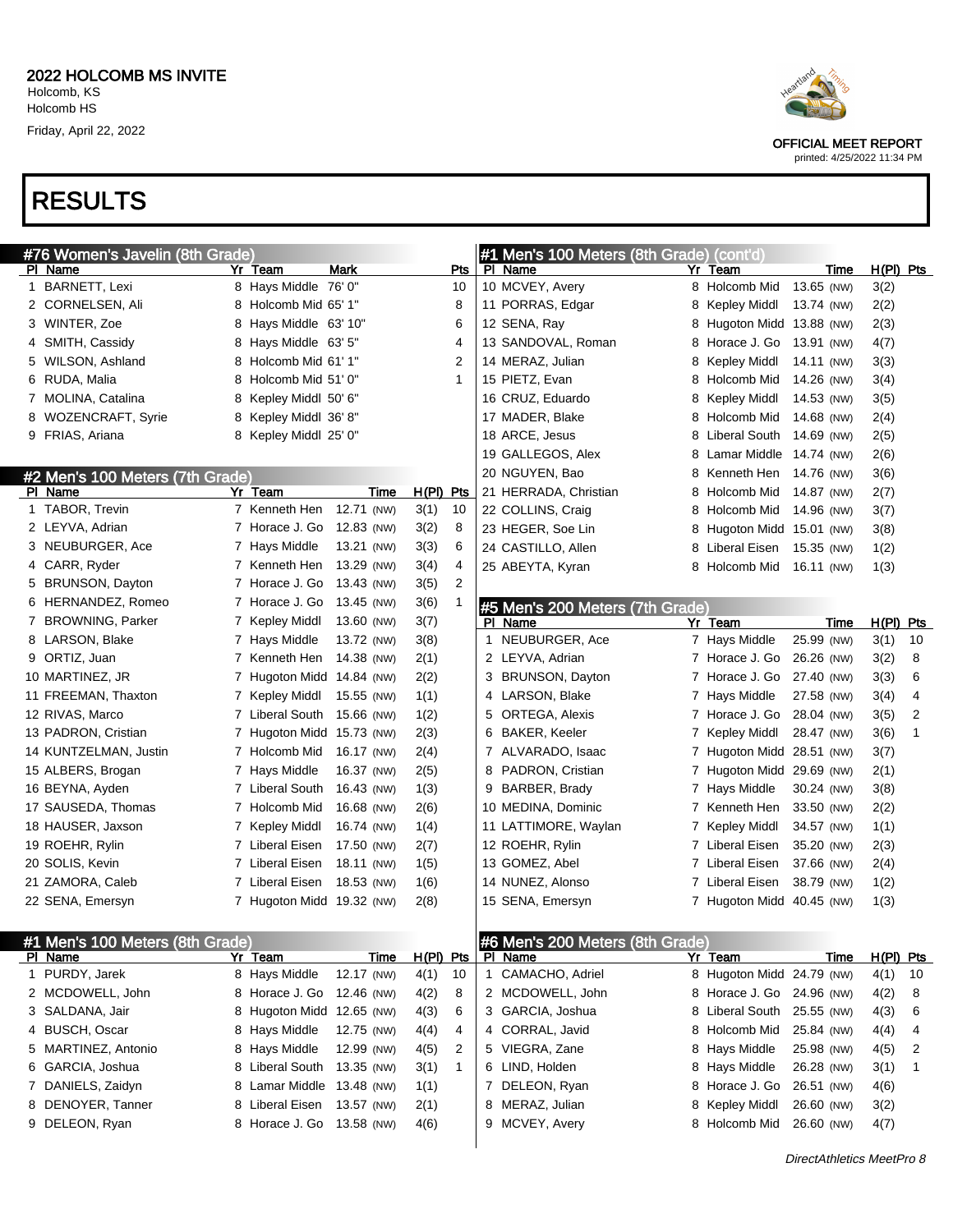| #6 Men's 200 Meters (8th Grade) (cont'd) |    |                           |             |             |              |   | #9 Men's 400 Meters (8th Grade) (cont'd) |    |                 |         |             |
|------------------------------------------|----|---------------------------|-------------|-------------|--------------|---|------------------------------------------|----|-----------------|---------|-------------|
| PI Name                                  | Yr | Team                      | Time        | H(PI) Pts   |              |   | PI Name                                  | Yr | Team            | Time    | $H(PI)$ Pts |
| 10 BURROWS, Hunter                       |    | 8 Hugoton Midd 26.72 (NW) |             | 3(3)        |              |   | 11 FLASKA, Karsen                        |    | 8 Hays Middle   | 1:08.05 | 2(4)        |
| 11 SOLIS, Julian                         |    | 8 Horace J. Go 26.99 (NW) |             | 4(8)        |              |   | 12 PLANKENHORN, Culden                   |    | 8 Horace J. Go  | 1:08.53 | 2(5)        |
| 12 MUNOZ, David                          | 8  | Holcomb Mid               | 27.38 (NW)  | 3(4)        |              |   | 13 HERRERA, Damion                       | 8  | Kenneth Hen     | 1:08.60 | 1(2)        |
| 13 DANIELS, Zaidyn                       | 8  | Lamar Middle 27.79 (NW)   |             | 1(1)        |              |   | 14 HERRADA, Christian                    | 8  | Holcomb Mid     | 1:08.94 | 2(6)        |
| 14 CRUZ, Victor                          | 8  | Kepley Middl              | 29.45 (NW)  | 2(1)        |              |   | 15 RODRIGUEZ, Miguel                     | 8  | Holcomb Mid     | 1:09.39 | 1(3)        |
| 15 MADER, Blake                          | 8  | Holcomb Mid               | 29.65 (NW)  | 2(2)        |              |   | 16 CRUZ, Victor                          | 8  | Kepley Middl    | 1:10.09 | 2(7)        |
| 16 HERNANDEZ, Taelor                     | 8  | Kenneth Hen               | 29.70 (NW)  | 3(5)        |              |   | 17 CASTILLO, Allen                       |    | 8 Liberal Eisen | 1:11.89 | 1(4)        |
| 17 HERRADA, Christian                    | 8  | Holcomb Mid               | 30.69 (NW)  | 2(3)        |              |   | 18 GALLEGOS, Alex                        |    | 8 Lamar Middle  | 1:12.71 | 1(5)        |
| 18 HERNANDEZ, Luis                       | 8  | Lamar Middle              | 31.23 (NW)  | 1(2)        |              |   | 19 MONARREZ, Daniel                      |    | 8 Horace J. Go  | 1:13.27 | 2(8)        |
| 19 EVANS, Skeeter                        | 8  | Hugoton Midd 32.27 (NW)   |             | 3(6)        |              |   | 20 HERNANDEZ, Luis                       |    | 8 Lamar Middle  | 1:13.66 | 1(6)        |
| 20 REEVES, Ethan                         | 8  | Liberal Eisen             | 33.44 (NW)  | 1(3)        |              |   | 21 REEVES, Ethan                         | 8  | Liberal Eisen   | 1:21.90 | 1(7)        |
| 21 MADRIGAL, Chris                       |    | 8 Kepley Middl            | 33.55 (NW)  | 2(4)        |              |   | 22 WALLACE, Ayden                        |    | 8 Holcomb Mid   | 1:26.14 | 1(8)        |
|                                          |    |                           |             |             |              |   |                                          |    |                 |         |             |
| #10 Men's 400 Meters (7th Grade)         |    |                           |             |             |              |   | #14 Men's 800 Meters (7th Grade)         |    |                 |         |             |
| PI Name                                  |    | Yr Team                   | Time        | $H(PI)$ Pts |              |   | PI Name                                  |    | Yr Team         | Time    | <b>Pts</b>  |
| 1 MERCADO, Gerardo                       |    | 7 Liberal South           | 1:01.33     | 3(1)        | 10           |   | 1 MORALES, Elias                         |    | 7 Horace J. Go  | 2:42.47 | 10          |
| 2 NEUBURGER, Ace                         |    | 7 Hays Middle             | 1:03.20     | 3(2)        | 8            |   | 2 LEIKER, Logan                          |    | 7 Hays Middle   | 2:47.65 | 8           |
| 3 BAKER, Keeler                          |    | 7 Kepley Middl            | 1:04.20     | 3(3)        | 6            |   | 3 BARRETT, Cameron                       |    | 7 Kenneth Hen   | 2:50.08 | 6           |
| 4 LARSON, Blake                          |    | 7 Hays Middle             | 1:04.93     | 3(4)        | 4            |   | 4 MOQUETT, Landon                        |    | 7 Horace J. Go  | 2:57.30 | 4           |
| 5 CARR, Ryder                            |    | 7 Kenneth Hen             | 1:05.04     | 2(1)        | 2            |   | 5 TORRES, Juan Carlos                    |    | 7 Kepley Middl  | 2:57.96 | 2           |
| 6 MORALES, Elias                         |    | 7 Horace J. Go            | 1:05.98     | 3(5)        | $\mathbf{1}$ |   | 6 RATHBUN, Jakobe                        |    | 7 Horace J. Go  | 2:59.16 | 1           |
| 7 ORTEGA, Alexis                         |    | 7 Horace J. Go            | 1:07.74     | 3(6)        |              |   | 7 LEIKER, Channing                       |    | 7 Hays Middle   | 3:01.02 |             |
| 8 BURROWS, Joshua                        |    | 7 Hugoton Midd            | 1:07.77     | 3(7)        |              |   | 8 DUMLER, Bryson                         |    | 7 Hays Middle   | 3:05.90 |             |
| 9 BACZKOWSKI, Brody                      |    | 7 Hays Middle             | 1:08.16     | 2(2)        |              |   | 9 FREEMAN, Thaxton                       |    | 7 Kepley Middl  | 3:11.64 |             |
| 10 BAEZA, Donavyn                        |    | 7 Hugoton Midd            | 1:08.20     | 2(3)        |              |   | 10 AGUILAR, David                        | 7  | Hugoton Midd    | 3:12.93 |             |
| 11 BARRETT, Cameron                      |    | 7 Kenneth Hen             | 1:10.82     | 2(4)        |              |   | 11 GUERRERO, Isaac                       |    | 7 Liberal Eisen | 3:13.57 |             |
| 12 RICHTERS, Tyler                       |    | 7 Horace J. Go            | 1:16.41     | 2(5)        |              |   | 12 LATTIMORE, Waylan                     | 7  | Kepley Middl    | 3:31.31 |             |
| 13 MCHONE, Kolby                         |    | 7 Holcomb Mid             | 1:18.06     | 2(6)        |              |   | 13 ZAMORA, Caleb                         |    | 7 Liberal Eisen | 3:35.99 |             |
| 14 TONOCO, Cristopher                    |    | 7 Hugoton Midd            | 1:18.67     | 1(1)        |              |   | 14 ACOSTA, Eduardo                       |    | 7 Kenneth Hen   | 3:47.31 |             |
| 15 WILSON, Braylon                       |    | 7 Holcomb Mid             | 1:20.91     | 1(2)        |              |   |                                          |    |                 |         |             |
| 16 LATTIMORE, Waylan                     |    | 7 Kepley Middl            | 1:27.70     | 2(7)        |              |   | #13 Men's 800 Meters (8th Grade)         |    |                 |         |             |
| 17 ROEHR, Rylin                          |    | 7 Liberal Eisen           | 1:30.27     | 1(3)        |              |   | PI Name                                  |    | Yr Team         | Time    | Pts         |
| 18 GOMEZ, Abel                           |    | 7 Liberal Eisen           | 1:38.62     | 1(4)        |              | 1 | <b>DENISTON, Brody</b>                   |    | 8 Holcomb Mid   | 2:21.30 | 10          |
|                                          |    |                           |             |             |              |   | 2 RUIZ, Adan                             |    | 8 Holcomb Mid   | 2:35.77 | 8           |
| #9 Men's 400 Meters (8th Grade)          |    |                           |             |             |              |   | 3 SULLIVAN, Brady                        |    | 8 Holcomb Mid   | 2:37.54 | 6           |
| PI Name                                  |    | <u>Yr Team</u>            | <u>Time</u> | H(PI) Pts   |              | 4 | DELOACH, Brenden                         |    | 8 Holcomb Mid   | 2:38.56 | 4           |
| 1 PALMER, Preston                        |    | 8 Hays Middle             | 59.26       | 3(1)        | 10           |   | 5 FRY, Trevor                            |    | 8 Horace J. Go  | 2:38.72 | 2           |
| 2 SALINAS, Jaxsen                        |    | 8 Kepley Middl            | 1:00.77     | 3(2)        | 8            |   | 6 NELSON, Adion                          |    | 8 Kepley Middl  | 2:39.29 | 1           |
| 3 FRY, Trevor                            |    | 8 Horace J. Go            | 1:01.53     | 3(3)        | 6            |   | 7 BROWN, Ayden                           |    | 8 Holcomb Mid   | 2:39.55 |             |
| 4 COOLEY, Easton                         |    | 8 Liberal Eisen           | 1:03.23     | 1(1)        | 4            |   | 8 COOLEY, Easton                         |    | 8 Liberal Eisen | 2:41.52 |             |
| 5 WASINGER, John                         |    | 8 Hays Middle             | 1:03.49     | 3(4)        | 2            |   | 9 ORTIZ, Zahir                           |    | 8 Liberal South | 2:43.88 |             |
| 6 HITTLE, Preston                        |    | 8 Kepley Middl            | 1:03.62     | 3(5)        | $\mathbf{1}$ |   | 10 CRUZ, Victor                          |    | 8 Kepley Middl  | 2:45.44 |             |
| 7 PEACHEY, Isaiah                        |    | 8 Hugoton Midd            | 1:03.97     | 2(1)        |              |   | 11 SCHMIDTBERGER, Deyton                 |    | 8 Hays Middle   | 2:46.22 |             |
| 8 MUNOZ, David                           |    | 8 Holcomb Mid             | 1:06.18     | 2(2)        |              |   | 12 DAVIS, Vicente                        |    | 8 Holcomb Mid   | 2:48.12 |             |
| 9 HERNANDEZ, Taelor                      |    | 8 Kenneth Hen             | 1:06.83     | 2(3)        |              |   | 13 HERRERA, Damion                       |    | 8 Kenneth Hen   | 2:52.69 |             |
| 10 MORENO, Armoni                        |    | 8 Lamar Middle            | 1:06.95     | 3(6)        |              |   | 14 STIEBEN, Brett                        |    | 8 Hays Middle   | 2:52.89 |             |
|                                          |    |                           |             |             |              |   |                                          |    |                 |         |             |



OFFICIAL MEET REPORT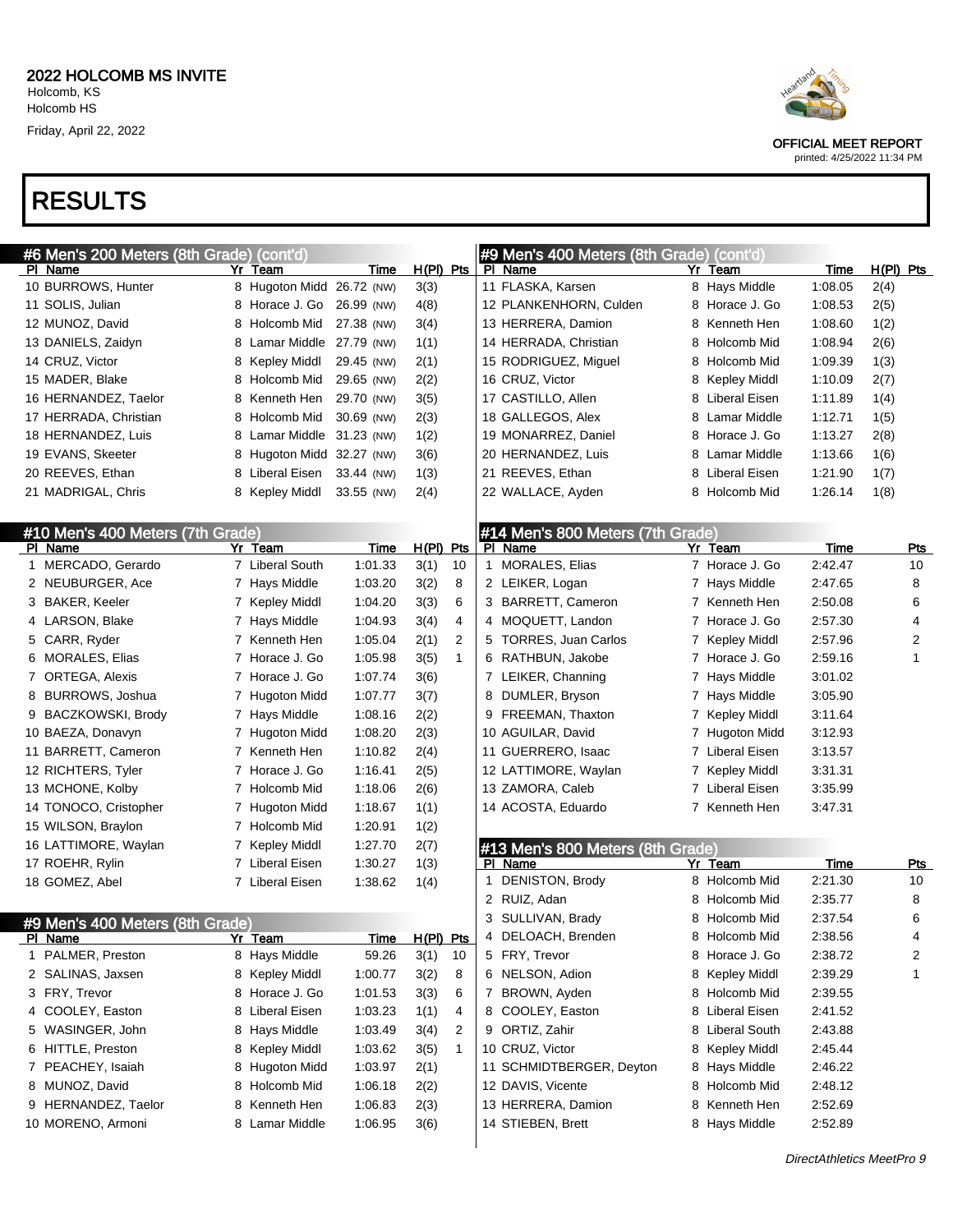# RESULTS

| #13 Men's 800 Meters (8th Grade) (cont'd)<br>#22 Men's 3200 Meters (7th Grade)<br>Pts<br>Time<br>PI Name<br>Yr Team<br><b>Time</b><br>PI Name<br>Yr Team<br><b>Pts</b><br>1 TORRES, Juan Carlos<br>8 Horace J. Go<br>2:55.13<br>13:06.44<br>10<br>7 Kepley Middl<br>2:56.03<br>2 HOFF, Derrick<br>14:14.47<br>8<br>16 CUSTER, Xander<br>8 Hays Middle<br>7 Kenneth Hen<br>3:08.01<br>14:58.03<br>6<br>17 ADAMSON, Cael<br>7 Lamar Middle<br>3 AGUILAR, David<br>7 Hugoton Midd<br>3:09.27<br>15:14.01<br>4<br>18 BROWN, lan<br>8 Kepley Middl<br>MACIAS, Dominic<br>7 Holcomb Mid<br>4<br>5 RIVAS, Marco<br>7 Liberal South<br>17:30.29<br>2<br>19 GERBER, Henco<br>8 Hugoton Midd<br>3:11.52<br>3:18.24<br>7 Liberal South<br>18:25.98<br>1<br>8 Lamar Middle<br>6 BEYNA, Ayden<br>#17 Men's 1600 Meters (7th Grade)<br>#21 Men's 3200 Meters (8th Grade)<br>PI Name<br>Time<br>Pts<br>PI Name<br>Yr Team<br>Time<br>Yr Team<br><b>Pts</b><br>DAVIS, Joel<br>1 SMITH, Jayden<br>7 Horace J. Go<br>5:53.21<br>11:54.18<br>10<br>8 Lamar Middle<br>10<br>1<br>2 STOPPEL, Jeb<br>2 LEIKER, Logan<br>7 Hays Middle<br>5:58.16<br>8<br>8 Holcomb Mid<br>12:06.33<br>8<br>6<br>3 SPOONER, Logan<br>7 Kepley Middl<br>6:00.64<br>6<br>3 VENTURA, Josue<br>8 Horace J. Go<br>12:52.07<br>4 GOMEZ, Brandon<br>7 Hugoton Midd<br>6:06.57<br>4<br>4 PAMMENTER, Jacob<br>8 Kenneth Hen<br>13:35.85<br>4<br>2<br>5 DAVIS, Vicente<br>2<br>5 DUMLER, Bryson<br>7 Hays Middle<br>6:10.99<br>8 Holcomb Mid<br>13:51.79<br>RODRIGUEZ, Miguel<br>6 GARCIA, Romeo<br>7 Horace J. Go<br>6:15.24<br>$\mathbf{1}$<br>8 Holcomb Mid<br>15:08.39<br>1<br>6<br>7 DREILING, Eli<br>7 Hays Middle<br>6:23.95<br>7 TALLEY, Joshua<br>8 Liberal South<br>18:04.22<br>8 OROSCO, Dominic<br>7 Kepley Middl<br>6:31.24<br>6:54.16<br>9 HOFF, Derrick<br>7 Kenneth Hen<br>#26 Men's 100m Hurdles (7th Grade)<br>7:10.75<br>$H(PI)$ Pts<br>10 MELENDEZ, Josue<br>7 Kepley Middl<br>PI Name<br>Yr Team<br>Time<br>1 BROWNING, Parker<br>7 Kepley Middl<br>18.80 (NW)<br>2(1)<br>10<br>7:33.85<br>11 ZAMORA, Caleb<br>7 Liberal Eisen<br>2 PRIETO, Kenn<br>7 Holcomb Mid 20.22 (NW)<br>2(2)<br>8<br>7:50.14<br>12 ACOSTA, Eduardo<br>7 Kenneth Hen<br>3 KELLEY, Deric<br>6<br>7 Hugoton Midd 20.32 (NW)<br>2(3)<br>8:12.16<br>13 NUNEZ, Alonso<br>7 Liberal Eisen<br>4<br>4 BAEZA, Donavyn<br>7 Hugoton Midd 20.99 (NW)<br>2(4)<br>14 GOMEZ, Abel<br>7 Liberal Eisen<br>8:15.17<br>STRICKERT, Sylas<br>2(5)<br>2<br>5<br>7 Holcomb Mid 21.11 (NW)<br>GUERRERO, Isaac<br>7 Kenneth Hen 21.42 (NW)<br>1(1)<br>1<br>6<br>#18 Men's 1600 Meters (8th Grade)<br>7 ALLEN, Tripp<br>7 Hugoton Midd 21.56 (NW)<br>1(2)<br>PI Name<br>Yr Team<br>Time<br>Pts<br>1 DENISTON, Brody<br>8 Holcomb Mid<br>5:08.02<br>10<br>8 CALDWELL, Jayce<br>7 Kepley Middl<br>1(3)<br>21.58 (NW)<br>Lamar Middle<br>5:37.28<br>2 DAVIS, Joel<br>8<br>9 HARTMAN, Haegen<br>7 Holcomb Mid<br>21.60 (NW)<br>2(6)<br>8<br>5:39.92<br>10 SEBA, Jace<br>3 NELSON, Adion<br>Kepley Middl<br>6<br>7 Kenneth Hen<br>21.93 (NW)<br>2(7)<br>8<br>5:57.70<br>11 DUARTE, Aiden<br>4 BURCH, Dylan<br>Holcomb Mid<br>4<br>7 Kenneth Hen<br>21.96 (NW)<br>2(8)<br>8<br>$\overline{2}$<br>12 MACIAS, Dominic<br>5 SULLIVAN, Brady<br>Holcomb Mid<br>6:00.52<br>7 Holcomb Mid<br>26.42 (NW)<br>1(4)<br>8<br>6 ORNELAS, Alan<br>13 GUERRERO, Isaac<br>7 Liberal Eisen<br>Hugoton Midd<br>6:02.67<br>1<br>27.98 (NW)<br>1(5)<br>8<br>14 GARZA, Dallas<br>7 PAMMENTER, Jacob<br>Kenneth Hen<br>6:02.70<br>7 Kepley Middl<br>35.03 (NW)<br>1(6)<br>8<br>8 JOHNSON, Wyatt<br>8 Hugoton Midd<br>6:05.88<br>9 HERRERA, Damion<br>8 Kenneth Hen<br>6:11.77<br>#25 Men's 100m Hurdles (8th Grade)<br>6:16.51<br><u>H(PI) Pts</u><br>10 SULLIVAN, Austin<br>Holcomb Mid<br><u>Yr Team</u><br><u>Time</u><br>8<br><u>PI Name</u><br>1 SALDANA, Cylis<br>8 Holcomb Mid<br>16.21 (NW)<br>2(1)<br>10<br>11 BAKER, Trell<br>Horace J. Go<br>6:17.61<br>8<br>2 ANDERSEN, Kade<br>8 Horace J. Go<br>17.04 (NW)<br>2(2)<br>8<br>12 KRAUS, Reece<br>Horace J. Go<br>6:33.81<br>8<br>3 PALMER, Preston<br>6:37.17<br>8 Hays Middle<br>17.10 (NW)<br>2(3)<br>6<br>13 CONNER, Aiden<br>8 Hugoton Midd<br>4 THYNE, Luke<br>8 Holcomb Mid<br>17.85 (NW)<br>2(4)<br>4<br>14 REEVES, Ethan<br>Liberal Eisen<br>6:38.08<br>8<br>5 HILEMAN, Jude<br>8 Hays Middle<br>18.14 (NW)<br>2(5)<br>2<br>15 WALLACE, Ayden<br>Holcomb Mid<br>6:40.39<br>8<br>6 SULLIVAN, Brady<br>8 Holcomb Mid<br>19.03 (NW)<br>2(6)<br>16 CORRALES, Alan<br>Holcomb Mid<br>6:45.00<br>1<br>8<br>7 BIERA, Simon<br>8 Horace J. Go 19.95 (NW)<br>6:56.19<br>2(7)<br>17 ACKERMAN, Ethan<br>Horace J. Go<br>8<br>8 MARTINEZ, Lorenzo<br>8 Hugoton Midd 20.64 (NW)<br>1(1)<br>18 BROWN, lan<br>8 Kepley Middl<br>6:58.09<br>9 BERNDT, Payton<br>8 Kenneth Hen<br>20.66 (NW)<br>1(2)<br>10 ARCE, Jesus<br>8 Liberal South<br>21.00 (NW)<br>1(3)<br>11 MCCOTTRY, Timothy<br>8 Hays Middle<br>21.31 (NW)<br>2(8) |                    |  |  |  |  |  |  |
|-------------------------------------------------------------------------------------------------------------------------------------------------------------------------------------------------------------------------------------------------------------------------------------------------------------------------------------------------------------------------------------------------------------------------------------------------------------------------------------------------------------------------------------------------------------------------------------------------------------------------------------------------------------------------------------------------------------------------------------------------------------------------------------------------------------------------------------------------------------------------------------------------------------------------------------------------------------------------------------------------------------------------------------------------------------------------------------------------------------------------------------------------------------------------------------------------------------------------------------------------------------------------------------------------------------------------------------------------------------------------------------------------------------------------------------------------------------------------------------------------------------------------------------------------------------------------------------------------------------------------------------------------------------------------------------------------------------------------------------------------------------------------------------------------------------------------------------------------------------------------------------------------------------------------------------------------------------------------------------------------------------------------------------------------------------------------------------------------------------------------------------------------------------------------------------------------------------------------------------------------------------------------------------------------------------------------------------------------------------------------------------------------------------------------------------------------------------------------------------------------------------------------------------------------------------------------------------------------------------------------------------------------------------------------------------------------------------------------------------------------------------------------------------------------------------------------------------------------------------------------------------------------------------------------------------------------------------------------------------------------------------------------------------------------------------------------------------------------------------------------------------------------------------------------------------------------------------------------------------------------------------------------------------------------------------------------------------------------------------------------------------------------------------------------------------------------------------------------------------------------------------------------------------------------------------------------------------------------------------------------------------------------------------------------------------------------------------------------------------------------------------------------------------------------------------------------------------------------------------------------------------------------------------------------------------------------------------------------------------------------------------------------------------------------------------------------------------------------------------------------------------------------------------------------------------------------------------------------------------------------------------------------------------------------------------------------------------------------------------------------------------------------------------------------------------------------------------------------------------------------------------------------------------------------------------------------------------------------------------------------------------------------------------------------------------------------------------------------------------------------------------------------------------------------------------------------------------------------------------------------------------------------------------------------------------------------------------------------|--------------------|--|--|--|--|--|--|
|                                                                                                                                                                                                                                                                                                                                                                                                                                                                                                                                                                                                                                                                                                                                                                                                                                                                                                                                                                                                                                                                                                                                                                                                                                                                                                                                                                                                                                                                                                                                                                                                                                                                                                                                                                                                                                                                                                                                                                                                                                                                                                                                                                                                                                                                                                                                                                                                                                                                                                                                                                                                                                                                                                                                                                                                                                                                                                                                                                                                                                                                                                                                                                                                                                                                                                                                                                                                                                                                                                                                                                                                                                                                                                                                                                                                                                                                                                                                                                                                                                                                                                                                                                                                                                                                                                                                                                                                                                                                                                                                                                                                                                                                                                                                                                                                                                                                                                                                                                         |                    |  |  |  |  |  |  |
|                                                                                                                                                                                                                                                                                                                                                                                                                                                                                                                                                                                                                                                                                                                                                                                                                                                                                                                                                                                                                                                                                                                                                                                                                                                                                                                                                                                                                                                                                                                                                                                                                                                                                                                                                                                                                                                                                                                                                                                                                                                                                                                                                                                                                                                                                                                                                                                                                                                                                                                                                                                                                                                                                                                                                                                                                                                                                                                                                                                                                                                                                                                                                                                                                                                                                                                                                                                                                                                                                                                                                                                                                                                                                                                                                                                                                                                                                                                                                                                                                                                                                                                                                                                                                                                                                                                                                                                                                                                                                                                                                                                                                                                                                                                                                                                                                                                                                                                                                                         |                    |  |  |  |  |  |  |
|                                                                                                                                                                                                                                                                                                                                                                                                                                                                                                                                                                                                                                                                                                                                                                                                                                                                                                                                                                                                                                                                                                                                                                                                                                                                                                                                                                                                                                                                                                                                                                                                                                                                                                                                                                                                                                                                                                                                                                                                                                                                                                                                                                                                                                                                                                                                                                                                                                                                                                                                                                                                                                                                                                                                                                                                                                                                                                                                                                                                                                                                                                                                                                                                                                                                                                                                                                                                                                                                                                                                                                                                                                                                                                                                                                                                                                                                                                                                                                                                                                                                                                                                                                                                                                                                                                                                                                                                                                                                                                                                                                                                                                                                                                                                                                                                                                                                                                                                                                         | 15 MARTINEZ, Luis  |  |  |  |  |  |  |
|                                                                                                                                                                                                                                                                                                                                                                                                                                                                                                                                                                                                                                                                                                                                                                                                                                                                                                                                                                                                                                                                                                                                                                                                                                                                                                                                                                                                                                                                                                                                                                                                                                                                                                                                                                                                                                                                                                                                                                                                                                                                                                                                                                                                                                                                                                                                                                                                                                                                                                                                                                                                                                                                                                                                                                                                                                                                                                                                                                                                                                                                                                                                                                                                                                                                                                                                                                                                                                                                                                                                                                                                                                                                                                                                                                                                                                                                                                                                                                                                                                                                                                                                                                                                                                                                                                                                                                                                                                                                                                                                                                                                                                                                                                                                                                                                                                                                                                                                                                         |                    |  |  |  |  |  |  |
|                                                                                                                                                                                                                                                                                                                                                                                                                                                                                                                                                                                                                                                                                                                                                                                                                                                                                                                                                                                                                                                                                                                                                                                                                                                                                                                                                                                                                                                                                                                                                                                                                                                                                                                                                                                                                                                                                                                                                                                                                                                                                                                                                                                                                                                                                                                                                                                                                                                                                                                                                                                                                                                                                                                                                                                                                                                                                                                                                                                                                                                                                                                                                                                                                                                                                                                                                                                                                                                                                                                                                                                                                                                                                                                                                                                                                                                                                                                                                                                                                                                                                                                                                                                                                                                                                                                                                                                                                                                                                                                                                                                                                                                                                                                                                                                                                                                                                                                                                                         |                    |  |  |  |  |  |  |
|                                                                                                                                                                                                                                                                                                                                                                                                                                                                                                                                                                                                                                                                                                                                                                                                                                                                                                                                                                                                                                                                                                                                                                                                                                                                                                                                                                                                                                                                                                                                                                                                                                                                                                                                                                                                                                                                                                                                                                                                                                                                                                                                                                                                                                                                                                                                                                                                                                                                                                                                                                                                                                                                                                                                                                                                                                                                                                                                                                                                                                                                                                                                                                                                                                                                                                                                                                                                                                                                                                                                                                                                                                                                                                                                                                                                                                                                                                                                                                                                                                                                                                                                                                                                                                                                                                                                                                                                                                                                                                                                                                                                                                                                                                                                                                                                                                                                                                                                                                         |                    |  |  |  |  |  |  |
|                                                                                                                                                                                                                                                                                                                                                                                                                                                                                                                                                                                                                                                                                                                                                                                                                                                                                                                                                                                                                                                                                                                                                                                                                                                                                                                                                                                                                                                                                                                                                                                                                                                                                                                                                                                                                                                                                                                                                                                                                                                                                                                                                                                                                                                                                                                                                                                                                                                                                                                                                                                                                                                                                                                                                                                                                                                                                                                                                                                                                                                                                                                                                                                                                                                                                                                                                                                                                                                                                                                                                                                                                                                                                                                                                                                                                                                                                                                                                                                                                                                                                                                                                                                                                                                                                                                                                                                                                                                                                                                                                                                                                                                                                                                                                                                                                                                                                                                                                                         |                    |  |  |  |  |  |  |
|                                                                                                                                                                                                                                                                                                                                                                                                                                                                                                                                                                                                                                                                                                                                                                                                                                                                                                                                                                                                                                                                                                                                                                                                                                                                                                                                                                                                                                                                                                                                                                                                                                                                                                                                                                                                                                                                                                                                                                                                                                                                                                                                                                                                                                                                                                                                                                                                                                                                                                                                                                                                                                                                                                                                                                                                                                                                                                                                                                                                                                                                                                                                                                                                                                                                                                                                                                                                                                                                                                                                                                                                                                                                                                                                                                                                                                                                                                                                                                                                                                                                                                                                                                                                                                                                                                                                                                                                                                                                                                                                                                                                                                                                                                                                                                                                                                                                                                                                                                         | 20 DANIELS, Parker |  |  |  |  |  |  |
|                                                                                                                                                                                                                                                                                                                                                                                                                                                                                                                                                                                                                                                                                                                                                                                                                                                                                                                                                                                                                                                                                                                                                                                                                                                                                                                                                                                                                                                                                                                                                                                                                                                                                                                                                                                                                                                                                                                                                                                                                                                                                                                                                                                                                                                                                                                                                                                                                                                                                                                                                                                                                                                                                                                                                                                                                                                                                                                                                                                                                                                                                                                                                                                                                                                                                                                                                                                                                                                                                                                                                                                                                                                                                                                                                                                                                                                                                                                                                                                                                                                                                                                                                                                                                                                                                                                                                                                                                                                                                                                                                                                                                                                                                                                                                                                                                                                                                                                                                                         |                    |  |  |  |  |  |  |
|                                                                                                                                                                                                                                                                                                                                                                                                                                                                                                                                                                                                                                                                                                                                                                                                                                                                                                                                                                                                                                                                                                                                                                                                                                                                                                                                                                                                                                                                                                                                                                                                                                                                                                                                                                                                                                                                                                                                                                                                                                                                                                                                                                                                                                                                                                                                                                                                                                                                                                                                                                                                                                                                                                                                                                                                                                                                                                                                                                                                                                                                                                                                                                                                                                                                                                                                                                                                                                                                                                                                                                                                                                                                                                                                                                                                                                                                                                                                                                                                                                                                                                                                                                                                                                                                                                                                                                                                                                                                                                                                                                                                                                                                                                                                                                                                                                                                                                                                                                         |                    |  |  |  |  |  |  |
|                                                                                                                                                                                                                                                                                                                                                                                                                                                                                                                                                                                                                                                                                                                                                                                                                                                                                                                                                                                                                                                                                                                                                                                                                                                                                                                                                                                                                                                                                                                                                                                                                                                                                                                                                                                                                                                                                                                                                                                                                                                                                                                                                                                                                                                                                                                                                                                                                                                                                                                                                                                                                                                                                                                                                                                                                                                                                                                                                                                                                                                                                                                                                                                                                                                                                                                                                                                                                                                                                                                                                                                                                                                                                                                                                                                                                                                                                                                                                                                                                                                                                                                                                                                                                                                                                                                                                                                                                                                                                                                                                                                                                                                                                                                                                                                                                                                                                                                                                                         |                    |  |  |  |  |  |  |
|                                                                                                                                                                                                                                                                                                                                                                                                                                                                                                                                                                                                                                                                                                                                                                                                                                                                                                                                                                                                                                                                                                                                                                                                                                                                                                                                                                                                                                                                                                                                                                                                                                                                                                                                                                                                                                                                                                                                                                                                                                                                                                                                                                                                                                                                                                                                                                                                                                                                                                                                                                                                                                                                                                                                                                                                                                                                                                                                                                                                                                                                                                                                                                                                                                                                                                                                                                                                                                                                                                                                                                                                                                                                                                                                                                                                                                                                                                                                                                                                                                                                                                                                                                                                                                                                                                                                                                                                                                                                                                                                                                                                                                                                                                                                                                                                                                                                                                                                                                         |                    |  |  |  |  |  |  |
|                                                                                                                                                                                                                                                                                                                                                                                                                                                                                                                                                                                                                                                                                                                                                                                                                                                                                                                                                                                                                                                                                                                                                                                                                                                                                                                                                                                                                                                                                                                                                                                                                                                                                                                                                                                                                                                                                                                                                                                                                                                                                                                                                                                                                                                                                                                                                                                                                                                                                                                                                                                                                                                                                                                                                                                                                                                                                                                                                                                                                                                                                                                                                                                                                                                                                                                                                                                                                                                                                                                                                                                                                                                                                                                                                                                                                                                                                                                                                                                                                                                                                                                                                                                                                                                                                                                                                                                                                                                                                                                                                                                                                                                                                                                                                                                                                                                                                                                                                                         |                    |  |  |  |  |  |  |
|                                                                                                                                                                                                                                                                                                                                                                                                                                                                                                                                                                                                                                                                                                                                                                                                                                                                                                                                                                                                                                                                                                                                                                                                                                                                                                                                                                                                                                                                                                                                                                                                                                                                                                                                                                                                                                                                                                                                                                                                                                                                                                                                                                                                                                                                                                                                                                                                                                                                                                                                                                                                                                                                                                                                                                                                                                                                                                                                                                                                                                                                                                                                                                                                                                                                                                                                                                                                                                                                                                                                                                                                                                                                                                                                                                                                                                                                                                                                                                                                                                                                                                                                                                                                                                                                                                                                                                                                                                                                                                                                                                                                                                                                                                                                                                                                                                                                                                                                                                         |                    |  |  |  |  |  |  |
|                                                                                                                                                                                                                                                                                                                                                                                                                                                                                                                                                                                                                                                                                                                                                                                                                                                                                                                                                                                                                                                                                                                                                                                                                                                                                                                                                                                                                                                                                                                                                                                                                                                                                                                                                                                                                                                                                                                                                                                                                                                                                                                                                                                                                                                                                                                                                                                                                                                                                                                                                                                                                                                                                                                                                                                                                                                                                                                                                                                                                                                                                                                                                                                                                                                                                                                                                                                                                                                                                                                                                                                                                                                                                                                                                                                                                                                                                                                                                                                                                                                                                                                                                                                                                                                                                                                                                                                                                                                                                                                                                                                                                                                                                                                                                                                                                                                                                                                                                                         |                    |  |  |  |  |  |  |
|                                                                                                                                                                                                                                                                                                                                                                                                                                                                                                                                                                                                                                                                                                                                                                                                                                                                                                                                                                                                                                                                                                                                                                                                                                                                                                                                                                                                                                                                                                                                                                                                                                                                                                                                                                                                                                                                                                                                                                                                                                                                                                                                                                                                                                                                                                                                                                                                                                                                                                                                                                                                                                                                                                                                                                                                                                                                                                                                                                                                                                                                                                                                                                                                                                                                                                                                                                                                                                                                                                                                                                                                                                                                                                                                                                                                                                                                                                                                                                                                                                                                                                                                                                                                                                                                                                                                                                                                                                                                                                                                                                                                                                                                                                                                                                                                                                                                                                                                                                         |                    |  |  |  |  |  |  |
|                                                                                                                                                                                                                                                                                                                                                                                                                                                                                                                                                                                                                                                                                                                                                                                                                                                                                                                                                                                                                                                                                                                                                                                                                                                                                                                                                                                                                                                                                                                                                                                                                                                                                                                                                                                                                                                                                                                                                                                                                                                                                                                                                                                                                                                                                                                                                                                                                                                                                                                                                                                                                                                                                                                                                                                                                                                                                                                                                                                                                                                                                                                                                                                                                                                                                                                                                                                                                                                                                                                                                                                                                                                                                                                                                                                                                                                                                                                                                                                                                                                                                                                                                                                                                                                                                                                                                                                                                                                                                                                                                                                                                                                                                                                                                                                                                                                                                                                                                                         |                    |  |  |  |  |  |  |
|                                                                                                                                                                                                                                                                                                                                                                                                                                                                                                                                                                                                                                                                                                                                                                                                                                                                                                                                                                                                                                                                                                                                                                                                                                                                                                                                                                                                                                                                                                                                                                                                                                                                                                                                                                                                                                                                                                                                                                                                                                                                                                                                                                                                                                                                                                                                                                                                                                                                                                                                                                                                                                                                                                                                                                                                                                                                                                                                                                                                                                                                                                                                                                                                                                                                                                                                                                                                                                                                                                                                                                                                                                                                                                                                                                                                                                                                                                                                                                                                                                                                                                                                                                                                                                                                                                                                                                                                                                                                                                                                                                                                                                                                                                                                                                                                                                                                                                                                                                         |                    |  |  |  |  |  |  |
|                                                                                                                                                                                                                                                                                                                                                                                                                                                                                                                                                                                                                                                                                                                                                                                                                                                                                                                                                                                                                                                                                                                                                                                                                                                                                                                                                                                                                                                                                                                                                                                                                                                                                                                                                                                                                                                                                                                                                                                                                                                                                                                                                                                                                                                                                                                                                                                                                                                                                                                                                                                                                                                                                                                                                                                                                                                                                                                                                                                                                                                                                                                                                                                                                                                                                                                                                                                                                                                                                                                                                                                                                                                                                                                                                                                                                                                                                                                                                                                                                                                                                                                                                                                                                                                                                                                                                                                                                                                                                                                                                                                                                                                                                                                                                                                                                                                                                                                                                                         |                    |  |  |  |  |  |  |
|                                                                                                                                                                                                                                                                                                                                                                                                                                                                                                                                                                                                                                                                                                                                                                                                                                                                                                                                                                                                                                                                                                                                                                                                                                                                                                                                                                                                                                                                                                                                                                                                                                                                                                                                                                                                                                                                                                                                                                                                                                                                                                                                                                                                                                                                                                                                                                                                                                                                                                                                                                                                                                                                                                                                                                                                                                                                                                                                                                                                                                                                                                                                                                                                                                                                                                                                                                                                                                                                                                                                                                                                                                                                                                                                                                                                                                                                                                                                                                                                                                                                                                                                                                                                                                                                                                                                                                                                                                                                                                                                                                                                                                                                                                                                                                                                                                                                                                                                                                         |                    |  |  |  |  |  |  |
|                                                                                                                                                                                                                                                                                                                                                                                                                                                                                                                                                                                                                                                                                                                                                                                                                                                                                                                                                                                                                                                                                                                                                                                                                                                                                                                                                                                                                                                                                                                                                                                                                                                                                                                                                                                                                                                                                                                                                                                                                                                                                                                                                                                                                                                                                                                                                                                                                                                                                                                                                                                                                                                                                                                                                                                                                                                                                                                                                                                                                                                                                                                                                                                                                                                                                                                                                                                                                                                                                                                                                                                                                                                                                                                                                                                                                                                                                                                                                                                                                                                                                                                                                                                                                                                                                                                                                                                                                                                                                                                                                                                                                                                                                                                                                                                                                                                                                                                                                                         |                    |  |  |  |  |  |  |
|                                                                                                                                                                                                                                                                                                                                                                                                                                                                                                                                                                                                                                                                                                                                                                                                                                                                                                                                                                                                                                                                                                                                                                                                                                                                                                                                                                                                                                                                                                                                                                                                                                                                                                                                                                                                                                                                                                                                                                                                                                                                                                                                                                                                                                                                                                                                                                                                                                                                                                                                                                                                                                                                                                                                                                                                                                                                                                                                                                                                                                                                                                                                                                                                                                                                                                                                                                                                                                                                                                                                                                                                                                                                                                                                                                                                                                                                                                                                                                                                                                                                                                                                                                                                                                                                                                                                                                                                                                                                                                                                                                                                                                                                                                                                                                                                                                                                                                                                                                         |                    |  |  |  |  |  |  |
|                                                                                                                                                                                                                                                                                                                                                                                                                                                                                                                                                                                                                                                                                                                                                                                                                                                                                                                                                                                                                                                                                                                                                                                                                                                                                                                                                                                                                                                                                                                                                                                                                                                                                                                                                                                                                                                                                                                                                                                                                                                                                                                                                                                                                                                                                                                                                                                                                                                                                                                                                                                                                                                                                                                                                                                                                                                                                                                                                                                                                                                                                                                                                                                                                                                                                                                                                                                                                                                                                                                                                                                                                                                                                                                                                                                                                                                                                                                                                                                                                                                                                                                                                                                                                                                                                                                                                                                                                                                                                                                                                                                                                                                                                                                                                                                                                                                                                                                                                                         |                    |  |  |  |  |  |  |
|                                                                                                                                                                                                                                                                                                                                                                                                                                                                                                                                                                                                                                                                                                                                                                                                                                                                                                                                                                                                                                                                                                                                                                                                                                                                                                                                                                                                                                                                                                                                                                                                                                                                                                                                                                                                                                                                                                                                                                                                                                                                                                                                                                                                                                                                                                                                                                                                                                                                                                                                                                                                                                                                                                                                                                                                                                                                                                                                                                                                                                                                                                                                                                                                                                                                                                                                                                                                                                                                                                                                                                                                                                                                                                                                                                                                                                                                                                                                                                                                                                                                                                                                                                                                                                                                                                                                                                                                                                                                                                                                                                                                                                                                                                                                                                                                                                                                                                                                                                         |                    |  |  |  |  |  |  |
|                                                                                                                                                                                                                                                                                                                                                                                                                                                                                                                                                                                                                                                                                                                                                                                                                                                                                                                                                                                                                                                                                                                                                                                                                                                                                                                                                                                                                                                                                                                                                                                                                                                                                                                                                                                                                                                                                                                                                                                                                                                                                                                                                                                                                                                                                                                                                                                                                                                                                                                                                                                                                                                                                                                                                                                                                                                                                                                                                                                                                                                                                                                                                                                                                                                                                                                                                                                                                                                                                                                                                                                                                                                                                                                                                                                                                                                                                                                                                                                                                                                                                                                                                                                                                                                                                                                                                                                                                                                                                                                                                                                                                                                                                                                                                                                                                                                                                                                                                                         |                    |  |  |  |  |  |  |
|                                                                                                                                                                                                                                                                                                                                                                                                                                                                                                                                                                                                                                                                                                                                                                                                                                                                                                                                                                                                                                                                                                                                                                                                                                                                                                                                                                                                                                                                                                                                                                                                                                                                                                                                                                                                                                                                                                                                                                                                                                                                                                                                                                                                                                                                                                                                                                                                                                                                                                                                                                                                                                                                                                                                                                                                                                                                                                                                                                                                                                                                                                                                                                                                                                                                                                                                                                                                                                                                                                                                                                                                                                                                                                                                                                                                                                                                                                                                                                                                                                                                                                                                                                                                                                                                                                                                                                                                                                                                                                                                                                                                                                                                                                                                                                                                                                                                                                                                                                         |                    |  |  |  |  |  |  |
|                                                                                                                                                                                                                                                                                                                                                                                                                                                                                                                                                                                                                                                                                                                                                                                                                                                                                                                                                                                                                                                                                                                                                                                                                                                                                                                                                                                                                                                                                                                                                                                                                                                                                                                                                                                                                                                                                                                                                                                                                                                                                                                                                                                                                                                                                                                                                                                                                                                                                                                                                                                                                                                                                                                                                                                                                                                                                                                                                                                                                                                                                                                                                                                                                                                                                                                                                                                                                                                                                                                                                                                                                                                                                                                                                                                                                                                                                                                                                                                                                                                                                                                                                                                                                                                                                                                                                                                                                                                                                                                                                                                                                                                                                                                                                                                                                                                                                                                                                                         |                    |  |  |  |  |  |  |
|                                                                                                                                                                                                                                                                                                                                                                                                                                                                                                                                                                                                                                                                                                                                                                                                                                                                                                                                                                                                                                                                                                                                                                                                                                                                                                                                                                                                                                                                                                                                                                                                                                                                                                                                                                                                                                                                                                                                                                                                                                                                                                                                                                                                                                                                                                                                                                                                                                                                                                                                                                                                                                                                                                                                                                                                                                                                                                                                                                                                                                                                                                                                                                                                                                                                                                                                                                                                                                                                                                                                                                                                                                                                                                                                                                                                                                                                                                                                                                                                                                                                                                                                                                                                                                                                                                                                                                                                                                                                                                                                                                                                                                                                                                                                                                                                                                                                                                                                                                         |                    |  |  |  |  |  |  |
|                                                                                                                                                                                                                                                                                                                                                                                                                                                                                                                                                                                                                                                                                                                                                                                                                                                                                                                                                                                                                                                                                                                                                                                                                                                                                                                                                                                                                                                                                                                                                                                                                                                                                                                                                                                                                                                                                                                                                                                                                                                                                                                                                                                                                                                                                                                                                                                                                                                                                                                                                                                                                                                                                                                                                                                                                                                                                                                                                                                                                                                                                                                                                                                                                                                                                                                                                                                                                                                                                                                                                                                                                                                                                                                                                                                                                                                                                                                                                                                                                                                                                                                                                                                                                                                                                                                                                                                                                                                                                                                                                                                                                                                                                                                                                                                                                                                                                                                                                                         |                    |  |  |  |  |  |  |
|                                                                                                                                                                                                                                                                                                                                                                                                                                                                                                                                                                                                                                                                                                                                                                                                                                                                                                                                                                                                                                                                                                                                                                                                                                                                                                                                                                                                                                                                                                                                                                                                                                                                                                                                                                                                                                                                                                                                                                                                                                                                                                                                                                                                                                                                                                                                                                                                                                                                                                                                                                                                                                                                                                                                                                                                                                                                                                                                                                                                                                                                                                                                                                                                                                                                                                                                                                                                                                                                                                                                                                                                                                                                                                                                                                                                                                                                                                                                                                                                                                                                                                                                                                                                                                                                                                                                                                                                                                                                                                                                                                                                                                                                                                                                                                                                                                                                                                                                                                         |                    |  |  |  |  |  |  |
|                                                                                                                                                                                                                                                                                                                                                                                                                                                                                                                                                                                                                                                                                                                                                                                                                                                                                                                                                                                                                                                                                                                                                                                                                                                                                                                                                                                                                                                                                                                                                                                                                                                                                                                                                                                                                                                                                                                                                                                                                                                                                                                                                                                                                                                                                                                                                                                                                                                                                                                                                                                                                                                                                                                                                                                                                                                                                                                                                                                                                                                                                                                                                                                                                                                                                                                                                                                                                                                                                                                                                                                                                                                                                                                                                                                                                                                                                                                                                                                                                                                                                                                                                                                                                                                                                                                                                                                                                                                                                                                                                                                                                                                                                                                                                                                                                                                                                                                                                                         |                    |  |  |  |  |  |  |
|                                                                                                                                                                                                                                                                                                                                                                                                                                                                                                                                                                                                                                                                                                                                                                                                                                                                                                                                                                                                                                                                                                                                                                                                                                                                                                                                                                                                                                                                                                                                                                                                                                                                                                                                                                                                                                                                                                                                                                                                                                                                                                                                                                                                                                                                                                                                                                                                                                                                                                                                                                                                                                                                                                                                                                                                                                                                                                                                                                                                                                                                                                                                                                                                                                                                                                                                                                                                                                                                                                                                                                                                                                                                                                                                                                                                                                                                                                                                                                                                                                                                                                                                                                                                                                                                                                                                                                                                                                                                                                                                                                                                                                                                                                                                                                                                                                                                                                                                                                         |                    |  |  |  |  |  |  |
|                                                                                                                                                                                                                                                                                                                                                                                                                                                                                                                                                                                                                                                                                                                                                                                                                                                                                                                                                                                                                                                                                                                                                                                                                                                                                                                                                                                                                                                                                                                                                                                                                                                                                                                                                                                                                                                                                                                                                                                                                                                                                                                                                                                                                                                                                                                                                                                                                                                                                                                                                                                                                                                                                                                                                                                                                                                                                                                                                                                                                                                                                                                                                                                                                                                                                                                                                                                                                                                                                                                                                                                                                                                                                                                                                                                                                                                                                                                                                                                                                                                                                                                                                                                                                                                                                                                                                                                                                                                                                                                                                                                                                                                                                                                                                                                                                                                                                                                                                                         |                    |  |  |  |  |  |  |
|                                                                                                                                                                                                                                                                                                                                                                                                                                                                                                                                                                                                                                                                                                                                                                                                                                                                                                                                                                                                                                                                                                                                                                                                                                                                                                                                                                                                                                                                                                                                                                                                                                                                                                                                                                                                                                                                                                                                                                                                                                                                                                                                                                                                                                                                                                                                                                                                                                                                                                                                                                                                                                                                                                                                                                                                                                                                                                                                                                                                                                                                                                                                                                                                                                                                                                                                                                                                                                                                                                                                                                                                                                                                                                                                                                                                                                                                                                                                                                                                                                                                                                                                                                                                                                                                                                                                                                                                                                                                                                                                                                                                                                                                                                                                                                                                                                                                                                                                                                         |                    |  |  |  |  |  |  |
|                                                                                                                                                                                                                                                                                                                                                                                                                                                                                                                                                                                                                                                                                                                                                                                                                                                                                                                                                                                                                                                                                                                                                                                                                                                                                                                                                                                                                                                                                                                                                                                                                                                                                                                                                                                                                                                                                                                                                                                                                                                                                                                                                                                                                                                                                                                                                                                                                                                                                                                                                                                                                                                                                                                                                                                                                                                                                                                                                                                                                                                                                                                                                                                                                                                                                                                                                                                                                                                                                                                                                                                                                                                                                                                                                                                                                                                                                                                                                                                                                                                                                                                                                                                                                                                                                                                                                                                                                                                                                                                                                                                                                                                                                                                                                                                                                                                                                                                                                                         |                    |  |  |  |  |  |  |
|                                                                                                                                                                                                                                                                                                                                                                                                                                                                                                                                                                                                                                                                                                                                                                                                                                                                                                                                                                                                                                                                                                                                                                                                                                                                                                                                                                                                                                                                                                                                                                                                                                                                                                                                                                                                                                                                                                                                                                                                                                                                                                                                                                                                                                                                                                                                                                                                                                                                                                                                                                                                                                                                                                                                                                                                                                                                                                                                                                                                                                                                                                                                                                                                                                                                                                                                                                                                                                                                                                                                                                                                                                                                                                                                                                                                                                                                                                                                                                                                                                                                                                                                                                                                                                                                                                                                                                                                                                                                                                                                                                                                                                                                                                                                                                                                                                                                                                                                                                         |                    |  |  |  |  |  |  |
|                                                                                                                                                                                                                                                                                                                                                                                                                                                                                                                                                                                                                                                                                                                                                                                                                                                                                                                                                                                                                                                                                                                                                                                                                                                                                                                                                                                                                                                                                                                                                                                                                                                                                                                                                                                                                                                                                                                                                                                                                                                                                                                                                                                                                                                                                                                                                                                                                                                                                                                                                                                                                                                                                                                                                                                                                                                                                                                                                                                                                                                                                                                                                                                                                                                                                                                                                                                                                                                                                                                                                                                                                                                                                                                                                                                                                                                                                                                                                                                                                                                                                                                                                                                                                                                                                                                                                                                                                                                                                                                                                                                                                                                                                                                                                                                                                                                                                                                                                                         |                    |  |  |  |  |  |  |
|                                                                                                                                                                                                                                                                                                                                                                                                                                                                                                                                                                                                                                                                                                                                                                                                                                                                                                                                                                                                                                                                                                                                                                                                                                                                                                                                                                                                                                                                                                                                                                                                                                                                                                                                                                                                                                                                                                                                                                                                                                                                                                                                                                                                                                                                                                                                                                                                                                                                                                                                                                                                                                                                                                                                                                                                                                                                                                                                                                                                                                                                                                                                                                                                                                                                                                                                                                                                                                                                                                                                                                                                                                                                                                                                                                                                                                                                                                                                                                                                                                                                                                                                                                                                                                                                                                                                                                                                                                                                                                                                                                                                                                                                                                                                                                                                                                                                                                                                                                         |                    |  |  |  |  |  |  |
|                                                                                                                                                                                                                                                                                                                                                                                                                                                                                                                                                                                                                                                                                                                                                                                                                                                                                                                                                                                                                                                                                                                                                                                                                                                                                                                                                                                                                                                                                                                                                                                                                                                                                                                                                                                                                                                                                                                                                                                                                                                                                                                                                                                                                                                                                                                                                                                                                                                                                                                                                                                                                                                                                                                                                                                                                                                                                                                                                                                                                                                                                                                                                                                                                                                                                                                                                                                                                                                                                                                                                                                                                                                                                                                                                                                                                                                                                                                                                                                                                                                                                                                                                                                                                                                                                                                                                                                                                                                                                                                                                                                                                                                                                                                                                                                                                                                                                                                                                                         |                    |  |  |  |  |  |  |
|                                                                                                                                                                                                                                                                                                                                                                                                                                                                                                                                                                                                                                                                                                                                                                                                                                                                                                                                                                                                                                                                                                                                                                                                                                                                                                                                                                                                                                                                                                                                                                                                                                                                                                                                                                                                                                                                                                                                                                                                                                                                                                                                                                                                                                                                                                                                                                                                                                                                                                                                                                                                                                                                                                                                                                                                                                                                                                                                                                                                                                                                                                                                                                                                                                                                                                                                                                                                                                                                                                                                                                                                                                                                                                                                                                                                                                                                                                                                                                                                                                                                                                                                                                                                                                                                                                                                                                                                                                                                                                                                                                                                                                                                                                                                                                                                                                                                                                                                                                         |                    |  |  |  |  |  |  |
|                                                                                                                                                                                                                                                                                                                                                                                                                                                                                                                                                                                                                                                                                                                                                                                                                                                                                                                                                                                                                                                                                                                                                                                                                                                                                                                                                                                                                                                                                                                                                                                                                                                                                                                                                                                                                                                                                                                                                                                                                                                                                                                                                                                                                                                                                                                                                                                                                                                                                                                                                                                                                                                                                                                                                                                                                                                                                                                                                                                                                                                                                                                                                                                                                                                                                                                                                                                                                                                                                                                                                                                                                                                                                                                                                                                                                                                                                                                                                                                                                                                                                                                                                                                                                                                                                                                                                                                                                                                                                                                                                                                                                                                                                                                                                                                                                                                                                                                                                                         |                    |  |  |  |  |  |  |
|                                                                                                                                                                                                                                                                                                                                                                                                                                                                                                                                                                                                                                                                                                                                                                                                                                                                                                                                                                                                                                                                                                                                                                                                                                                                                                                                                                                                                                                                                                                                                                                                                                                                                                                                                                                                                                                                                                                                                                                                                                                                                                                                                                                                                                                                                                                                                                                                                                                                                                                                                                                                                                                                                                                                                                                                                                                                                                                                                                                                                                                                                                                                                                                                                                                                                                                                                                                                                                                                                                                                                                                                                                                                                                                                                                                                                                                                                                                                                                                                                                                                                                                                                                                                                                                                                                                                                                                                                                                                                                                                                                                                                                                                                                                                                                                                                                                                                                                                                                         |                    |  |  |  |  |  |  |
|                                                                                                                                                                                                                                                                                                                                                                                                                                                                                                                                                                                                                                                                                                                                                                                                                                                                                                                                                                                                                                                                                                                                                                                                                                                                                                                                                                                                                                                                                                                                                                                                                                                                                                                                                                                                                                                                                                                                                                                                                                                                                                                                                                                                                                                                                                                                                                                                                                                                                                                                                                                                                                                                                                                                                                                                                                                                                                                                                                                                                                                                                                                                                                                                                                                                                                                                                                                                                                                                                                                                                                                                                                                                                                                                                                                                                                                                                                                                                                                                                                                                                                                                                                                                                                                                                                                                                                                                                                                                                                                                                                                                                                                                                                                                                                                                                                                                                                                                                                         |                    |  |  |  |  |  |  |
|                                                                                                                                                                                                                                                                                                                                                                                                                                                                                                                                                                                                                                                                                                                                                                                                                                                                                                                                                                                                                                                                                                                                                                                                                                                                                                                                                                                                                                                                                                                                                                                                                                                                                                                                                                                                                                                                                                                                                                                                                                                                                                                                                                                                                                                                                                                                                                                                                                                                                                                                                                                                                                                                                                                                                                                                                                                                                                                                                                                                                                                                                                                                                                                                                                                                                                                                                                                                                                                                                                                                                                                                                                                                                                                                                                                                                                                                                                                                                                                                                                                                                                                                                                                                                                                                                                                                                                                                                                                                                                                                                                                                                                                                                                                                                                                                                                                                                                                                                                         |                    |  |  |  |  |  |  |
|                                                                                                                                                                                                                                                                                                                                                                                                                                                                                                                                                                                                                                                                                                                                                                                                                                                                                                                                                                                                                                                                                                                                                                                                                                                                                                                                                                                                                                                                                                                                                                                                                                                                                                                                                                                                                                                                                                                                                                                                                                                                                                                                                                                                                                                                                                                                                                                                                                                                                                                                                                                                                                                                                                                                                                                                                                                                                                                                                                                                                                                                                                                                                                                                                                                                                                                                                                                                                                                                                                                                                                                                                                                                                                                                                                                                                                                                                                                                                                                                                                                                                                                                                                                                                                                                                                                                                                                                                                                                                                                                                                                                                                                                                                                                                                                                                                                                                                                                                                         |                    |  |  |  |  |  |  |
|                                                                                                                                                                                                                                                                                                                                                                                                                                                                                                                                                                                                                                                                                                                                                                                                                                                                                                                                                                                                                                                                                                                                                                                                                                                                                                                                                                                                                                                                                                                                                                                                                                                                                                                                                                                                                                                                                                                                                                                                                                                                                                                                                                                                                                                                                                                                                                                                                                                                                                                                                                                                                                                                                                                                                                                                                                                                                                                                                                                                                                                                                                                                                                                                                                                                                                                                                                                                                                                                                                                                                                                                                                                                                                                                                                                                                                                                                                                                                                                                                                                                                                                                                                                                                                                                                                                                                                                                                                                                                                                                                                                                                                                                                                                                                                                                                                                                                                                                                                         |                    |  |  |  |  |  |  |
|                                                                                                                                                                                                                                                                                                                                                                                                                                                                                                                                                                                                                                                                                                                                                                                                                                                                                                                                                                                                                                                                                                                                                                                                                                                                                                                                                                                                                                                                                                                                                                                                                                                                                                                                                                                                                                                                                                                                                                                                                                                                                                                                                                                                                                                                                                                                                                                                                                                                                                                                                                                                                                                                                                                                                                                                                                                                                                                                                                                                                                                                                                                                                                                                                                                                                                                                                                                                                                                                                                                                                                                                                                                                                                                                                                                                                                                                                                                                                                                                                                                                                                                                                                                                                                                                                                                                                                                                                                                                                                                                                                                                                                                                                                                                                                                                                                                                                                                                                                         |                    |  |  |  |  |  |  |
|                                                                                                                                                                                                                                                                                                                                                                                                                                                                                                                                                                                                                                                                                                                                                                                                                                                                                                                                                                                                                                                                                                                                                                                                                                                                                                                                                                                                                                                                                                                                                                                                                                                                                                                                                                                                                                                                                                                                                                                                                                                                                                                                                                                                                                                                                                                                                                                                                                                                                                                                                                                                                                                                                                                                                                                                                                                                                                                                                                                                                                                                                                                                                                                                                                                                                                                                                                                                                                                                                                                                                                                                                                                                                                                                                                                                                                                                                                                                                                                                                                                                                                                                                                                                                                                                                                                                                                                                                                                                                                                                                                                                                                                                                                                                                                                                                                                                                                                                                                         |                    |  |  |  |  |  |  |



printed: 4/25/2022 11:34 PM

OFFICIAL MEET REPORT

DirectAthletics MeetPro 10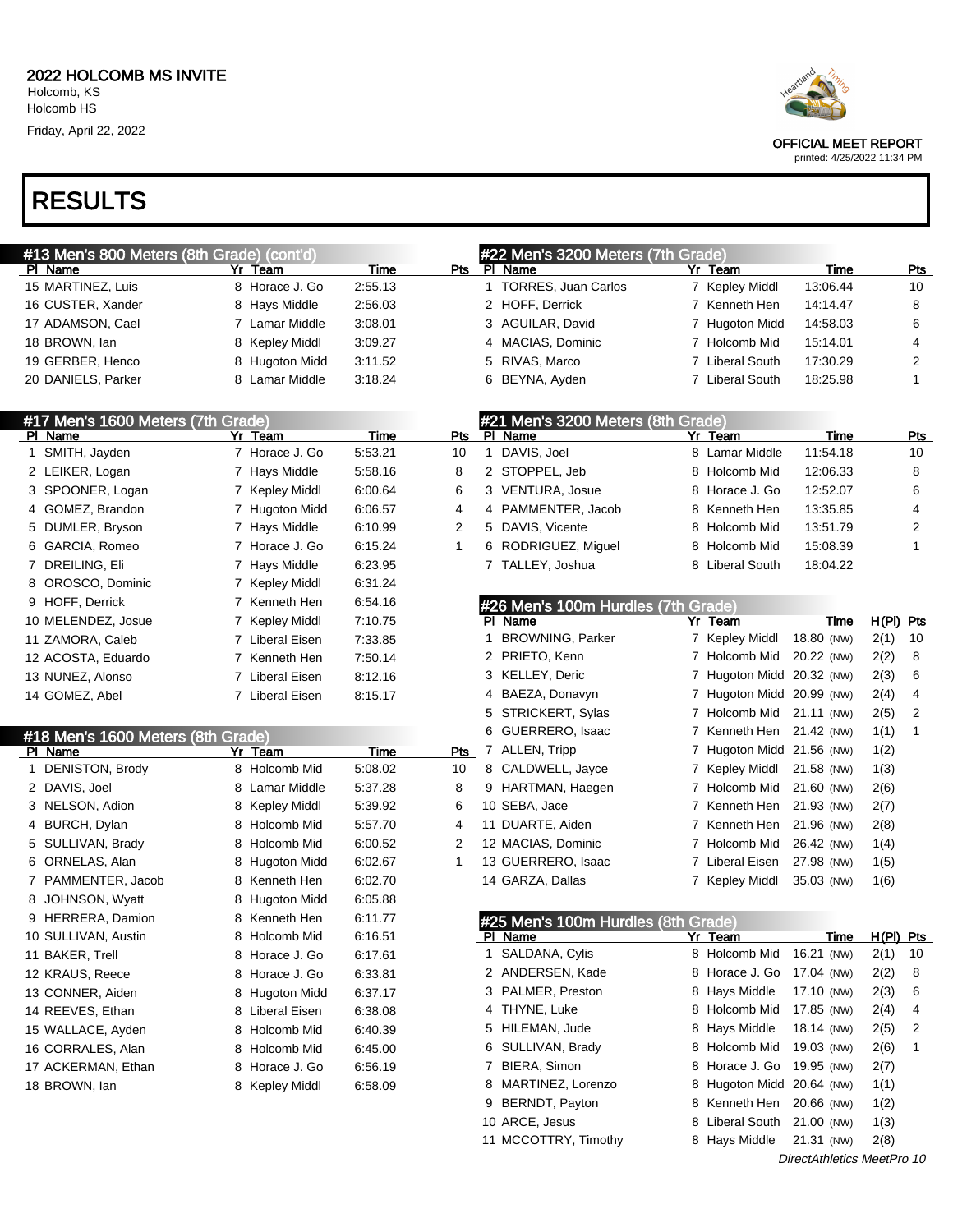

| #25 Men's 100m Hurdles (8th Grade) (cont'd) |    |                            |             |             |              |    | #33 Men's 4 x 100m Relay (8th Grade)   |                            |            |
|---------------------------------------------|----|----------------------------|-------------|-------------|--------------|----|----------------------------------------|----------------------------|------------|
| PI Name                                     |    | Yr Team                    | Time        |             | $H(PI)$ Pts  |    | PI Team                                | Time                       | <u>Pts</u> |
| 12 CASTILLO, Allen                          |    | 8 Liberal Eisen 22.25 (NW) |             | 1(4)        |              |    | 1 Hugoton Middle School (A)            | 47.89                      | 10         |
| 13 DREILING, Kevin                          |    | 8 Horace J. Go 22.82 (NW)  |             | 1(5)        |              |    | 2 Hays Middle School (A)               | 49.20                      | 8          |
| 14 GERBER, Henco                            |    | 8 Hugoton Midd 22.97 (NW)  |             | 1(6)        |              |    | 3 Holcomb Middle School (A)            | 50.43                      | 6          |
|                                             |    |                            |             |             |              |    | 4 Kepley Middle School (A)             | 52.42                      | 4          |
| #29 Men's 200m Hurdles (7th Grade)          |    |                            |             |             |              |    | 5 Horace J. Good Middle School (A)     | 54.99                      | 2          |
| PI Name                                     |    | Yr Team                    | Time        | $H(PI)$ Pts |              |    | 6 Liberal South Middle School - Se (A) | 56.16                      | 1          |
| 1 PRIETO, Kenn                              |    | 7 Holcomb Mid              | 30.99 (NW)  | 2(1)        | 10           |    | 7 Kenneth Henderson Middle School (A)  | 1:01.55                    |            |
| 2 SMITH, Jayden                             |    | 7 Horace J. Go             | 32.66 (NW)  | 2(2)        | 8            |    |                                        |                            |            |
| 3 BAKER, Keeler                             |    | 7 Kepley Middl             | 32.78 (NW)  | 2(3)        | 6            |    | #37 Men's 4 x 200m Relay (7th Grade)   |                            |            |
| 4 GODDARD, Taylan                           |    | 7 Hugoton Midd 33.75 (NW)  |             | 2(4)        | 4            |    | PI Team                                | <b>Time</b>                | Pts        |
| 5 HARTMAN, Haegen                           |    | 7 Holcomb Mid              | 34.27 (NW)  | 2(5)        | 2            |    | 1 Hugoton Middle School (A)            | 1:54.57                    | 10         |
| 6 MARQUEZ, Valente                          |    | 7 Kepley Middl             | 34.62 (NW)  | 1(1)        | $\mathbf{1}$ |    | 2 Kepley Middle School (A)             | 2:01.16                    | 8          |
| 7 GUERRERO, Isaac                           |    | 7 Kenneth Hen              | 34.99 (NW)  | 1(2)        |              |    | 3 Hays Middle School (A)               | 2:03.78                    | 6          |
| 8 SEBA, Jace                                |    | 7 Kenneth Hen              | 35.31 (NW)  | 2(6)        |              |    | 4 Holcomb Middle School (A)            | 2:04.68                    | 4          |
| 9 TREJO-GUTIERREZ, Damian                   |    | 7 Holcomb Mid              | 35.50 (NW)  | 2(7)        |              |    | 5 Liberal South Middle School - Se (A) | 2:05.70                    | 2          |
| 10 BETTS, Everett                           |    | 7 Liberal South            | 35.89 (NW)  | 1(3)        |              |    | 6 Horace J. Good Middle School (A)     | 2:17.09                    | 1          |
| 11 GEORGE, Garett                           |    | 7 Horace J. Go             | 36.99 (NW)  | 2(8)        |              |    | 7 Kenneth Henderson Middle School (A)  | 2:22.11                    |            |
| 12 MEJIA, Joshua                            |    | 7 Liberal Eisen            | 37.24 (NW)  | 1(4)        |              |    |                                        |                            |            |
| 13 DUARTE, Aiden                            |    | 7 Kenneth Hen              | 38.69 (NW)  | 1(5)        |              |    | #38 Men's 4 x 200m Relay (8th Grade)   |                            |            |
| 14 REIMER, Josh                             |    | 7 Kepley Middl             | 40.69 (NW)  | 1(6)        |              |    | PI Team                                | Time                       | Pts        |
| 15 MACIAS, Dominic                          |    | 7 Holcomb Mid              | 45.93 (NW)  | 1(7)        |              | 1  | Hugoton Middle School (A)              | 1:43.36                    | 10         |
| 16 TALLMAN, Wyatt                           |    | 7 Hugoton Midd 48.42 (NW)  |             | 1(8)        |              |    | 2 Hays Middle School (A)               | 1:44.37                    | 8          |
|                                             |    |                            |             |             |              |    | 3 Holcomb Middle School (A)            | 1:46.09                    | 6          |
| #30 Men's 200m Hurdles (8th Grade)          |    |                            |             |             |              | 4  | Liberal South Middle School - Se (A)   | 1:55.45                    | 4          |
| PI Name                                     | Yr | Team                       | Time        | $H(PI)$ Pts |              |    | 5 Horace J. Good Middle School (A)     | 1:56.70                    | 2          |
| 1 SALDANA, Cylis                            |    | 8 Holcomb Mid              | 27.56 (NW)  | 2(1)        | 10           |    | 6 Kenneth Henderson Middle School (A)  | 2:06.66                    | 1          |
| 2 PALMER, Preston                           |    | 8 Hays Middle              | 28.60 (NW)  | 2(2)        | 8            |    | 7 Kepley Middle School (A)             | 2:07.14                    |            |
| 3 ANDERSEN, Kade                            |    | 8 Horace J. Go             | 30.20 (NW)  | 2(3)        | 6            |    |                                        |                            |            |
| 4 THYNE, Luke                               | 8  | Holcomb Mid                | 30.42 (NW)  | 2(4)        | 4            |    | #42 Men's 4 x 400m Relay (7th Grade)   |                            |            |
| 5 HILEMAN, Jude                             | 8  | Hays Middle                | 31.77 (NW)  | 2(5)        | 2            |    | PI Team                                | <b>Time</b>                | <u>Pts</u> |
| 6 MARTINEZ, Lorenzo                         | 8  | Hugoton Midd 32.15 (NW)    |             | 2(6)        | $\mathbf{1}$ | 1. | Kenneth Henderson Middle School (A)    | 4:34.41                    | 10         |
| 7 HITTLE, Preston                           | 8  | Kepley Middl               | 32.18 (NW)  | 2(7)        |              |    | 2 Hugoton Middle School (A)            | 4:36.24                    | 8          |
| 8 BIERA, Simon                              | 8  | Horace J. Go               | 33.00 (NW)  | 2(8)        |              |    | 3 Hays Middle School (A)               | 4:52.11                    | 6          |
| 9 BERNDT, Payton                            | 8  | Kenneth Hen                | 33.37 (NW)  | 1(1)        |              |    | 4 Liberal Eisenhower Middle School (A) | 5:07.09                    | 4          |
| 10 DREILING, Kevin                          |    | 8 Horace J. Go 35.19 (NW)  |             | 1(2)        |              |    | 5 Holcomb Middle School (A)            | 5:07.37                    | 2          |
| 11 ARCE, Jesus                              |    | 8 Liberal South 35.98 (NW) |             | 1(3)        |              |    | 6 Horace J. Good Middle School (A)     | 5:13.43                    |            |
| 12 CASTILLO, Allen                          |    | 8 Liberal Eisen 37.24 (NW) |             | 1(4)        |              |    | 7 Liberal South Middle School - Se (A) | 5:17.40                    |            |
| 13 COVENEY, Dylan                           |    | 8 Hays Middle              | 37.31 (NW)  | 1(5)        |              |    | 8 Kepley Middle School (A)             | 5:17.58                    |            |
|                                             |    |                            |             |             |              |    |                                        |                            |            |
| #34 Men's 4 x 100m Relay (7th Grade)        |    |                            |             |             |              |    | #41 Men's 4 x 400m Relay (8th Grade)   |                            |            |
| <b>PI</b> Team                              |    |                            | <b>Time</b> |             | Pts          |    | PI Team                                | <b>Time</b>                | Pts        |
| 1 Hugoton Middle School (A)                 |    |                            | 52.40       |             | 10           |    | 1 Holcomb Middle School (A)            | 3:59.67                    | 10         |
| 2 Kepley Middle School (A)                  |    |                            | 55.06       |             | 8            |    | 2 Hugoton Middle School (A)            | 4:11.24                    | 8          |
| 3 Holcomb Middle School (A)                 |    |                            | 55.55       |             | 6            |    | 3 Hays Middle School (A)               | 4:20.68                    | 6          |
| 4 Hays Middle School (A)                    |    |                            | 56.23       |             | 4            |    | 4 Liberal Eisenhower Middle School (A) | 4:22.59                    |            |
| 5 Horace J. Good Middle School (A)          |    |                            | 59.69       |             | 2            |    | 5 Horace J. Good Middle School (A)     | 4:24.73                    | 2          |
| 6 Kenneth Henderson Middle School (A)       |    |                            | 59.90       |             | $\mathbf{1}$ |    | 6 Kepley Middle School (A)             | 4:26.51                    |            |
|                                             |    |                            |             |             |              |    |                                        | DirectAthletics MeetPro 11 |            |



OFFICIAL MEET REPORT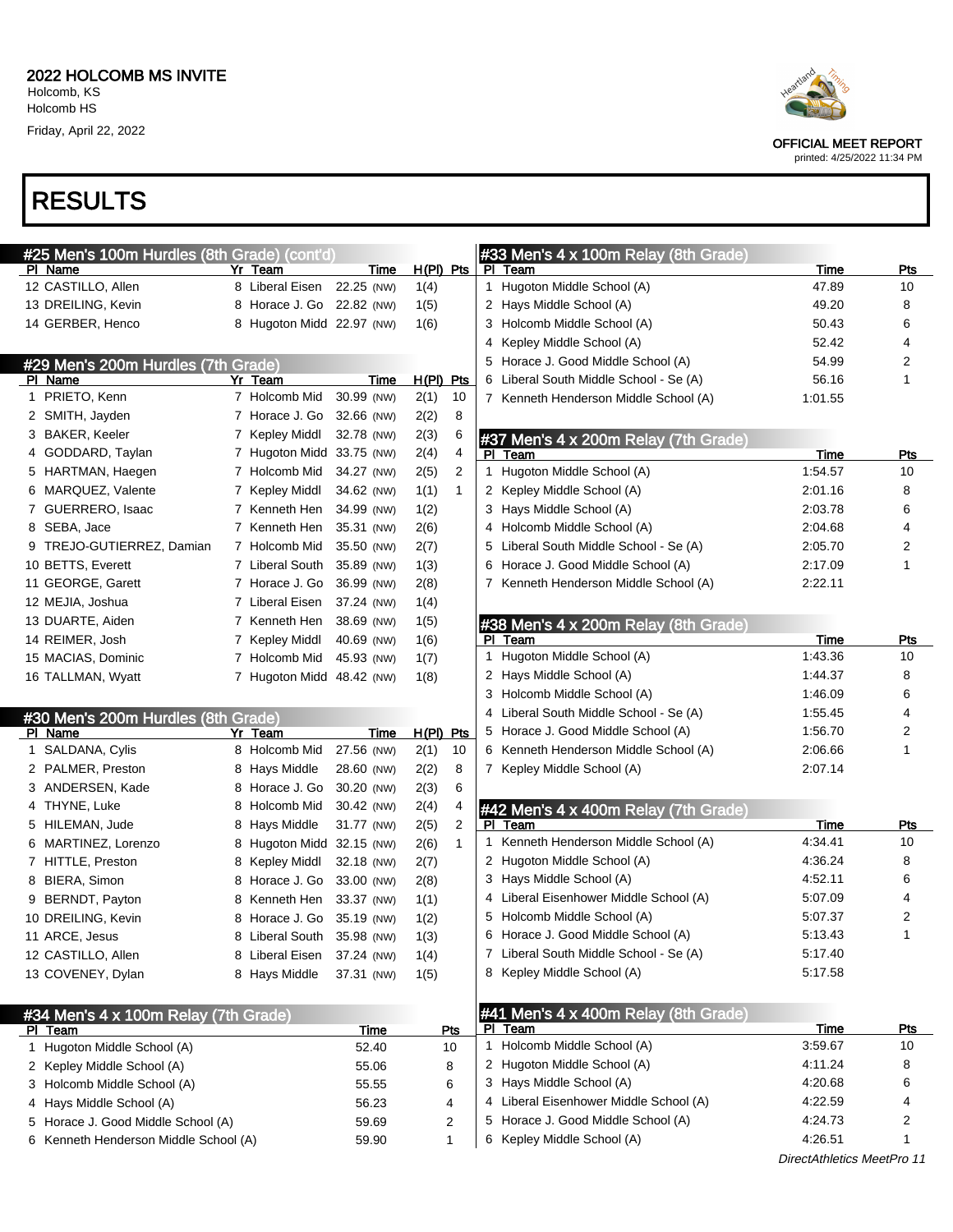

OFFICIAL MEET REPORT

printed: 4/25/2022 11:34 PM

#### RESULTS

| Pts<br>PI Team<br>Time<br>PI Name<br>Mark<br>Pts<br>Yr Team<br>9 BURROWS, Hunter<br>8 Hugoton Midd4' 10"<br>7 Kenneth Henderson Middle School (A)<br>4:34.40<br>8 Liberal South Middle School - Se (A)<br>4:44.62<br>10 DENISTON, Brody<br>8 Holcomb Mid 4'8"<br>10 NGUYEN, Kenny<br>8 Kenneth Hen 4'8"<br>10 PEACHEY, Isaiah<br>8 Hugoton Midd4' 8"<br>#45 Men's 4 x 800m Relay (7th Grade)<br>PI Team<br>Time<br>10 DODGE, Austin<br>Pts<br>8 Liberal Eisen 4'8"<br>1 Hays Middle School (A)<br>11:43.38<br>10<br>14 NGUYEN, Bao<br>8 Kenneth Hen 4'6"<br>2 Horace J. Good Middle School (A)<br>11:58.82<br>8<br>14 BROWN, Ayden<br>8 Holcomb Mid 4' 6"<br>3 Liberal South Middle School - Se (A)<br>12:08.32<br>6<br>8 Liberal South 4' 4"<br>16 HERNANDEZ, Nathan<br>4 Liberal Eisenhower Middle School (A)<br>4<br>12:14.82<br>16 HEGER, Soe Lin<br>8 Hugoton Midd4' 4"<br>2<br>5 Kepley Middle School (A)<br>12:16.49<br>16 HERNANDEZ, Taelor<br>8 Kenneth Hen 4' 4"<br>6 Hugoton Middle School (A)<br>12:40.48<br>1<br>#54 Men's Pole Vault (7th Grade)<br>Yr Team<br>PI Name<br><b>Mark</b><br>Pts<br>#46 Men's 4 x 800m Relay (8th Grade)<br>7 Horace J. Go 8' 0"<br>Time<br>1 SMITH, Jayden<br>PI Team<br>Pts<br>10<br>1 Holcomb Middle School (A)<br>10:40.12<br>10<br>7 Hays Middle 8' 0"<br>2 PFANNENSTIEL, Brant<br>8<br>2 Liberal South Middle School - Se (A)<br>8<br>10:50.46<br>3 SPOONER, Logan<br>6<br>7 Kepley Middl 7' 6"<br>3 Horace J. Good Middle School (A)<br>10:55.18<br>6<br>4 GUERRERO, Isaac<br>7 Kenneth Hen 7' 0"<br>4<br>4 Hays Middle School (A)<br>11:32.82<br>4<br>5 WILLIAMS, Spencer<br>7 Horace J. Go 7' 0"<br>2<br>5 Hugoton Middle School (A)<br>$\overline{c}$<br>11:41.80<br>6 BACZKOWSKI, Brody<br>7 Hays Middle 7' 0"<br>1<br>6 Liberal Eisenhower Middle School (A)<br>11:49.31<br>1<br>7 RICHTERS, Tyler<br>7 Horace J. Go 6' 6"<br>8 MYERS, Jack<br>7 Holcomb Mid 6' 0"<br>LATTIMORE, Waylan<br>7 Kepley Middl NH<br>#49 Men's High Jump (7th Grade)<br>PI Name<br>Yr Team<br><b>Mark</b><br><u>Pts</u><br>WILSON, Braylon<br>7 Holcomb Mid NH<br>1 ORTEGA, Alexis<br>7 Horace J. Go 5' 0"<br>10<br>SAUSEDA, Thomas<br>7 Holcomb Mid NH<br>7 Horace J. Go 5' 0"<br>2 MOQUETT, Landon<br>8<br>ROBINSON, Brayden<br>7 Holcomb Mid NH<br>3 BAEZA, Donavyn<br>7 Hugoton Midd4' 10"<br>6<br>ORTIZ, Juan<br>7 Kenneth Hen NH<br>7 Kenneth Hen 4'8"<br>4<br>4 GUERRERO, Isaac<br>5 BROWNING, Parker<br>7 Kepley Middl 4'8"<br>2<br>#53 Men's Pole Vault (8th Grade)<br>7 Horace J. Go 4' 6"<br>6 MORALES, Elias<br>1<br><b>Mark</b><br>PI Name<br>Yr Team<br><u>Pts</u><br>7 CALDWELL, Jayce<br>7 Kepley Middl 4' 6"<br>1 HITTLE, Preston<br>8 Kepley Middl 9' 6"<br>10<br>8 TONOCO, Cristopher<br>7 Hugoton Midd4' 4"<br>2 FLASKA, Karsen<br>8<br>8 Hays Middle 9'6"<br>9 ALLEN, Tripp<br>7 Hugoton Midd4' 4"<br>3 LIND, Holden<br>8 Hays Middle 8'0"<br>6<br>7 Kenneth Hen NH<br>SEBA, Jace<br>4 SALINAS, Jaxsen<br>8 Kepley Middl 8' 0"<br>4<br>7 Liberal Eisen NH<br>ROEHR, Rylin<br>8 Horace J. Go 8' 0"<br>5 ORTIZ, Anthony<br>2<br>7 Holcomb Mid NH<br>STRICKERT, Sylas<br>6 ACKERMAN, Ethan<br>8 Horace J. Go 7' 6"<br>1<br>MCHONE, Kolby<br>7 Holcomb Mid NH<br>7 ANDERSEN, Kade<br>8 Horace J. Go 7' 0"<br>7 MADER, Blake<br>8 Holcomb Mid 7' 0"<br>9 LIND, Grady<br>8 Hays Middle 7' 0"<br>#50 Men's High Jump (8th Grade)<br>PI Name<br>Yr Team<br>Mark<br><b>Pts</b><br>1 PURDY, Jarek<br>8 Hays Middle 5'2"<br>10<br>#58 Men's Long Jump (7th Grade)<br>2 WASINGER, John<br>8 Hays Middle 5' 0"<br>8<br><b>Mark</b><br>F(PI) Pts<br>PI Name<br>Yr Team<br>3 VIEGRA, Zane<br>8 Hays Middle 4' 10"<br>5<br>1 COMACHO, Eli<br>7 Hugoton Midd16' 7" (NW)<br>2(1)<br>10<br>8 Horace J. Go 4' 10"<br>3 DELEON, Ryan<br>5<br>2 GRUBBS, Clayton<br>7 Hugoton Midd15' 10 <sup>1</sup> / <sub>2</sub> (NW)<br>2(2)<br>8<br>8 Liberal South 4' 10"<br>5 THOMPSON, Aidyn<br>1.5<br>3 TABOR, Trevin<br>7 Kenneth Hen 15' 61/2 (NW)<br>2(3)<br>6<br>5 NELSON, Adion<br>8 Kepley Middl 4' 10"<br>1.5<br>4 CARR, Ryder<br>7 Kenneth Hen $15' 2^{3/4}$ (NW)<br>2(4)<br>4<br>7 FRY, Trevor<br>8 Horace J. Go 4' 10"<br>5 PRIETO, Kenn<br>7 Holcomb Mid 14' 8 $\frac{1}{4}$ (NW)<br>2(5)<br>2<br>8 MCDOWELL, John<br>8 Horace J. Go 4' 10"<br>6 ORTEGA, Alexis<br>7 Horace J. Go 14' 7 <sup>3/4</sup> (NW)<br>2(6)<br>-1<br>DirectAthletics MeetPro 12 | #41 Men's 4 x 400m Relay (8th Grade) (cont'd) |  | #50 Men's High Jump (8th Grade) (cont'd) |  |  |
|---------------------------------------------------------------------------------------------------------------------------------------------------------------------------------------------------------------------------------------------------------------------------------------------------------------------------------------------------------------------------------------------------------------------------------------------------------------------------------------------------------------------------------------------------------------------------------------------------------------------------------------------------------------------------------------------------------------------------------------------------------------------------------------------------------------------------------------------------------------------------------------------------------------------------------------------------------------------------------------------------------------------------------------------------------------------------------------------------------------------------------------------------------------------------------------------------------------------------------------------------------------------------------------------------------------------------------------------------------------------------------------------------------------------------------------------------------------------------------------------------------------------------------------------------------------------------------------------------------------------------------------------------------------------------------------------------------------------------------------------------------------------------------------------------------------------------------------------------------------------------------------------------------------------------------------------------------------------------------------------------------------------------------------------------------------------------------------------------------------------------------------------------------------------------------------------------------------------------------------------------------------------------------------------------------------------------------------------------------------------------------------------------------------------------------------------------------------------------------------------------------------------------------------------------------------------------------------------------------------------------------------------------------------------------------------------------------------------------------------------------------------------------------------------------------------------------------------------------------------------------------------------------------------------------------------------------------------------------------------------------------------------------------------------------------------------------------------------------------------------------------------------------------------------------------------------------------------------------------------------------------------------------------------------------------------------------------------------------------------------------------------------------------------------------------------------------------------------------------------------------------------------------------------------------------------------------------------------------------------------------------------------------------------------------------------------------------------------------------------------------------------------------------------------------------------------------------------------------------------------------------------------------------------------------------------------------------------------------------------------------------------------------------------------------------------------------------------------------------------------------------------------------------------------------------------------------------------------------------------------------------------------------------------------------------------------------------------------------------------------------------------------|-----------------------------------------------|--|------------------------------------------|--|--|
|                                                                                                                                                                                                                                                                                                                                                                                                                                                                                                                                                                                                                                                                                                                                                                                                                                                                                                                                                                                                                                                                                                                                                                                                                                                                                                                                                                                                                                                                                                                                                                                                                                                                                                                                                                                                                                                                                                                                                                                                                                                                                                                                                                                                                                                                                                                                                                                                                                                                                                                                                                                                                                                                                                                                                                                                                                                                                                                                                                                                                                                                                                                                                                                                                                                                                                                                                                                                                                                                                                                                                                                                                                                                                                                                                                                                                                                                                                                                                                                                                                                                                                                                                                                                                                                                                                                                                                                             |                                               |  |                                          |  |  |
|                                                                                                                                                                                                                                                                                                                                                                                                                                                                                                                                                                                                                                                                                                                                                                                                                                                                                                                                                                                                                                                                                                                                                                                                                                                                                                                                                                                                                                                                                                                                                                                                                                                                                                                                                                                                                                                                                                                                                                                                                                                                                                                                                                                                                                                                                                                                                                                                                                                                                                                                                                                                                                                                                                                                                                                                                                                                                                                                                                                                                                                                                                                                                                                                                                                                                                                                                                                                                                                                                                                                                                                                                                                                                                                                                                                                                                                                                                                                                                                                                                                                                                                                                                                                                                                                                                                                                                                             |                                               |  |                                          |  |  |
|                                                                                                                                                                                                                                                                                                                                                                                                                                                                                                                                                                                                                                                                                                                                                                                                                                                                                                                                                                                                                                                                                                                                                                                                                                                                                                                                                                                                                                                                                                                                                                                                                                                                                                                                                                                                                                                                                                                                                                                                                                                                                                                                                                                                                                                                                                                                                                                                                                                                                                                                                                                                                                                                                                                                                                                                                                                                                                                                                                                                                                                                                                                                                                                                                                                                                                                                                                                                                                                                                                                                                                                                                                                                                                                                                                                                                                                                                                                                                                                                                                                                                                                                                                                                                                                                                                                                                                                             |                                               |  |                                          |  |  |
|                                                                                                                                                                                                                                                                                                                                                                                                                                                                                                                                                                                                                                                                                                                                                                                                                                                                                                                                                                                                                                                                                                                                                                                                                                                                                                                                                                                                                                                                                                                                                                                                                                                                                                                                                                                                                                                                                                                                                                                                                                                                                                                                                                                                                                                                                                                                                                                                                                                                                                                                                                                                                                                                                                                                                                                                                                                                                                                                                                                                                                                                                                                                                                                                                                                                                                                                                                                                                                                                                                                                                                                                                                                                                                                                                                                                                                                                                                                                                                                                                                                                                                                                                                                                                                                                                                                                                                                             |                                               |  |                                          |  |  |
|                                                                                                                                                                                                                                                                                                                                                                                                                                                                                                                                                                                                                                                                                                                                                                                                                                                                                                                                                                                                                                                                                                                                                                                                                                                                                                                                                                                                                                                                                                                                                                                                                                                                                                                                                                                                                                                                                                                                                                                                                                                                                                                                                                                                                                                                                                                                                                                                                                                                                                                                                                                                                                                                                                                                                                                                                                                                                                                                                                                                                                                                                                                                                                                                                                                                                                                                                                                                                                                                                                                                                                                                                                                                                                                                                                                                                                                                                                                                                                                                                                                                                                                                                                                                                                                                                                                                                                                             |                                               |  |                                          |  |  |
|                                                                                                                                                                                                                                                                                                                                                                                                                                                                                                                                                                                                                                                                                                                                                                                                                                                                                                                                                                                                                                                                                                                                                                                                                                                                                                                                                                                                                                                                                                                                                                                                                                                                                                                                                                                                                                                                                                                                                                                                                                                                                                                                                                                                                                                                                                                                                                                                                                                                                                                                                                                                                                                                                                                                                                                                                                                                                                                                                                                                                                                                                                                                                                                                                                                                                                                                                                                                                                                                                                                                                                                                                                                                                                                                                                                                                                                                                                                                                                                                                                                                                                                                                                                                                                                                                                                                                                                             |                                               |  |                                          |  |  |
|                                                                                                                                                                                                                                                                                                                                                                                                                                                                                                                                                                                                                                                                                                                                                                                                                                                                                                                                                                                                                                                                                                                                                                                                                                                                                                                                                                                                                                                                                                                                                                                                                                                                                                                                                                                                                                                                                                                                                                                                                                                                                                                                                                                                                                                                                                                                                                                                                                                                                                                                                                                                                                                                                                                                                                                                                                                                                                                                                                                                                                                                                                                                                                                                                                                                                                                                                                                                                                                                                                                                                                                                                                                                                                                                                                                                                                                                                                                                                                                                                                                                                                                                                                                                                                                                                                                                                                                             |                                               |  |                                          |  |  |
|                                                                                                                                                                                                                                                                                                                                                                                                                                                                                                                                                                                                                                                                                                                                                                                                                                                                                                                                                                                                                                                                                                                                                                                                                                                                                                                                                                                                                                                                                                                                                                                                                                                                                                                                                                                                                                                                                                                                                                                                                                                                                                                                                                                                                                                                                                                                                                                                                                                                                                                                                                                                                                                                                                                                                                                                                                                                                                                                                                                                                                                                                                                                                                                                                                                                                                                                                                                                                                                                                                                                                                                                                                                                                                                                                                                                                                                                                                                                                                                                                                                                                                                                                                                                                                                                                                                                                                                             |                                               |  |                                          |  |  |
|                                                                                                                                                                                                                                                                                                                                                                                                                                                                                                                                                                                                                                                                                                                                                                                                                                                                                                                                                                                                                                                                                                                                                                                                                                                                                                                                                                                                                                                                                                                                                                                                                                                                                                                                                                                                                                                                                                                                                                                                                                                                                                                                                                                                                                                                                                                                                                                                                                                                                                                                                                                                                                                                                                                                                                                                                                                                                                                                                                                                                                                                                                                                                                                                                                                                                                                                                                                                                                                                                                                                                                                                                                                                                                                                                                                                                                                                                                                                                                                                                                                                                                                                                                                                                                                                                                                                                                                             |                                               |  |                                          |  |  |
|                                                                                                                                                                                                                                                                                                                                                                                                                                                                                                                                                                                                                                                                                                                                                                                                                                                                                                                                                                                                                                                                                                                                                                                                                                                                                                                                                                                                                                                                                                                                                                                                                                                                                                                                                                                                                                                                                                                                                                                                                                                                                                                                                                                                                                                                                                                                                                                                                                                                                                                                                                                                                                                                                                                                                                                                                                                                                                                                                                                                                                                                                                                                                                                                                                                                                                                                                                                                                                                                                                                                                                                                                                                                                                                                                                                                                                                                                                                                                                                                                                                                                                                                                                                                                                                                                                                                                                                             |                                               |  |                                          |  |  |
|                                                                                                                                                                                                                                                                                                                                                                                                                                                                                                                                                                                                                                                                                                                                                                                                                                                                                                                                                                                                                                                                                                                                                                                                                                                                                                                                                                                                                                                                                                                                                                                                                                                                                                                                                                                                                                                                                                                                                                                                                                                                                                                                                                                                                                                                                                                                                                                                                                                                                                                                                                                                                                                                                                                                                                                                                                                                                                                                                                                                                                                                                                                                                                                                                                                                                                                                                                                                                                                                                                                                                                                                                                                                                                                                                                                                                                                                                                                                                                                                                                                                                                                                                                                                                                                                                                                                                                                             |                                               |  |                                          |  |  |
|                                                                                                                                                                                                                                                                                                                                                                                                                                                                                                                                                                                                                                                                                                                                                                                                                                                                                                                                                                                                                                                                                                                                                                                                                                                                                                                                                                                                                                                                                                                                                                                                                                                                                                                                                                                                                                                                                                                                                                                                                                                                                                                                                                                                                                                                                                                                                                                                                                                                                                                                                                                                                                                                                                                                                                                                                                                                                                                                                                                                                                                                                                                                                                                                                                                                                                                                                                                                                                                                                                                                                                                                                                                                                                                                                                                                                                                                                                                                                                                                                                                                                                                                                                                                                                                                                                                                                                                             |                                               |  |                                          |  |  |
|                                                                                                                                                                                                                                                                                                                                                                                                                                                                                                                                                                                                                                                                                                                                                                                                                                                                                                                                                                                                                                                                                                                                                                                                                                                                                                                                                                                                                                                                                                                                                                                                                                                                                                                                                                                                                                                                                                                                                                                                                                                                                                                                                                                                                                                                                                                                                                                                                                                                                                                                                                                                                                                                                                                                                                                                                                                                                                                                                                                                                                                                                                                                                                                                                                                                                                                                                                                                                                                                                                                                                                                                                                                                                                                                                                                                                                                                                                                                                                                                                                                                                                                                                                                                                                                                                                                                                                                             |                                               |  |                                          |  |  |
|                                                                                                                                                                                                                                                                                                                                                                                                                                                                                                                                                                                                                                                                                                                                                                                                                                                                                                                                                                                                                                                                                                                                                                                                                                                                                                                                                                                                                                                                                                                                                                                                                                                                                                                                                                                                                                                                                                                                                                                                                                                                                                                                                                                                                                                                                                                                                                                                                                                                                                                                                                                                                                                                                                                                                                                                                                                                                                                                                                                                                                                                                                                                                                                                                                                                                                                                                                                                                                                                                                                                                                                                                                                                                                                                                                                                                                                                                                                                                                                                                                                                                                                                                                                                                                                                                                                                                                                             |                                               |  |                                          |  |  |
|                                                                                                                                                                                                                                                                                                                                                                                                                                                                                                                                                                                                                                                                                                                                                                                                                                                                                                                                                                                                                                                                                                                                                                                                                                                                                                                                                                                                                                                                                                                                                                                                                                                                                                                                                                                                                                                                                                                                                                                                                                                                                                                                                                                                                                                                                                                                                                                                                                                                                                                                                                                                                                                                                                                                                                                                                                                                                                                                                                                                                                                                                                                                                                                                                                                                                                                                                                                                                                                                                                                                                                                                                                                                                                                                                                                                                                                                                                                                                                                                                                                                                                                                                                                                                                                                                                                                                                                             |                                               |  |                                          |  |  |
|                                                                                                                                                                                                                                                                                                                                                                                                                                                                                                                                                                                                                                                                                                                                                                                                                                                                                                                                                                                                                                                                                                                                                                                                                                                                                                                                                                                                                                                                                                                                                                                                                                                                                                                                                                                                                                                                                                                                                                                                                                                                                                                                                                                                                                                                                                                                                                                                                                                                                                                                                                                                                                                                                                                                                                                                                                                                                                                                                                                                                                                                                                                                                                                                                                                                                                                                                                                                                                                                                                                                                                                                                                                                                                                                                                                                                                                                                                                                                                                                                                                                                                                                                                                                                                                                                                                                                                                             |                                               |  |                                          |  |  |
|                                                                                                                                                                                                                                                                                                                                                                                                                                                                                                                                                                                                                                                                                                                                                                                                                                                                                                                                                                                                                                                                                                                                                                                                                                                                                                                                                                                                                                                                                                                                                                                                                                                                                                                                                                                                                                                                                                                                                                                                                                                                                                                                                                                                                                                                                                                                                                                                                                                                                                                                                                                                                                                                                                                                                                                                                                                                                                                                                                                                                                                                                                                                                                                                                                                                                                                                                                                                                                                                                                                                                                                                                                                                                                                                                                                                                                                                                                                                                                                                                                                                                                                                                                                                                                                                                                                                                                                             |                                               |  |                                          |  |  |
|                                                                                                                                                                                                                                                                                                                                                                                                                                                                                                                                                                                                                                                                                                                                                                                                                                                                                                                                                                                                                                                                                                                                                                                                                                                                                                                                                                                                                                                                                                                                                                                                                                                                                                                                                                                                                                                                                                                                                                                                                                                                                                                                                                                                                                                                                                                                                                                                                                                                                                                                                                                                                                                                                                                                                                                                                                                                                                                                                                                                                                                                                                                                                                                                                                                                                                                                                                                                                                                                                                                                                                                                                                                                                                                                                                                                                                                                                                                                                                                                                                                                                                                                                                                                                                                                                                                                                                                             |                                               |  |                                          |  |  |
|                                                                                                                                                                                                                                                                                                                                                                                                                                                                                                                                                                                                                                                                                                                                                                                                                                                                                                                                                                                                                                                                                                                                                                                                                                                                                                                                                                                                                                                                                                                                                                                                                                                                                                                                                                                                                                                                                                                                                                                                                                                                                                                                                                                                                                                                                                                                                                                                                                                                                                                                                                                                                                                                                                                                                                                                                                                                                                                                                                                                                                                                                                                                                                                                                                                                                                                                                                                                                                                                                                                                                                                                                                                                                                                                                                                                                                                                                                                                                                                                                                                                                                                                                                                                                                                                                                                                                                                             |                                               |  |                                          |  |  |
|                                                                                                                                                                                                                                                                                                                                                                                                                                                                                                                                                                                                                                                                                                                                                                                                                                                                                                                                                                                                                                                                                                                                                                                                                                                                                                                                                                                                                                                                                                                                                                                                                                                                                                                                                                                                                                                                                                                                                                                                                                                                                                                                                                                                                                                                                                                                                                                                                                                                                                                                                                                                                                                                                                                                                                                                                                                                                                                                                                                                                                                                                                                                                                                                                                                                                                                                                                                                                                                                                                                                                                                                                                                                                                                                                                                                                                                                                                                                                                                                                                                                                                                                                                                                                                                                                                                                                                                             |                                               |  |                                          |  |  |
|                                                                                                                                                                                                                                                                                                                                                                                                                                                                                                                                                                                                                                                                                                                                                                                                                                                                                                                                                                                                                                                                                                                                                                                                                                                                                                                                                                                                                                                                                                                                                                                                                                                                                                                                                                                                                                                                                                                                                                                                                                                                                                                                                                                                                                                                                                                                                                                                                                                                                                                                                                                                                                                                                                                                                                                                                                                                                                                                                                                                                                                                                                                                                                                                                                                                                                                                                                                                                                                                                                                                                                                                                                                                                                                                                                                                                                                                                                                                                                                                                                                                                                                                                                                                                                                                                                                                                                                             |                                               |  |                                          |  |  |
|                                                                                                                                                                                                                                                                                                                                                                                                                                                                                                                                                                                                                                                                                                                                                                                                                                                                                                                                                                                                                                                                                                                                                                                                                                                                                                                                                                                                                                                                                                                                                                                                                                                                                                                                                                                                                                                                                                                                                                                                                                                                                                                                                                                                                                                                                                                                                                                                                                                                                                                                                                                                                                                                                                                                                                                                                                                                                                                                                                                                                                                                                                                                                                                                                                                                                                                                                                                                                                                                                                                                                                                                                                                                                                                                                                                                                                                                                                                                                                                                                                                                                                                                                                                                                                                                                                                                                                                             |                                               |  |                                          |  |  |
|                                                                                                                                                                                                                                                                                                                                                                                                                                                                                                                                                                                                                                                                                                                                                                                                                                                                                                                                                                                                                                                                                                                                                                                                                                                                                                                                                                                                                                                                                                                                                                                                                                                                                                                                                                                                                                                                                                                                                                                                                                                                                                                                                                                                                                                                                                                                                                                                                                                                                                                                                                                                                                                                                                                                                                                                                                                                                                                                                                                                                                                                                                                                                                                                                                                                                                                                                                                                                                                                                                                                                                                                                                                                                                                                                                                                                                                                                                                                                                                                                                                                                                                                                                                                                                                                                                                                                                                             |                                               |  |                                          |  |  |
|                                                                                                                                                                                                                                                                                                                                                                                                                                                                                                                                                                                                                                                                                                                                                                                                                                                                                                                                                                                                                                                                                                                                                                                                                                                                                                                                                                                                                                                                                                                                                                                                                                                                                                                                                                                                                                                                                                                                                                                                                                                                                                                                                                                                                                                                                                                                                                                                                                                                                                                                                                                                                                                                                                                                                                                                                                                                                                                                                                                                                                                                                                                                                                                                                                                                                                                                                                                                                                                                                                                                                                                                                                                                                                                                                                                                                                                                                                                                                                                                                                                                                                                                                                                                                                                                                                                                                                                             |                                               |  |                                          |  |  |
|                                                                                                                                                                                                                                                                                                                                                                                                                                                                                                                                                                                                                                                                                                                                                                                                                                                                                                                                                                                                                                                                                                                                                                                                                                                                                                                                                                                                                                                                                                                                                                                                                                                                                                                                                                                                                                                                                                                                                                                                                                                                                                                                                                                                                                                                                                                                                                                                                                                                                                                                                                                                                                                                                                                                                                                                                                                                                                                                                                                                                                                                                                                                                                                                                                                                                                                                                                                                                                                                                                                                                                                                                                                                                                                                                                                                                                                                                                                                                                                                                                                                                                                                                                                                                                                                                                                                                                                             |                                               |  |                                          |  |  |
|                                                                                                                                                                                                                                                                                                                                                                                                                                                                                                                                                                                                                                                                                                                                                                                                                                                                                                                                                                                                                                                                                                                                                                                                                                                                                                                                                                                                                                                                                                                                                                                                                                                                                                                                                                                                                                                                                                                                                                                                                                                                                                                                                                                                                                                                                                                                                                                                                                                                                                                                                                                                                                                                                                                                                                                                                                                                                                                                                                                                                                                                                                                                                                                                                                                                                                                                                                                                                                                                                                                                                                                                                                                                                                                                                                                                                                                                                                                                                                                                                                                                                                                                                                                                                                                                                                                                                                                             |                                               |  |                                          |  |  |
|                                                                                                                                                                                                                                                                                                                                                                                                                                                                                                                                                                                                                                                                                                                                                                                                                                                                                                                                                                                                                                                                                                                                                                                                                                                                                                                                                                                                                                                                                                                                                                                                                                                                                                                                                                                                                                                                                                                                                                                                                                                                                                                                                                                                                                                                                                                                                                                                                                                                                                                                                                                                                                                                                                                                                                                                                                                                                                                                                                                                                                                                                                                                                                                                                                                                                                                                                                                                                                                                                                                                                                                                                                                                                                                                                                                                                                                                                                                                                                                                                                                                                                                                                                                                                                                                                                                                                                                             |                                               |  |                                          |  |  |
|                                                                                                                                                                                                                                                                                                                                                                                                                                                                                                                                                                                                                                                                                                                                                                                                                                                                                                                                                                                                                                                                                                                                                                                                                                                                                                                                                                                                                                                                                                                                                                                                                                                                                                                                                                                                                                                                                                                                                                                                                                                                                                                                                                                                                                                                                                                                                                                                                                                                                                                                                                                                                                                                                                                                                                                                                                                                                                                                                                                                                                                                                                                                                                                                                                                                                                                                                                                                                                                                                                                                                                                                                                                                                                                                                                                                                                                                                                                                                                                                                                                                                                                                                                                                                                                                                                                                                                                             |                                               |  |                                          |  |  |
|                                                                                                                                                                                                                                                                                                                                                                                                                                                                                                                                                                                                                                                                                                                                                                                                                                                                                                                                                                                                                                                                                                                                                                                                                                                                                                                                                                                                                                                                                                                                                                                                                                                                                                                                                                                                                                                                                                                                                                                                                                                                                                                                                                                                                                                                                                                                                                                                                                                                                                                                                                                                                                                                                                                                                                                                                                                                                                                                                                                                                                                                                                                                                                                                                                                                                                                                                                                                                                                                                                                                                                                                                                                                                                                                                                                                                                                                                                                                                                                                                                                                                                                                                                                                                                                                                                                                                                                             |                                               |  |                                          |  |  |
|                                                                                                                                                                                                                                                                                                                                                                                                                                                                                                                                                                                                                                                                                                                                                                                                                                                                                                                                                                                                                                                                                                                                                                                                                                                                                                                                                                                                                                                                                                                                                                                                                                                                                                                                                                                                                                                                                                                                                                                                                                                                                                                                                                                                                                                                                                                                                                                                                                                                                                                                                                                                                                                                                                                                                                                                                                                                                                                                                                                                                                                                                                                                                                                                                                                                                                                                                                                                                                                                                                                                                                                                                                                                                                                                                                                                                                                                                                                                                                                                                                                                                                                                                                                                                                                                                                                                                                                             |                                               |  |                                          |  |  |
|                                                                                                                                                                                                                                                                                                                                                                                                                                                                                                                                                                                                                                                                                                                                                                                                                                                                                                                                                                                                                                                                                                                                                                                                                                                                                                                                                                                                                                                                                                                                                                                                                                                                                                                                                                                                                                                                                                                                                                                                                                                                                                                                                                                                                                                                                                                                                                                                                                                                                                                                                                                                                                                                                                                                                                                                                                                                                                                                                                                                                                                                                                                                                                                                                                                                                                                                                                                                                                                                                                                                                                                                                                                                                                                                                                                                                                                                                                                                                                                                                                                                                                                                                                                                                                                                                                                                                                                             |                                               |  |                                          |  |  |
|                                                                                                                                                                                                                                                                                                                                                                                                                                                                                                                                                                                                                                                                                                                                                                                                                                                                                                                                                                                                                                                                                                                                                                                                                                                                                                                                                                                                                                                                                                                                                                                                                                                                                                                                                                                                                                                                                                                                                                                                                                                                                                                                                                                                                                                                                                                                                                                                                                                                                                                                                                                                                                                                                                                                                                                                                                                                                                                                                                                                                                                                                                                                                                                                                                                                                                                                                                                                                                                                                                                                                                                                                                                                                                                                                                                                                                                                                                                                                                                                                                                                                                                                                                                                                                                                                                                                                                                             |                                               |  |                                          |  |  |
|                                                                                                                                                                                                                                                                                                                                                                                                                                                                                                                                                                                                                                                                                                                                                                                                                                                                                                                                                                                                                                                                                                                                                                                                                                                                                                                                                                                                                                                                                                                                                                                                                                                                                                                                                                                                                                                                                                                                                                                                                                                                                                                                                                                                                                                                                                                                                                                                                                                                                                                                                                                                                                                                                                                                                                                                                                                                                                                                                                                                                                                                                                                                                                                                                                                                                                                                                                                                                                                                                                                                                                                                                                                                                                                                                                                                                                                                                                                                                                                                                                                                                                                                                                                                                                                                                                                                                                                             |                                               |  |                                          |  |  |
|                                                                                                                                                                                                                                                                                                                                                                                                                                                                                                                                                                                                                                                                                                                                                                                                                                                                                                                                                                                                                                                                                                                                                                                                                                                                                                                                                                                                                                                                                                                                                                                                                                                                                                                                                                                                                                                                                                                                                                                                                                                                                                                                                                                                                                                                                                                                                                                                                                                                                                                                                                                                                                                                                                                                                                                                                                                                                                                                                                                                                                                                                                                                                                                                                                                                                                                                                                                                                                                                                                                                                                                                                                                                                                                                                                                                                                                                                                                                                                                                                                                                                                                                                                                                                                                                                                                                                                                             |                                               |  |                                          |  |  |
|                                                                                                                                                                                                                                                                                                                                                                                                                                                                                                                                                                                                                                                                                                                                                                                                                                                                                                                                                                                                                                                                                                                                                                                                                                                                                                                                                                                                                                                                                                                                                                                                                                                                                                                                                                                                                                                                                                                                                                                                                                                                                                                                                                                                                                                                                                                                                                                                                                                                                                                                                                                                                                                                                                                                                                                                                                                                                                                                                                                                                                                                                                                                                                                                                                                                                                                                                                                                                                                                                                                                                                                                                                                                                                                                                                                                                                                                                                                                                                                                                                                                                                                                                                                                                                                                                                                                                                                             |                                               |  |                                          |  |  |
|                                                                                                                                                                                                                                                                                                                                                                                                                                                                                                                                                                                                                                                                                                                                                                                                                                                                                                                                                                                                                                                                                                                                                                                                                                                                                                                                                                                                                                                                                                                                                                                                                                                                                                                                                                                                                                                                                                                                                                                                                                                                                                                                                                                                                                                                                                                                                                                                                                                                                                                                                                                                                                                                                                                                                                                                                                                                                                                                                                                                                                                                                                                                                                                                                                                                                                                                                                                                                                                                                                                                                                                                                                                                                                                                                                                                                                                                                                                                                                                                                                                                                                                                                                                                                                                                                                                                                                                             |                                               |  |                                          |  |  |
|                                                                                                                                                                                                                                                                                                                                                                                                                                                                                                                                                                                                                                                                                                                                                                                                                                                                                                                                                                                                                                                                                                                                                                                                                                                                                                                                                                                                                                                                                                                                                                                                                                                                                                                                                                                                                                                                                                                                                                                                                                                                                                                                                                                                                                                                                                                                                                                                                                                                                                                                                                                                                                                                                                                                                                                                                                                                                                                                                                                                                                                                                                                                                                                                                                                                                                                                                                                                                                                                                                                                                                                                                                                                                                                                                                                                                                                                                                                                                                                                                                                                                                                                                                                                                                                                                                                                                                                             |                                               |  |                                          |  |  |
|                                                                                                                                                                                                                                                                                                                                                                                                                                                                                                                                                                                                                                                                                                                                                                                                                                                                                                                                                                                                                                                                                                                                                                                                                                                                                                                                                                                                                                                                                                                                                                                                                                                                                                                                                                                                                                                                                                                                                                                                                                                                                                                                                                                                                                                                                                                                                                                                                                                                                                                                                                                                                                                                                                                                                                                                                                                                                                                                                                                                                                                                                                                                                                                                                                                                                                                                                                                                                                                                                                                                                                                                                                                                                                                                                                                                                                                                                                                                                                                                                                                                                                                                                                                                                                                                                                                                                                                             |                                               |  |                                          |  |  |
|                                                                                                                                                                                                                                                                                                                                                                                                                                                                                                                                                                                                                                                                                                                                                                                                                                                                                                                                                                                                                                                                                                                                                                                                                                                                                                                                                                                                                                                                                                                                                                                                                                                                                                                                                                                                                                                                                                                                                                                                                                                                                                                                                                                                                                                                                                                                                                                                                                                                                                                                                                                                                                                                                                                                                                                                                                                                                                                                                                                                                                                                                                                                                                                                                                                                                                                                                                                                                                                                                                                                                                                                                                                                                                                                                                                                                                                                                                                                                                                                                                                                                                                                                                                                                                                                                                                                                                                             |                                               |  |                                          |  |  |
|                                                                                                                                                                                                                                                                                                                                                                                                                                                                                                                                                                                                                                                                                                                                                                                                                                                                                                                                                                                                                                                                                                                                                                                                                                                                                                                                                                                                                                                                                                                                                                                                                                                                                                                                                                                                                                                                                                                                                                                                                                                                                                                                                                                                                                                                                                                                                                                                                                                                                                                                                                                                                                                                                                                                                                                                                                                                                                                                                                                                                                                                                                                                                                                                                                                                                                                                                                                                                                                                                                                                                                                                                                                                                                                                                                                                                                                                                                                                                                                                                                                                                                                                                                                                                                                                                                                                                                                             |                                               |  |                                          |  |  |
|                                                                                                                                                                                                                                                                                                                                                                                                                                                                                                                                                                                                                                                                                                                                                                                                                                                                                                                                                                                                                                                                                                                                                                                                                                                                                                                                                                                                                                                                                                                                                                                                                                                                                                                                                                                                                                                                                                                                                                                                                                                                                                                                                                                                                                                                                                                                                                                                                                                                                                                                                                                                                                                                                                                                                                                                                                                                                                                                                                                                                                                                                                                                                                                                                                                                                                                                                                                                                                                                                                                                                                                                                                                                                                                                                                                                                                                                                                                                                                                                                                                                                                                                                                                                                                                                                                                                                                                             |                                               |  |                                          |  |  |
|                                                                                                                                                                                                                                                                                                                                                                                                                                                                                                                                                                                                                                                                                                                                                                                                                                                                                                                                                                                                                                                                                                                                                                                                                                                                                                                                                                                                                                                                                                                                                                                                                                                                                                                                                                                                                                                                                                                                                                                                                                                                                                                                                                                                                                                                                                                                                                                                                                                                                                                                                                                                                                                                                                                                                                                                                                                                                                                                                                                                                                                                                                                                                                                                                                                                                                                                                                                                                                                                                                                                                                                                                                                                                                                                                                                                                                                                                                                                                                                                                                                                                                                                                                                                                                                                                                                                                                                             |                                               |  |                                          |  |  |
|                                                                                                                                                                                                                                                                                                                                                                                                                                                                                                                                                                                                                                                                                                                                                                                                                                                                                                                                                                                                                                                                                                                                                                                                                                                                                                                                                                                                                                                                                                                                                                                                                                                                                                                                                                                                                                                                                                                                                                                                                                                                                                                                                                                                                                                                                                                                                                                                                                                                                                                                                                                                                                                                                                                                                                                                                                                                                                                                                                                                                                                                                                                                                                                                                                                                                                                                                                                                                                                                                                                                                                                                                                                                                                                                                                                                                                                                                                                                                                                                                                                                                                                                                                                                                                                                                                                                                                                             |                                               |  |                                          |  |  |
|                                                                                                                                                                                                                                                                                                                                                                                                                                                                                                                                                                                                                                                                                                                                                                                                                                                                                                                                                                                                                                                                                                                                                                                                                                                                                                                                                                                                                                                                                                                                                                                                                                                                                                                                                                                                                                                                                                                                                                                                                                                                                                                                                                                                                                                                                                                                                                                                                                                                                                                                                                                                                                                                                                                                                                                                                                                                                                                                                                                                                                                                                                                                                                                                                                                                                                                                                                                                                                                                                                                                                                                                                                                                                                                                                                                                                                                                                                                                                                                                                                                                                                                                                                                                                                                                                                                                                                                             |                                               |  |                                          |  |  |
|                                                                                                                                                                                                                                                                                                                                                                                                                                                                                                                                                                                                                                                                                                                                                                                                                                                                                                                                                                                                                                                                                                                                                                                                                                                                                                                                                                                                                                                                                                                                                                                                                                                                                                                                                                                                                                                                                                                                                                                                                                                                                                                                                                                                                                                                                                                                                                                                                                                                                                                                                                                                                                                                                                                                                                                                                                                                                                                                                                                                                                                                                                                                                                                                                                                                                                                                                                                                                                                                                                                                                                                                                                                                                                                                                                                                                                                                                                                                                                                                                                                                                                                                                                                                                                                                                                                                                                                             |                                               |  |                                          |  |  |
|                                                                                                                                                                                                                                                                                                                                                                                                                                                                                                                                                                                                                                                                                                                                                                                                                                                                                                                                                                                                                                                                                                                                                                                                                                                                                                                                                                                                                                                                                                                                                                                                                                                                                                                                                                                                                                                                                                                                                                                                                                                                                                                                                                                                                                                                                                                                                                                                                                                                                                                                                                                                                                                                                                                                                                                                                                                                                                                                                                                                                                                                                                                                                                                                                                                                                                                                                                                                                                                                                                                                                                                                                                                                                                                                                                                                                                                                                                                                                                                                                                                                                                                                                                                                                                                                                                                                                                                             |                                               |  |                                          |  |  |
|                                                                                                                                                                                                                                                                                                                                                                                                                                                                                                                                                                                                                                                                                                                                                                                                                                                                                                                                                                                                                                                                                                                                                                                                                                                                                                                                                                                                                                                                                                                                                                                                                                                                                                                                                                                                                                                                                                                                                                                                                                                                                                                                                                                                                                                                                                                                                                                                                                                                                                                                                                                                                                                                                                                                                                                                                                                                                                                                                                                                                                                                                                                                                                                                                                                                                                                                                                                                                                                                                                                                                                                                                                                                                                                                                                                                                                                                                                                                                                                                                                                                                                                                                                                                                                                                                                                                                                                             |                                               |  |                                          |  |  |
|                                                                                                                                                                                                                                                                                                                                                                                                                                                                                                                                                                                                                                                                                                                                                                                                                                                                                                                                                                                                                                                                                                                                                                                                                                                                                                                                                                                                                                                                                                                                                                                                                                                                                                                                                                                                                                                                                                                                                                                                                                                                                                                                                                                                                                                                                                                                                                                                                                                                                                                                                                                                                                                                                                                                                                                                                                                                                                                                                                                                                                                                                                                                                                                                                                                                                                                                                                                                                                                                                                                                                                                                                                                                                                                                                                                                                                                                                                                                                                                                                                                                                                                                                                                                                                                                                                                                                                                             |                                               |  |                                          |  |  |
|                                                                                                                                                                                                                                                                                                                                                                                                                                                                                                                                                                                                                                                                                                                                                                                                                                                                                                                                                                                                                                                                                                                                                                                                                                                                                                                                                                                                                                                                                                                                                                                                                                                                                                                                                                                                                                                                                                                                                                                                                                                                                                                                                                                                                                                                                                                                                                                                                                                                                                                                                                                                                                                                                                                                                                                                                                                                                                                                                                                                                                                                                                                                                                                                                                                                                                                                                                                                                                                                                                                                                                                                                                                                                                                                                                                                                                                                                                                                                                                                                                                                                                                                                                                                                                                                                                                                                                                             |                                               |  |                                          |  |  |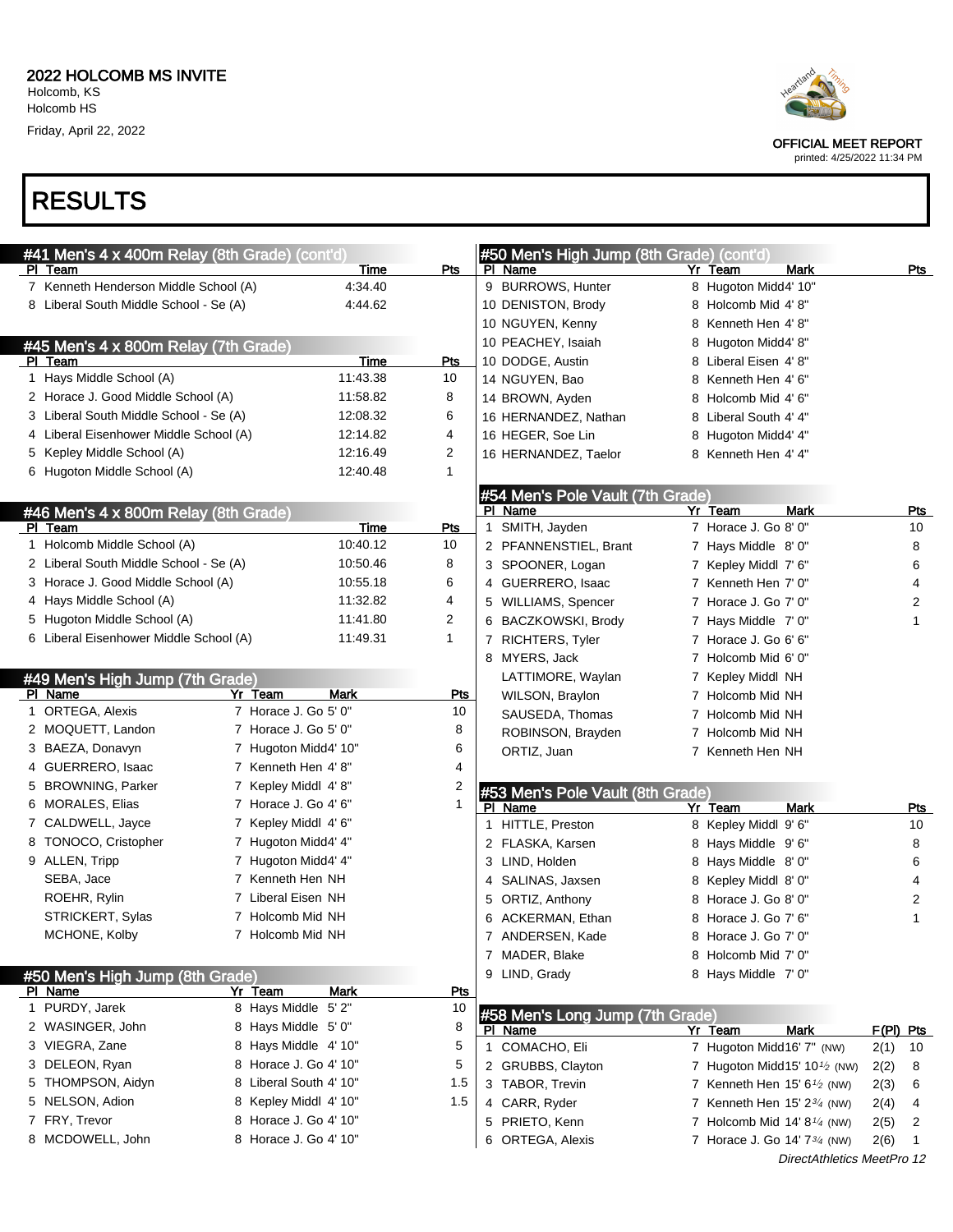#### RESULTS

| #58 Men's Long Jump (7th Grade) (cont'd) |                                                       |                        | #62 Men's Triple Jump (7th Grade) |   |                                                       |             |
|------------------------------------------|-------------------------------------------------------|------------------------|-----------------------------------|---|-------------------------------------------------------|-------------|
| PI Name                                  | Yr Team<br>Mark                                       | $F(PI)$ Pts            | PI Name                           |   | Yr Team<br>Mark                                       | Pts         |
| 7 GOMEZ, Brandon                         | 7 Hugoton Midd14' 7 <sup>1/2</sup> (NW)               | 2(7)                   | 1 SMITH, Jayden                   |   | 7 Horace J. Go 32' 0 <sup>1</sup> / <sub>2</sub> (NW) | 10          |
| 8 HERNANDEZ, Romeo                       | 7 Horace J. Go 14' 7 <sup>1</sup> / <sub>2</sub> (NW) | 2(7)                   | 2 RATHBUN, Jakobe                 |   | 7 Horace J. Go 31' 3 <sup>3</sup> / <sub>4</sub> (NW) | 8           |
| 9 DEVORA, Devon                          | 7 Kepley Middl $14'6^{3/4}$ (NW)                      | 1(1)                   | 3 BURROWS, Joshua                 |   | 7 Hugoton Midd30' 8" (NW)                             | 6           |
| 10 MORALES, Elias                        | 7 Horace J. Go 14' 5" (NW)                            | 2(9)                   | 4 DEVORA, Devon                   | 7 | Kepley Middl $30' 4\frac{1}{2}$ (NW)                  | 4           |
| 11 BROWN, Quinn                          | 7 Liberal Eisen 14' 0 $\frac{1}{4}$ (NW)              | 2(10)                  | 5 BARRETT, Cameron                |   | 7 Kenneth Hen 29' 11" (NW)                            | 2           |
| 12 WATSON, Michael                       | 7 Hays Middle $13'6^{3/4}$ (NW)                       | 1(2)                   | 6 ALLEN, Tripp                    | 7 | Hugoton Midd29' $9\frac{1}{2}$ (NW)                   | 1           |
| 13 AILON, Brandon                        | 7 Liberal South 12' 8 $\frac{1}{4}$ (NW)              | 1(3)                   | 7 TABOR, Trevin                   |   | Kenneth Hen 29' $6\frac{3}{4}$ (NW)                   |             |
| 14 NEUBURGER, Ace                        | 7 Hays Middle $12' 6'$ (NW)                           | 2(11)                  | 8 WATSON, Michael                 | 7 | Hays Middle $28' 8''/4$ (NW)                          |             |
| 15 MEDINA, Dominic                       | 7 Kenneth Hen 12' 0" (NW)                             | 1(4)                   | 9 MAUK, Jonas                     |   | 7 Hugoton Midd28' 8" (NW)                             |             |
| 16 MELENDEZ, Josue                       | 7 Kepley Middl $11'11'$ (NW)                          | 1(5)                   | 10 RANDLE, Cyran                  |   | 7 Hays Middle $28'5''$ (NW)                           |             |
| 17 COVARRUBIAS, Amir                     | 7 Liberal Eisen 11' $3\frac{3}{4}$ (NW)               | 1(6)                   | 11 BRAZDA, Keenan                 | 7 | Hays Middle $28' 2^{3/4}$ (NW)                        |             |
| 18 QUACH, Devin                          | 7 Hays Middle $11'2'$ (NW)                            | 1(7)                   | 12 RICHTERS, Tyler                |   | Horace J. Go $26'$ 0" (NW)                            |             |
| 19 HAUSER, Jaxson                        | 7 Kepley Middl 10' 10 $\frac{3}{4}$ (NW)              | 1(8)                   | 13 MARQUEZ, Valente               |   | Kepley Middl 25' 11 $\frac{1}{2}$ (NW)                |             |
| 20 KUNTZELMAN, Justin                    | 7 Holcomb Mid 10' $5\frac{1}{4}$ (NW)                 | 1(9)                   | 14 REIMER, Josh                   | 7 | Kepley Middl $25'$ 4 $\frac{3}{4}$ (NW)               |             |
| 21 RIVAS, Marco                          | 7 Liberal South 9' $7\frac{1}{2}$ (NW)                | 1(10)                  | 15 BEYNA, Ayden                   |   | 7 Liberal South 23' $3\frac{1}{4}$ (NW)               |             |
| 22 GOMEZ, Abel                           | 7 Liberal Eisen 8' $7\frac{1}{2}$ (NW)                | 1(11)                  |                                   |   |                                                       |             |
|                                          |                                                       |                        | #61 Men's Triple Jump (8th Grade) |   |                                                       |             |
| #57 Men's Long Jump (8th Grade)          |                                                       |                        | PI Name                           |   | <b>Mark</b><br>Yr Team                                | <u>Pts</u>  |
| PI Name                                  | Yr Team<br><b>Mark</b>                                | F(PI) Pts              | HERNANDEZ, Miguel<br>1            |   | 8 Hugoton Midd36' 11" (NW)                            | 10          |
| 1 HERNANDEZ, Miguel                      | 8 Hugoton Midd19' 8 <sup>1</sup> / <sub>2</sub> (NW)  | 2(1)<br>-10            | 2 CRUZ, Gamaliel                  | 8 | Horace J. Go 34' 9" (NW)                              | 8           |
| 2 GARZA, Hunter                          | 8 Hugoton Midd18' 0 <sup>1</sup> / <sub>2</sub> (NW)  | 2(2)<br>8              | 3 HOLMAN, Mason                   | 8 | Liberal Eisen 34' $4\frac{1}{2}$ (NW)                 | 6           |
| 3 HOLMAN, Mason                          | 8 Liberal Eisen 17' 4 <sup>3/4</sup> (NW)             | 6<br>2(3)              | 4 PURDY, Jarek                    | 8 | Hays Middle $33'9'$ (NW)                              | 4           |
| 4 DELEON, Ryan                           | 8 Horace J. Go 17' 1 <sup>1</sup> / <sub>2</sub> (NW) | 4<br>2(4)              | 5 SOLIS, Julian                   | 8 | Horace J. Go 33' $5\frac{1}{4}$ (NW)                  | 2           |
| 5 FRY, Trevor                            | 8 Horace J. Go 17' 0 <sup>3/4</sup> (NW)              | $\overline{2}$<br>1(1) | 6 PIETZ, Evan                     | 8 | Holcomb Mid 33' $3\frac{1}{4}$ (NW)                   | 1           |
| 6 BUSCH, Oscar                           | 8 Hays Middle $16' 8\frac{1}{4}$ (NW)                 | $\mathbf{1}$<br>2(5)   | 7 PLANKENHORN, Culden             | 8 | Horace J. Go 32' $0\frac{1}{2}$ (NW)                  |             |
| 7 THYNE, Luke                            | 8 Holcomb Mid 16' 0 $\frac{1}{4}$ (NW)                | 2(6)                   | 8 ZADINA, Chase                   | 8 | Hays Middle $31' 10\frac{1}{2}$ (NW)                  |             |
| 8 PEACHEY, Isaiah                        | 8 Hugoton Midd15' 11 $\frac{1}{2}$ (NW)               | 2(7)                   | 9 LONG, Zachary                   | 8 | Holcomb Mid 30' $10\frac{1}{2}$ (NW)                  |             |
| 9 MERAZ, Julian                          | 8 Kepley Middl 15' 8" (NW)                            | 2(8)                   | 10 HEGER, Soe Lin                 | 8 | Hugoton Midd 30' 10 $\frac{1}{4}$ (NW)                |             |
| 10 LIND, Holden                          | 8 Hays Middle 15' 7" (NW)                             | 2(9)                   | 11 SULLIVAN, Austin               | 8 | Holcomb Mid 30' 4" (NW)                               |             |
| 11 DENOYER, Tanner                       | 8 Liberal Eisen 15' 5" (NW)                           | 1(2)                   | 12 CUSTER, Xander                 | 8 | Hays Middle 29' 11 $\frac{1}{2}$ (NW)                 |             |
| 12 DANIELS, Zaidyn                       | 8 Lamar Middle 15' $4\frac{1}{2}$ (NW)                | 1(3)                   | HERNANDEZ, Manuel                 |   | JR Liberal South FOUL (NW)                            |             |
| 13 BROWN, Ayden                          | 8 Holcomb Mid 14' 11 $\frac{1}{4}$ (NW)               | 2(10)                  | GARZA, Hunter                     |   | 8 Hugoton MiddFOUL (NW)                               |             |
| 14 MARTINEZ, Antonio                     | 8 Hays Middle $14'9^{3/4}$ (NW)                       | 2(11)                  |                                   |   |                                                       |             |
| 15 PLANKENHORN, Culden                   | 8 Horace J. Go 14' 8 <sup>1</sup> / <sub>2</sub> (NW) | 1(4)                   | #66 Men's Shot Put (7th Grade)    |   |                                                       |             |
| 16 HERNANDEZ, Luis                       | 8 Lamar Middle 14' 7" (NW)                            | 1(5)                   | PI Name                           |   | <b>Mark</b><br>Yr Team                                | F(PI) Pts   |
| 16 CRUZ, Eduardo                         | 8 Kepley Middl 14' 7" (NW)                            | 1(5)                   | ENGLERT, Caleb<br>1               |   | 7 Hays Middle 40' 3"                                  | $2(1)$ 10   |
| 16 BETTS, Blayden                        | 8 Liberal Eisen 14' 7" (NW)                           | 2(12)                  | 2 MARTINEZ, JR                    |   | 7 Hugoton Midd38' 9"                                  | 2(2)<br>8   |
| 19 HERRERA, Damion                       | 8 Kenneth Hen 14' $6\frac{3}{4}$ (NW)                 | 1(7)                   | 3 HERNANDEZ, Edrehik              |   | 7 Kepley Middl 35' 0"                                 | 2(3)<br>6   |
| 20 DELOACH, Brenden                      | 8 Holcomb Mid 13' $3\frac{1}{2}$ (NW)                 | 1(8)                   | 4 LEYVA, Adrian                   |   | 7 Horace J. Go 34' 10"                                | 2(4)<br>4   |
| 21 RODRIGUEZ, Miguel                     | 8 Holcomb Mid 13' $0\frac{1}{4}$ (NW)                 | 1(9)                   | 5 LIRA-IBARRA, Ubaldo             |   | Lamar Middle 33' 6"                                   | 1(1)<br>2   |
| 22 COLLINS, Craig                        | 8 Holcomb Mid 11' $9\frac{1}{4}$ (NW)                 | 1(10)                  | 6 GONZALEZ, Issac                 |   | 7 Liberal South 33' 0"                                | 2(5)<br>0.5 |
| 23 HERRADA, Christian                    | 8 Holcomb Mid 10' $2\frac{1}{2}$ (NW)                 | 1(11)                  | 6 HERNANDEZ, Romeo                |   | 7 Horace J. Go 33' 0"                                 | 0.5<br>2(5) |
| PORRAS, Edgar                            | 8 Kepley Middl FOUL (NW)                              | $\mathbf{1}$           | 8 ROMAN, Yahir                    |   | 8 Lamar Middle 32' 8"                                 | 2(7)        |
|                                          |                                                       |                        | 9 KELLEY, Deric                   |   | 7 Hugoton Midd32' 4"                                  | 2(8)        |
|                                          |                                                       |                        | 10 SALDANA, Isai                  |   | 7 Hugoton Midd31' 0"                                  | 2(9)        |
|                                          |                                                       |                        | 11 DURAN, Giovani                 |   | 7 Liberal South 30' 2"                                | 2(10)       |



OFFICIAL MEET REPORT printed: 4/25/2022 11:34 PM

DirectAthletics MeetPro 13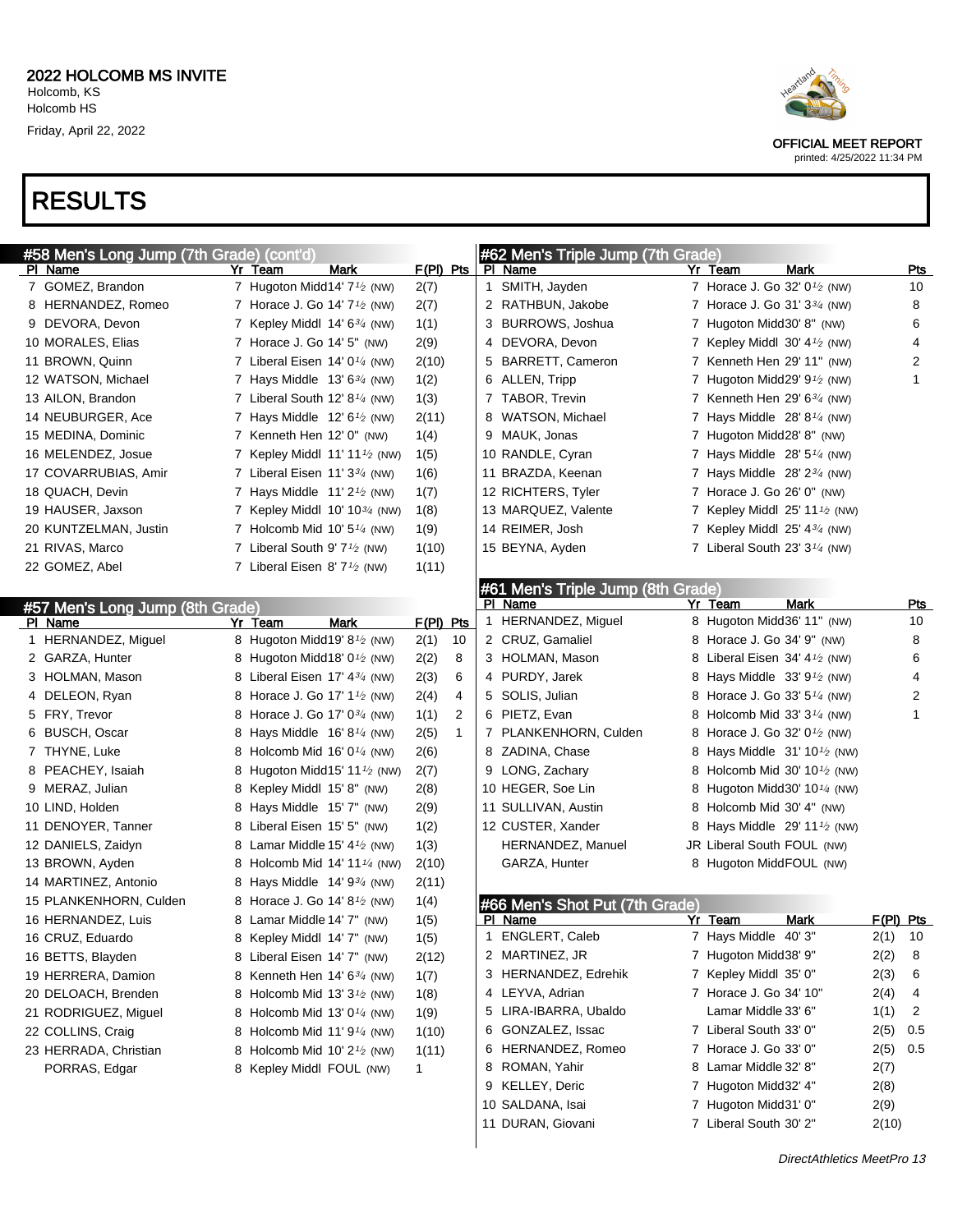

DirectAthletics MeetPro 14



OFFICIAL MEET REPORT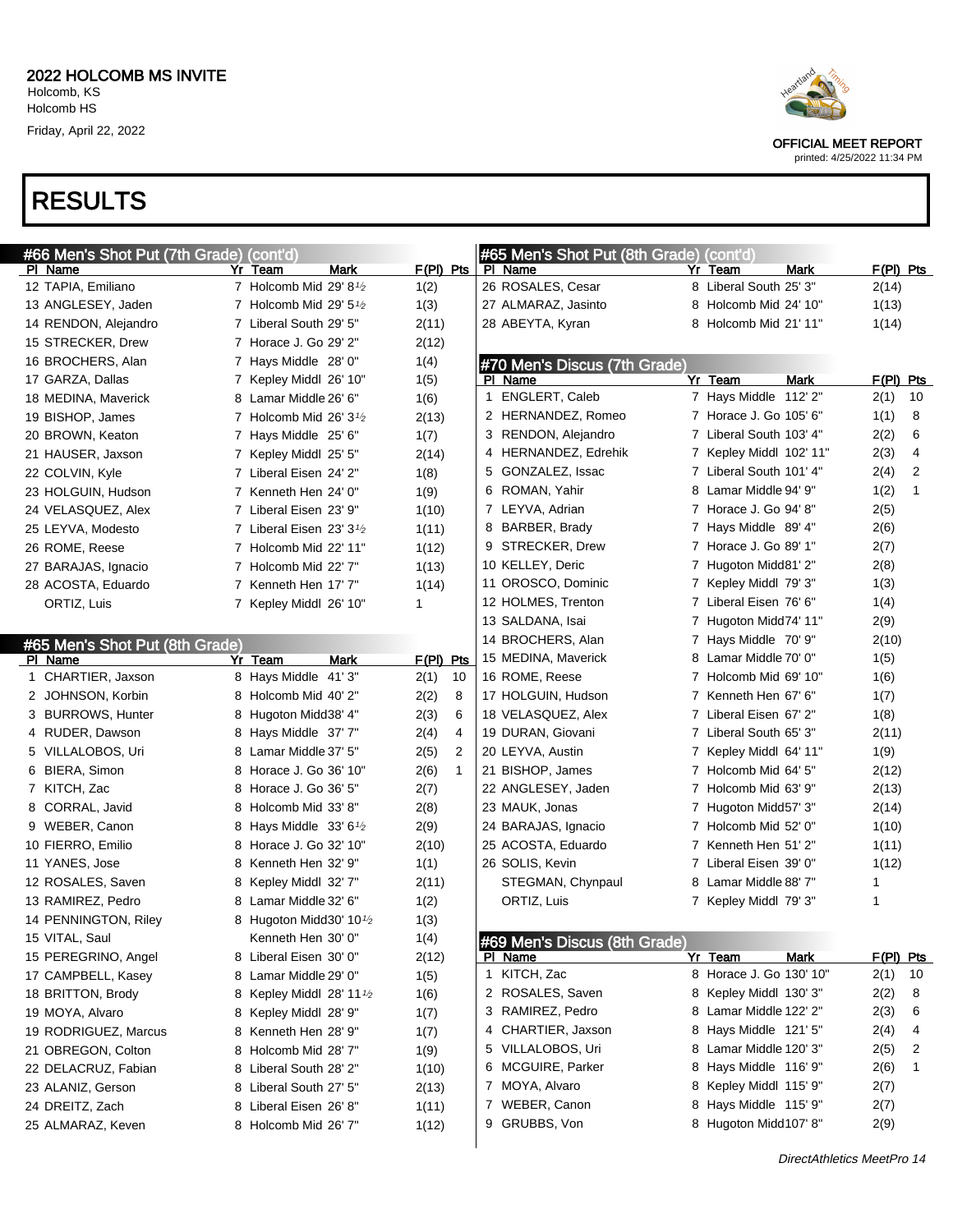

|                                | #69 Men's Discus (8th Grade) (cont'd) |                | <b>7th Grade Men's Scores</b>                      |             |       |
|--------------------------------|---------------------------------------|----------------|----------------------------------------------------|-------------|-------|
| PI Name                        | Yr Team<br>Mark                       | $F(PI)$ Pts    | ]PI<br>Team                                        | Code        | Score |
| 10 RUIZ, Daniel                | 8 Liberal South 101' 9"               | 1(1)           | Horace J. Good Middle School<br>$\mathbf{1}$       | <b>HJGM</b> | 136.5 |
| 11 FIERRO, Emilio              | 8 Horace J. Go 98' 4"                 | 2(10)          | 2<br>Hays Middle School                            | HAYS        | 116   |
| 12 KHALIL, Mugtaba             | 8 Kenneth Hen 95' 5"                  | 1(2)           | 3<br><b>Hugoton Middle School</b>                  | <b>HUGO</b> | 92    |
| 13 BIERA, Simon                | 8 Horace J. Go 93' 0"                 | 2(11)          | 3<br>Kepley Middle School                          | KEPL        | 92    |
| 14 CAMPBELL, Kasey             | 8 Lamar Middle 91' 10"                | 1(3)           | 5<br>Kenneth Henderson Middle School               | <b>KENH</b> | 62    |
| 15 JOHNSON, Korbin             | 8 Holcomb Mid 91' 9"                  | 2(12)          | 6<br>Holcomb Middle School                         | <b>HLCM</b> | 50    |
| 16 OBREGON, Colton             | 8 Holcomb Mid 89' 6"                  | 1(4)           | $\overline{7}$<br>Liberal South Middle School - Se | LISM        | 29.5  |
| 17 ALMARAZ, Keven              | 8 Holcomb Mid 85' 9"                  | 2(13)          | 8<br>Liberal Eisenhower Middle School              | <b>LWMS</b> | 8     |
| 18 BRITTON, Brody              | 8 Kepley Middl 77' 8"                 | 1(5)           | 9<br>Lamar Middle School                           | <b>LMRM</b> | 3     |
| 19 RODRIGUEZ, Marcus           | 8 Kenneth Hen 76' 11"                 | 1(6)           | <b>Grade Women's Scores</b><br>7th                 |             |       |
| 20 ROSALES, Cesar              | 8 Liberal South 74' 6"                | 1(7)           | PI<br>Team                                         | Code        | Score |
| 21 PEREGRINO, Angel            | 8 Liberal Eisen 72' 10"               | 1(8)           | Hays Middle School<br>1                            | <b>HAYS</b> | 191   |
| 22 ALMARAZ, Jasinto            | 8 Holcomb Mid 70' 6"                  | 1(9)           | 2<br>Kepley Middle School                          | KEPL        | 97    |
| 23 COLLINS, Craig              | 8 Holcomb Mid 68' 10"                 | 1(10)          | 3<br>Horace J. Good Middle School                  | <b>HJGM</b> | 85    |
| 24 DREITZ, Zach                | 8 Liberal Eisen 64' 0"                | 1(11)          | Holcomb Middle School<br>4                         | <b>HLCM</b> | 82    |
| 25 PENNINGTON, Riley           | 8 Hugoton Midd62' 10"                 | 1(12)          | 5<br>Kenneth Henderson Middle School               | KENH        | 55    |
| 26 KURTZ, John Michael         | 8 Kenneth Hen 53' 3"                  | 1(13)          | Liberal Eisenhower Middle School<br>6              | <b>LWMS</b> | 38    |
| 27 DELACRUZ, Fabian            | 8 Liberal South 50' 9"                | 1(14)          | 7<br><b>Hugoton Middle School</b>                  | <b>HUGO</b> | 10    |
|                                |                                       |                | Liberal South Middle School - Se<br>8              | LISM        | 9     |
| #73 Men's Javelin (7th Grade)  |                                       |                |                                                    |             |       |
| PI Name                        | <b>Mark</b><br>Yr Team                | Pts            | 8th<br><b>Grade Men's Scores</b>                   |             |       |
| 1 ENGLERT, Caleb               | 7 Hays Middle 102' 5"                 | 10             | PI<br>Team                                         | Code        | Score |
| 2 HERNANDEZ, Edrehik           | 7 Kepley Middl 102' 5"                | 8              | Holcomb Middle School<br>1                         | <b>HLCM</b> | 142   |
| 3 BISHOP, James                | 7 Holcomb Mid 91' 0"                  | 6              | Hays Middle School<br>2                            | HAYS        | 141   |
| 4 ROME, Reese                  | 7 Holcomb Mid 73' 2"                  | 4              | 3<br>Horace J. Good Middle School                  | <b>HJGM</b> | 91    |
| 5 HAUSER, Jaxson               | 7 Kepley Middl 68' 0"                 | $\overline{2}$ | Hugoton Middle School<br>4                         | <b>HUGO</b> | 82    |
| 6 LEIKER, Logan                | 7 Hays Middle 64' 2"                  |                | Kepley Middle School<br>5                          | KEPL        | 50.5  |
| 7 DREILING, Eli                | 7 Hays Middle 61' 4"                  |                | Lamar Middle School<br>6                           | LMRM        | 28    |
| 8 ANGLESEY, Jaden              | 7 Holcomb Mid 59' 10"                 |                | 7<br>Liberal South Middle School - Se              | LISM        | 21.5  |
| 9 BARAJAS, Ignacio             | 7 Holcomb Mid 51' 4"                  |                | 8<br>Liberal Eisenhower Middle School              | <b>LWMS</b> | 21    |
| 10 GARZA, Dallas               | 7 Kepley Middl 48' 5"                 |                | 9<br>Holcomb Middle School B                       | F683        | 7     |
|                                |                                       |                | Kenneth Henderson Middle School<br>10              | <b>KENH</b> | 5     |
| #74 Men's Javelin (8th Grade)  |                                       |                | <b>Grade Women's Scores</b><br>8th                 |             |       |
| PI Name                        | Yr Team<br>Mark                       | Pts            | IPI<br>Team                                        | Code        | Score |
| ALMARAZ, Keven<br>$\mathbf{1}$ | 8 Holcomb Mid 112' 6"                 | 10             | 1<br>Hays Middle School                            | <b>HAYS</b> | 213   |
| 2 JOHNSON, Korbin              | 8 Holcomb Mid 108' 1"                 | 8              | Holcomb Middle School<br> 2                        | <b>HLCM</b> | 79    |
| 3 ROSALES, Saven               | 8 Kepley Middl 94' 2"                 | 6              | Horace J. Good Middle School<br>3                  | <b>HJGM</b> | 76    |
| 4 MCGUIRE, Parker              | 8 Hays Middle 92' 2"                  | 4              | 4<br>Kenneth Henderson Middle School               | <b>KENH</b> | 54    |
| 5 OBREGON, Colton              | 8 Holcomb Mid 85' 2"                  | 2              | 5<br>Liberal South Middle School - Se              | <b>LISM</b> | 50    |
| 6 WEBER, Canon                 | 8 Hays Middle 79' 5"                  | 1              | 6<br>Hugoton Middle School                         | <b>HUGO</b> | 41    |
|                                | 8 Hays Middle 72' 8"                  |                | Liberal Eisenhower Middle School<br>7              | <b>LWMS</b> | 33    |
| 7 STIEBEN, Brett               |                                       |                |                                                    |             |       |
| 8 BRITTON, Brody               | 8 Kepley Middl 71' 10"                |                | Kepley Middle School<br>8                          | <b>KEPL</b> | 20    |
| 9 MOYA, Alvaro                 | 8 Kepley Middl 69' 1"                 |                | Lamar Middle School<br>9                           | <b>LMRM</b> | 19    |



OFFICIAL MEET REPORT printed: 4/25/2022 11:34 PM